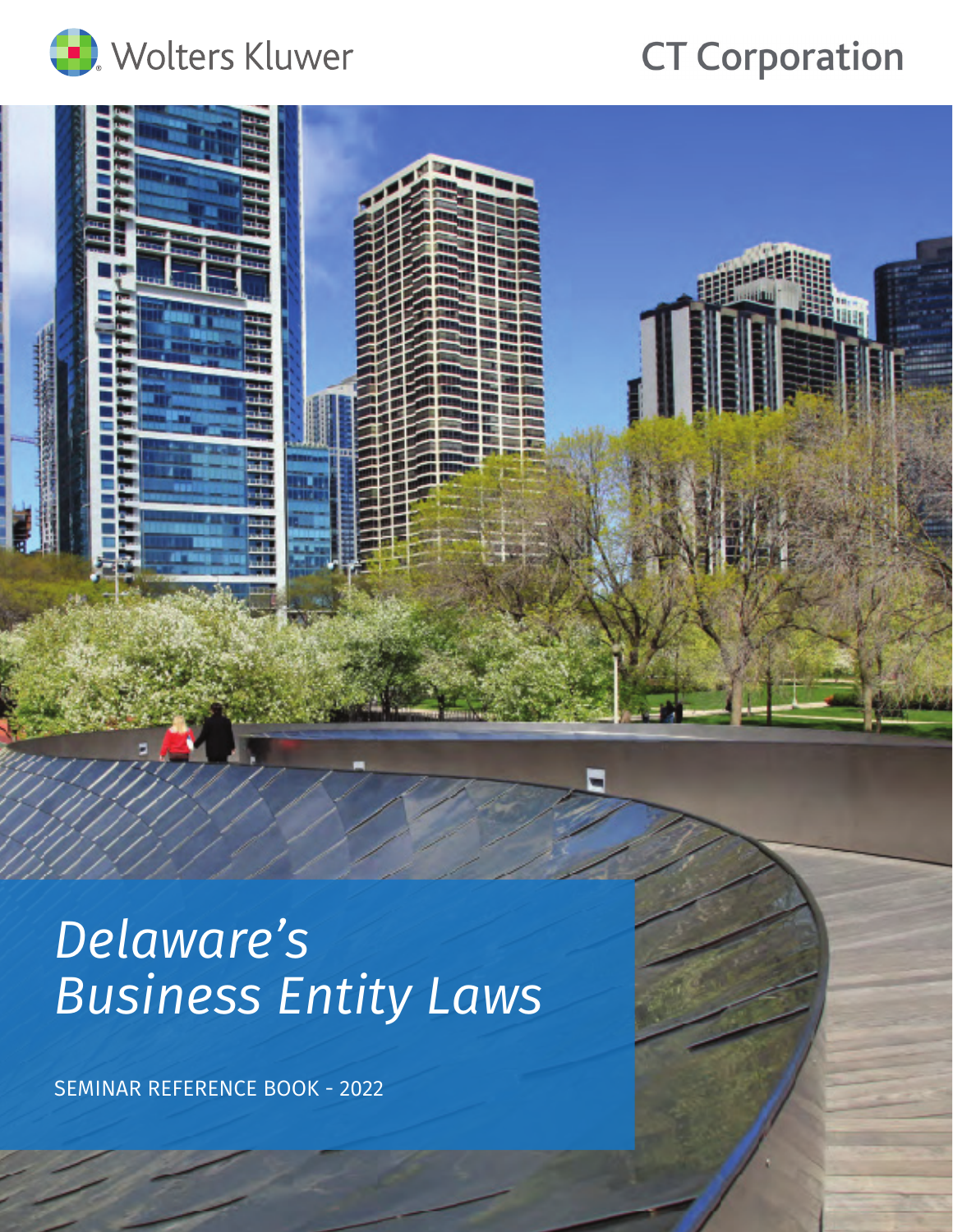## **Delaware's Business Entity Laws**

## **Seminar Reference Book**

## **TABLE OF CONTENTS**

| <b>Introduction</b> |                                                        |                 |
|---------------------|--------------------------------------------------------|-----------------|
| $\mathbf{I}$ .      | Why Is Delaware The Leading Formation State?           | 2 <sup>1</sup>  |
| II.                 | <b>Delaware's General Corporation Law</b>              | 8               |
| III.                | <b>Delaware's Limited Liability Company Act</b>        | 24              |
| IV.                 | <b>Other Delaware Unincorporated Business Entities</b> | 32 <sub>2</sub> |
| V.                  | <b>Paying Annual Taxes</b>                             | 40              |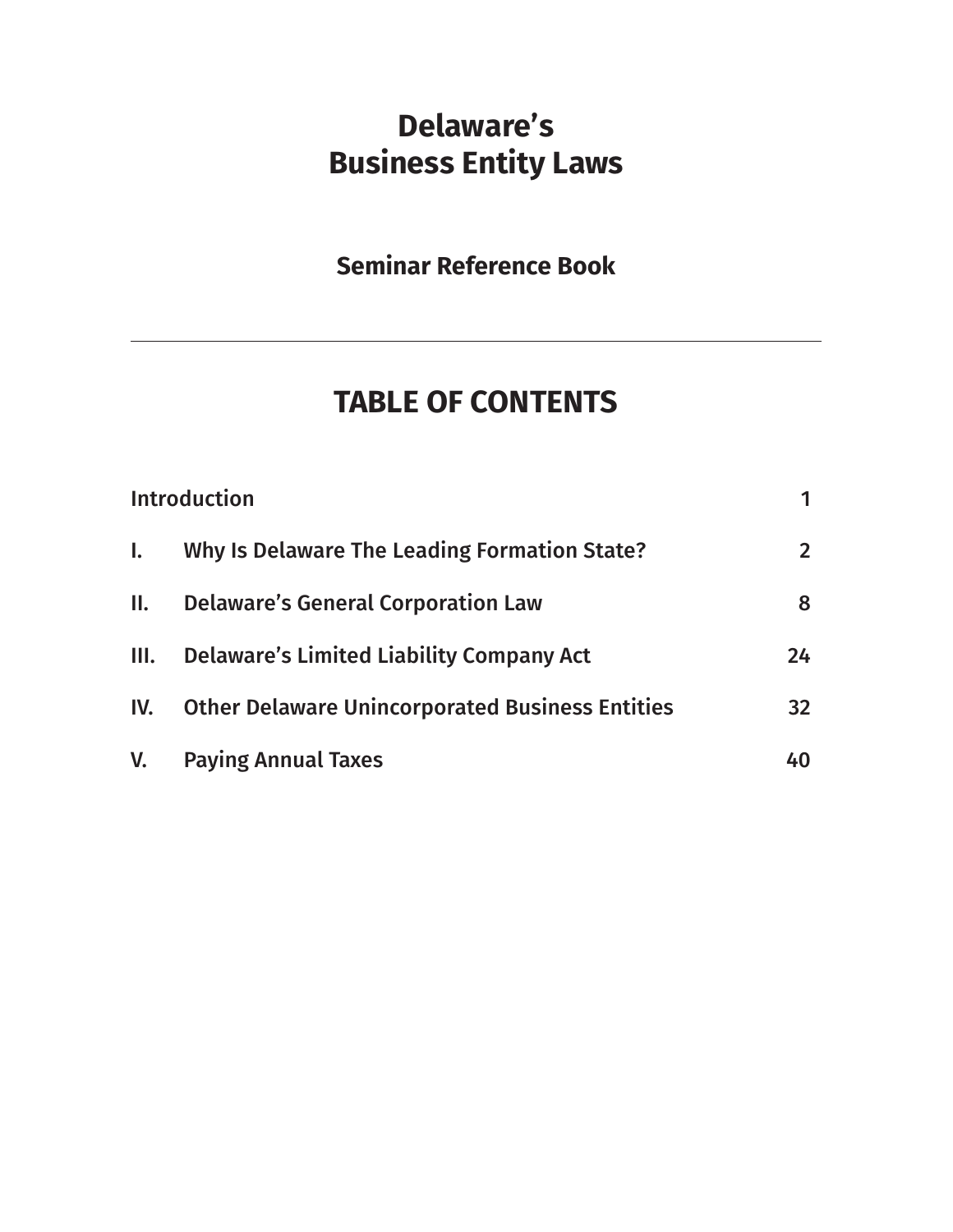#### **INTRODUCTION**

The United States does not have a federal law governing the formation and internal operations of corporations, limited liability companies, and other business entities. Instead, all 50 states have their own, individual business entity statutes.

A business entity may choose any state as its formation or home state. The home state does not have to be a state where the entity is headquartered, owns property, has employees, or even does business.

The choice of a formation state is an important decision for the owners and managers of a corporation or unincorporated entity. It is important because the business entity will be formed and dissolved under that state's laws. In addition, its post-formation transactions—such as mergers—will be completed under the home state's laws. It is also important because state and federal courts will apply the law of the home state in litigation involving the business entity's internal affairs.

Delaware is considered the most important entity formation state in the country because, among other reasons, a majority of the Fortune 500 and the country's publicly traded corporations call Delaware home.

This webinar reference book is intended to help legal professionals familiarize themselves with the laws governing Delaware's corporations and unincorporated entities. It discusses why Delaware is the formation state of choice. It then looks at the statutes governing the two most popular types of business entities—corporations and limited liability companies. It also includes a briefer look at the laws governing other unincorporated entities, as well as a look at filing issues and franchise tax requirements.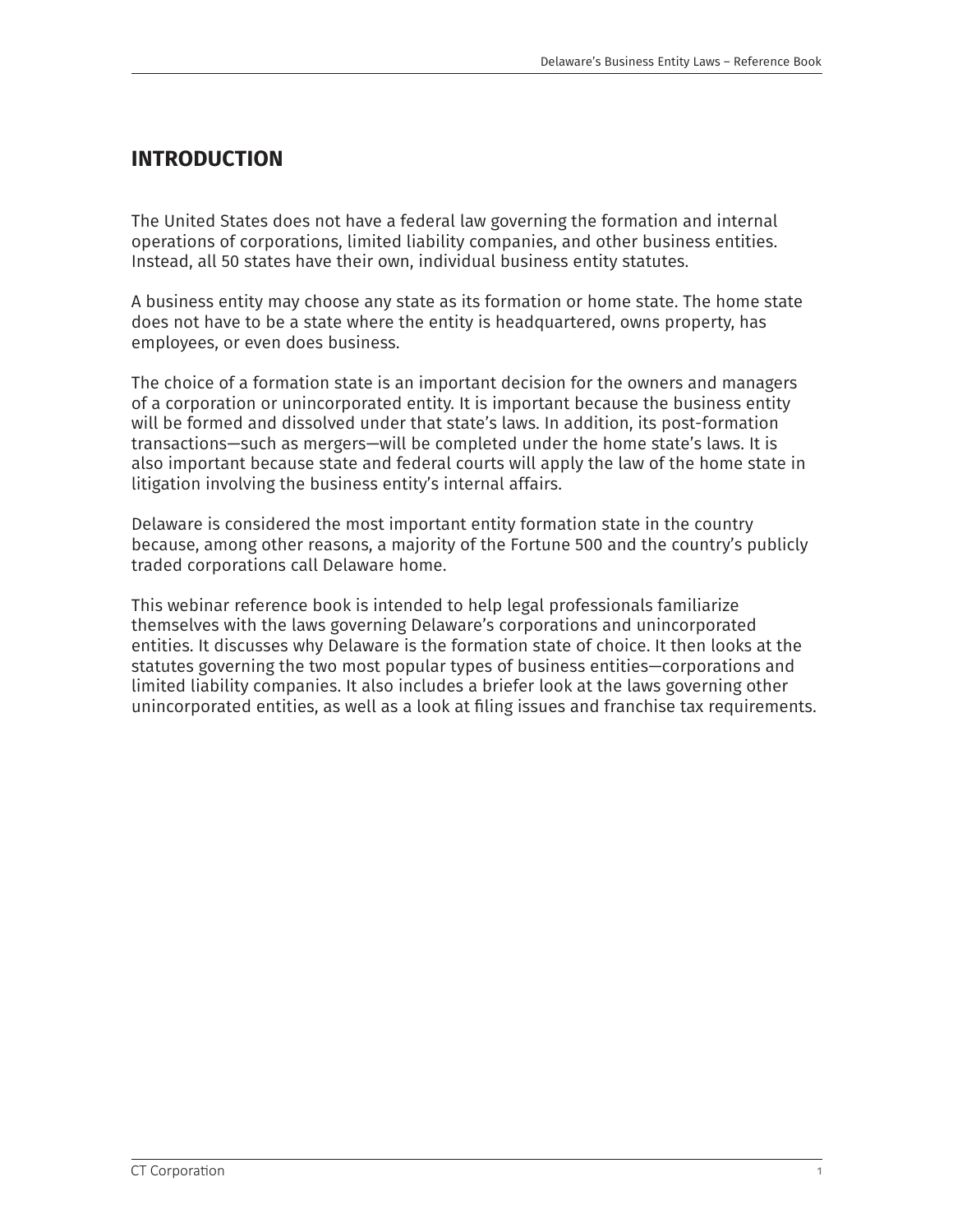## **I. WHY IS DELAWARE THE LEADING FORMATION STATE?**

All states have a chance to compete for corporations, limited liability companies, and other entities. There are four main reasons why Delaware is a popular choice:

- **1)** Its business entity statutes
- **2)** Its court system—especially the Chancery Court
- **3)** Its extensive body of case law
- **4)** Its filing office—the Division of Corporations

## **A. Delaware's Business Entity Statutes**

The selection of a formation state is also the selection of a governing law. Therefore, one of the reasons the principals of corporations and unincorporated entities choose to incorporate or organize in Delaware is so that the business entity will be governed by Delaware's statute.

#### **1. Words Describing Delaware's Business Entity Statutes**

The following are some of the words often used to describe Delaware's business entity statutes, and some examples of why these words are used:

**"Modern"** — The statutes keep up with the times. For example, shortly after teleconferences became possible, the corporation law was amended to allow directors to participate in meetings via that new technology.

**"Flexible"** — The statutes give management choices in deciding what actions to take rather than requiring actions. An example of this flexibility is the fact that the limited liability company and limited partnership laws do not require those entities to provide indemnification or appraisal rights, but allow the owners or managers to decide whether these rights should be available.

**"Liberal", "Non-Restrictive"** — Delaware's statutes do not contain as many restrictions on what an entity can do as some state statutes. Delaware, for example, was one of the first states to allow corporations to enter into business deals with their directors.

**"Efficient"** — The statutes allow entities to be run in the most efficient way. For example, Delaware's was the first corporation law to allow alternate committee members to be appointed so that a committee of directors could still meet, even if a member could not attend.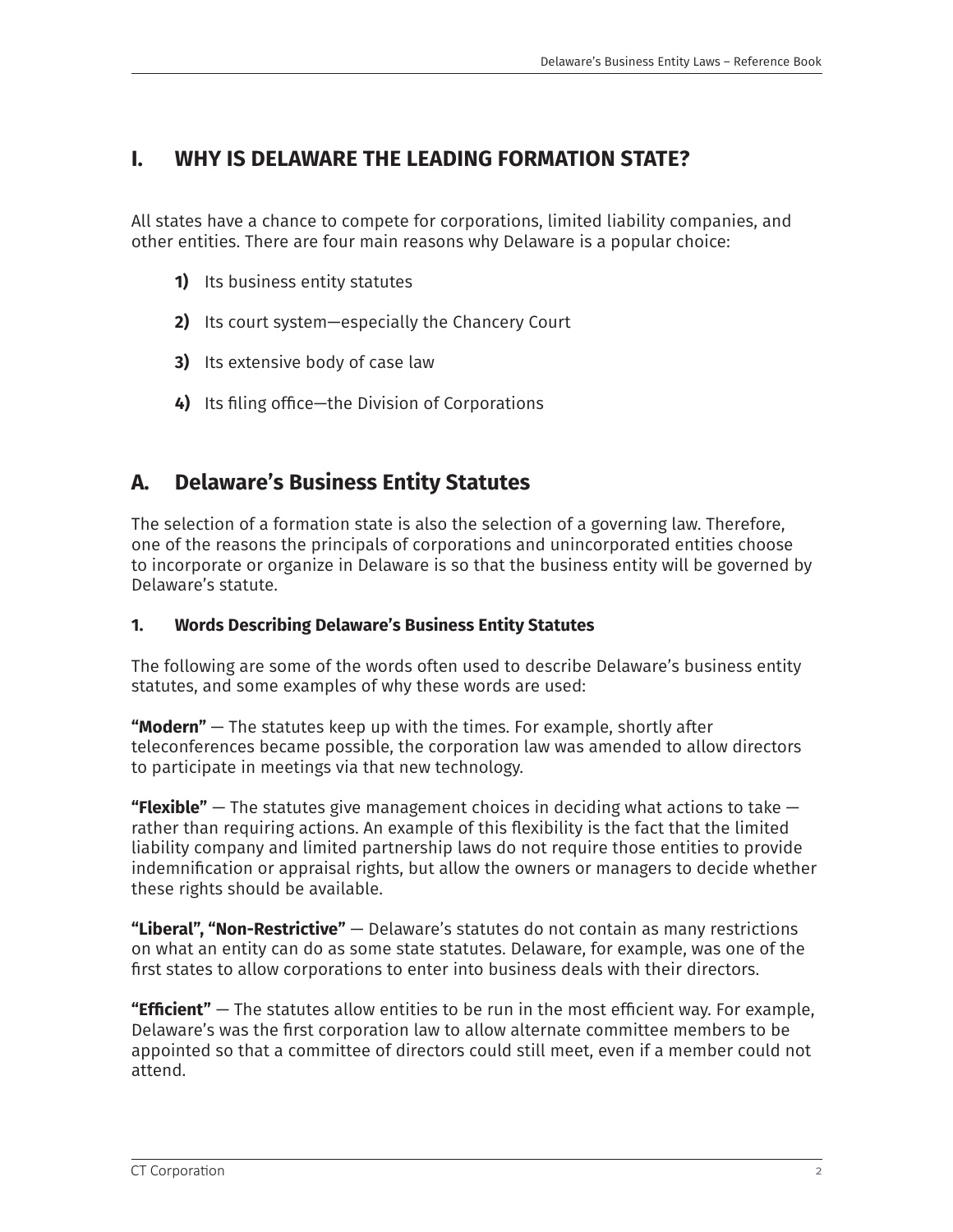**"Predictable"** — Major changes in the laws, or the principles under which they were drafted, are unlikely. An example of Delaware's commitment to predictability is the fact that the state Constitution requires a two-thirds vote of legislators for any amendment to the corporation law, while requiring a majority vote to amend most other state statutes.

#### **2. Entity Laws Adaptable to Business Climate**

It is not only the substantive content of Delaware's statutes that is considered an advantage. It is also Delaware's ability to keep its laws current and able to meet rapidly changing needs. Delaware does this by considering and enacting amendments to the laws every year.

Suggestions for these amendments come from corporate lawyers located in and outside of Delaware, from law professors, management officials, investors, the Secretary of State's office and other interested groups or individuals. The impetus for the suggestion is generally one of the following:

**A change in business needs** — For example, after the creation of the LLC, corporations needed an easier way to convert to an LLC than forming a new LLC and having the corporation merge into it. Consequently, the corporation and LLC laws were amended to allow for statutory conversions.

**A need to adapt to changes in the world in general** — For example, the creation and growing popularity of the Internet brought about amendments allowing notice, voting and consent to be completed through "electronic means" such as e-mail or postings on a website.

**Responses to unpopular court decisions** — For example, shortly after a Delaware Supreme Court decision holding that directors breached their duty of care after voting in favor of a merger, the corporation law was amended to allow corporations to limit the liability of directors for breaches of the duty of care.

The suggested amendments are considered by a subcommittee of the Delaware Bar Association's Section on Corporation Law. The subcommittee drafts legislation and commentary, which must be approved by the Council of the Section. The draft legislation is then considered by an executive committee of the Delaware Bar Association. The executive committee then submits the draft legislation to the Delaware General Assembly.

## **B. Delaware's Court System**

Another principal reason for Delaware's popularity is its court system. Delaware has a special court that interprets its corporation and unincorporated business entity statutes and hears cases involving an entity's internal affairs. This court is the Chancery Court, which has a national reputation for expertise in corporate and business entity matters.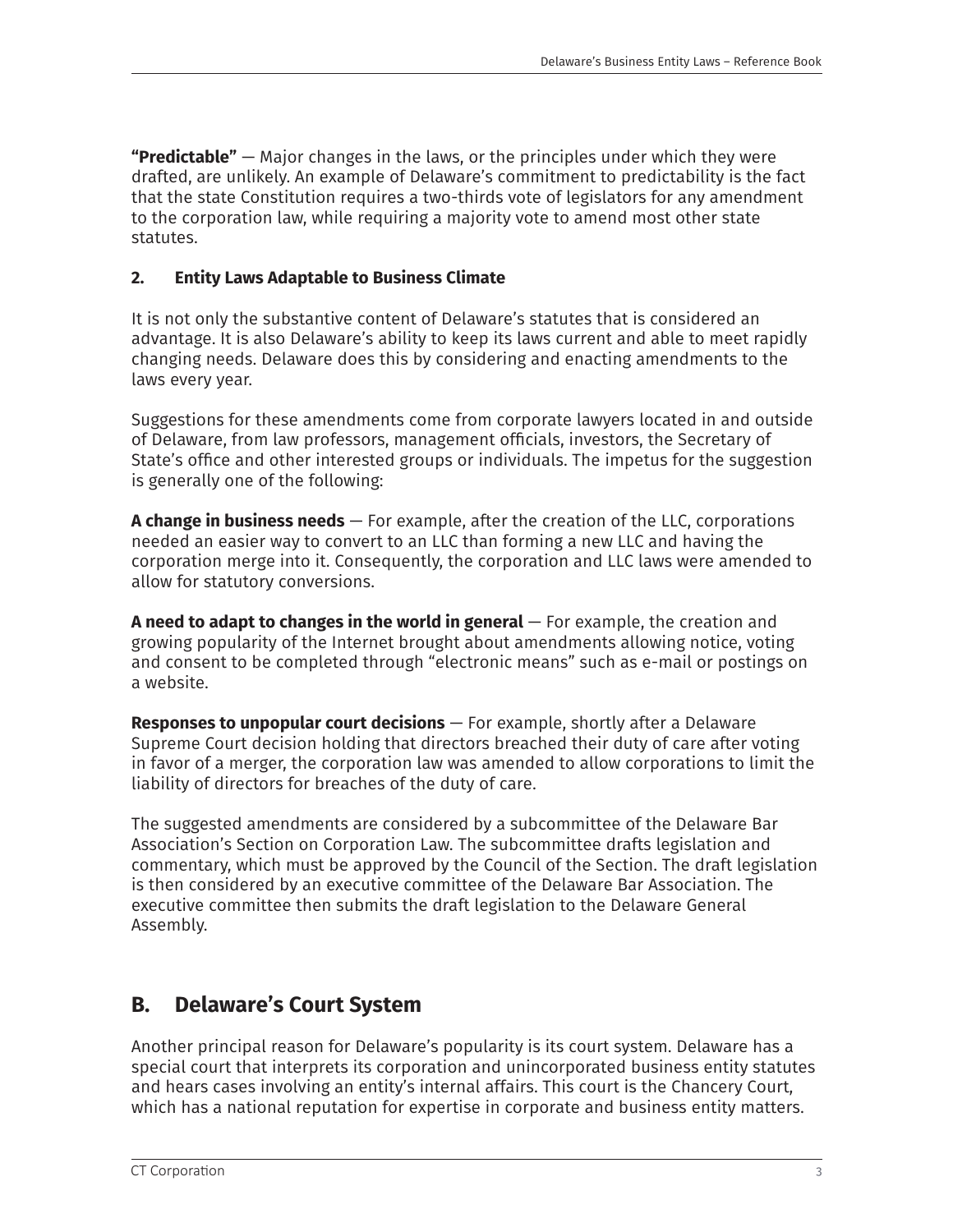The decisions of the Chancery Court — and the Delaware Supreme Court, which hears appeals of Chancery Court decisions — are widely respected and cited by courts around the nation.

#### **1. What is the Delaware Chancery Court?**

The Delaware Chancery Court was created in 1792. It is a trial level court. It is also an equity court. An equity court is a court whose purpose is to provide relief suited to the facts of the case, where no adequate remedy is provided for by statute or common law. Delaware is one of only a few states that has separate trial courts for equity and law cases.

The Chancery Court has five judges — one Chancellor and four Vice Chancellors, appointed for 12 year terms. The Chancery Court is a state-wide court. Cases can be brought in any of Delaware's three counties, regardless of where the claim arose or the parties are located.

There are no juries in the Chancery Court. Cases are heard by the Chancellor or one of the Vice Chancellors. In addition, punitive damages may not be awarded in cases brought in the Chancery Court.

#### **2. Three Ways to the Chancery Court**

The Chancery Court is a court of limited jurisdiction. It generally does not hear criminal, tort or family law matters.

A case may be brought in the Chancery Court in three situations: (1) if equitable relief is sought, rather than monetary damages (i.e., if an injunction or declaratory judgment is sought), (2) if the cause of action is equitable in nature, even if monetary damages are sought (i.e., an action for breach of fiduciary duty seeking money damages), or (3) where jurisdiction is conferred by statute.

The corporation and unincorporated entity laws explicitly confer jurisdiction on the Chancery Court to hear various matters. For example, the acts provide that any action to interpret, apply or enforce the provisions of the certificate of incorporation or bylaws of a corporation, the LLC agreement of a limited liability company, the partnership agreement of a limited partnership, or any other instrument, document, agreement or certificate contemplated by the acts may be brought in the Chancery Court. The business entity laws also give the Chancery Court jurisdiction to hear and determine issues relating to appraisal rights, elections of directors or managers, liabilities and duties of managing officials, and other matters.

#### **3. Benefits of Delaware Court System to Business Entities**

*Expertise*—The judges appointed to the Chancery Court are experts in corporate and business law.

*Speed*—The Chancery Court is known for bringing cases to trial with great speed. In addition, the Chancery Court can render decisions very quickly—particularly when the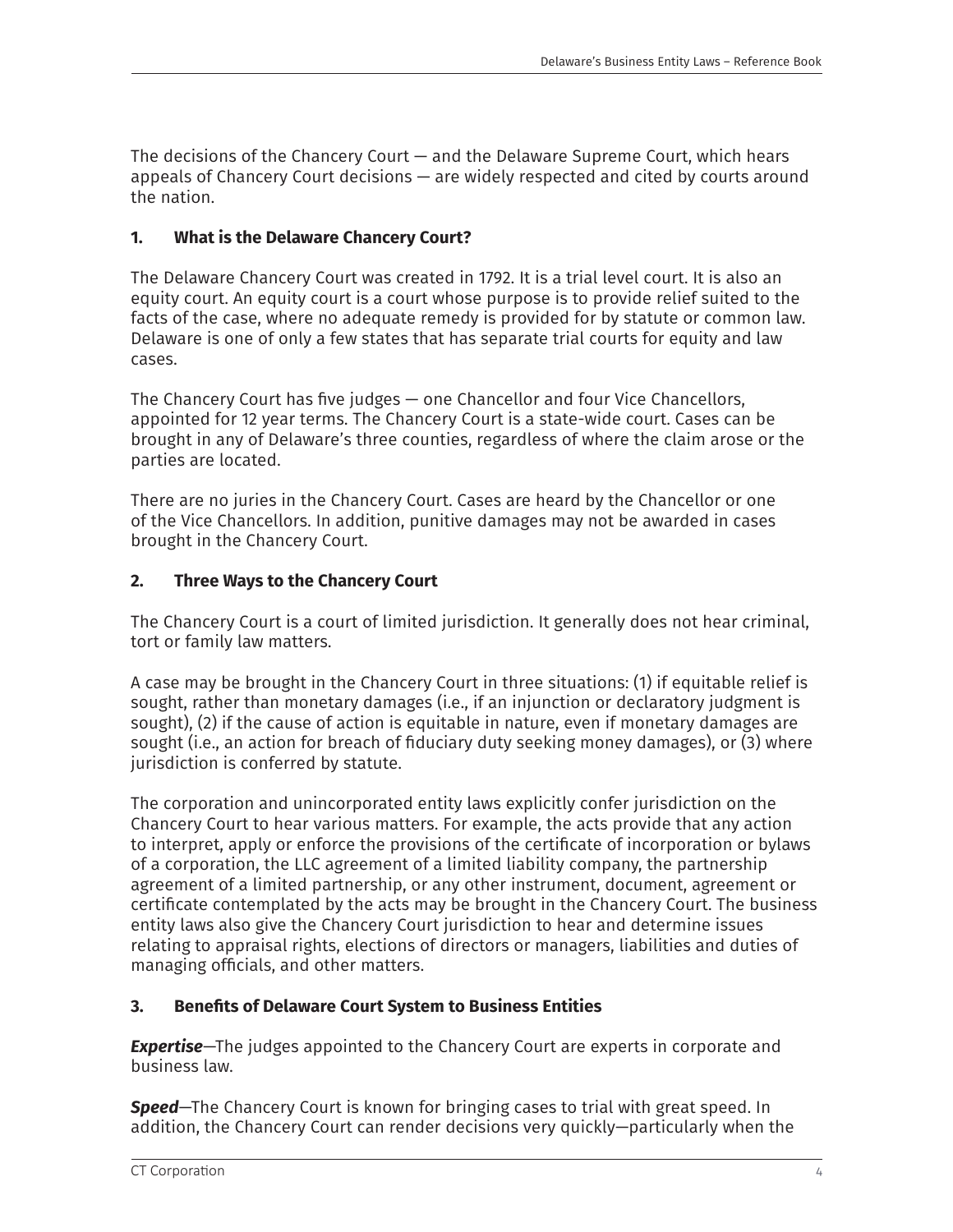litigation involves a pending transaction. Appeals to the Delaware Supreme Court can also be heard and decided faster than in most states.

*Thoroughness*—The Chancery and Supreme Court judges fully explain the reasons for their decisions in their opinions.

*Flexibility*—As an equity court, the Chancery Court can fashion remedies appropriate to the particular needs of the litigants and facts of the case.

*Consistency*—Delaware courts interpret the business entity laws and apply the legal principles in a consistent and predictable manner.

## **C. Delaware's Case Law**

A third reason why Delaware is the formation state of choice is its extensive body of case law. Having a large body of case law is particularly important for corporations, and a significant benefit Delaware provides corporate officials and their legal counsel are extensive precedents in the areas that are most likely to involve litigation — such as when a merger is being considered, a corporation is for sale or bankrupt, a proxy fight is being waged, or an election of directors is in dispute.

The larger the body of case law, the more guidance management has in assessing the legal consequences of its acts. Say, for example, a corporation's board of directors is concerned about hostile takeovers and wants to implement anti-takeover devices. There is a great deal of case law from the Delaware Chancery and Supreme Courts on what the board of director's fiduciary duty is under these circumstances. There is also a significant amount of case law dealing with the types of anti-takeover devices that are valid or invalid under the Delaware General Corporation Law. This large body of case law helps the directors decide what actions to take.

In addition, Delaware's courts have had the opportunity to issue a significant number of decisions interpreting the LLC Act and the LLC agreements that govern these entities. Therefore, Delaware's extensive body of LLC case law has become an important advantage as well.

## **D. The Division of Corporations**

The fourth reason for Delaware's popularity as a formation state is its filing office  $-$  the Division of Corporations — which has a national reputation for responsive service to business entities.

#### **1. What is the Division of Corporations?**

The Division of Corporations is the agency that exercises the powers and responsibilities of the Secretary of State's office in corporate and business entity matters.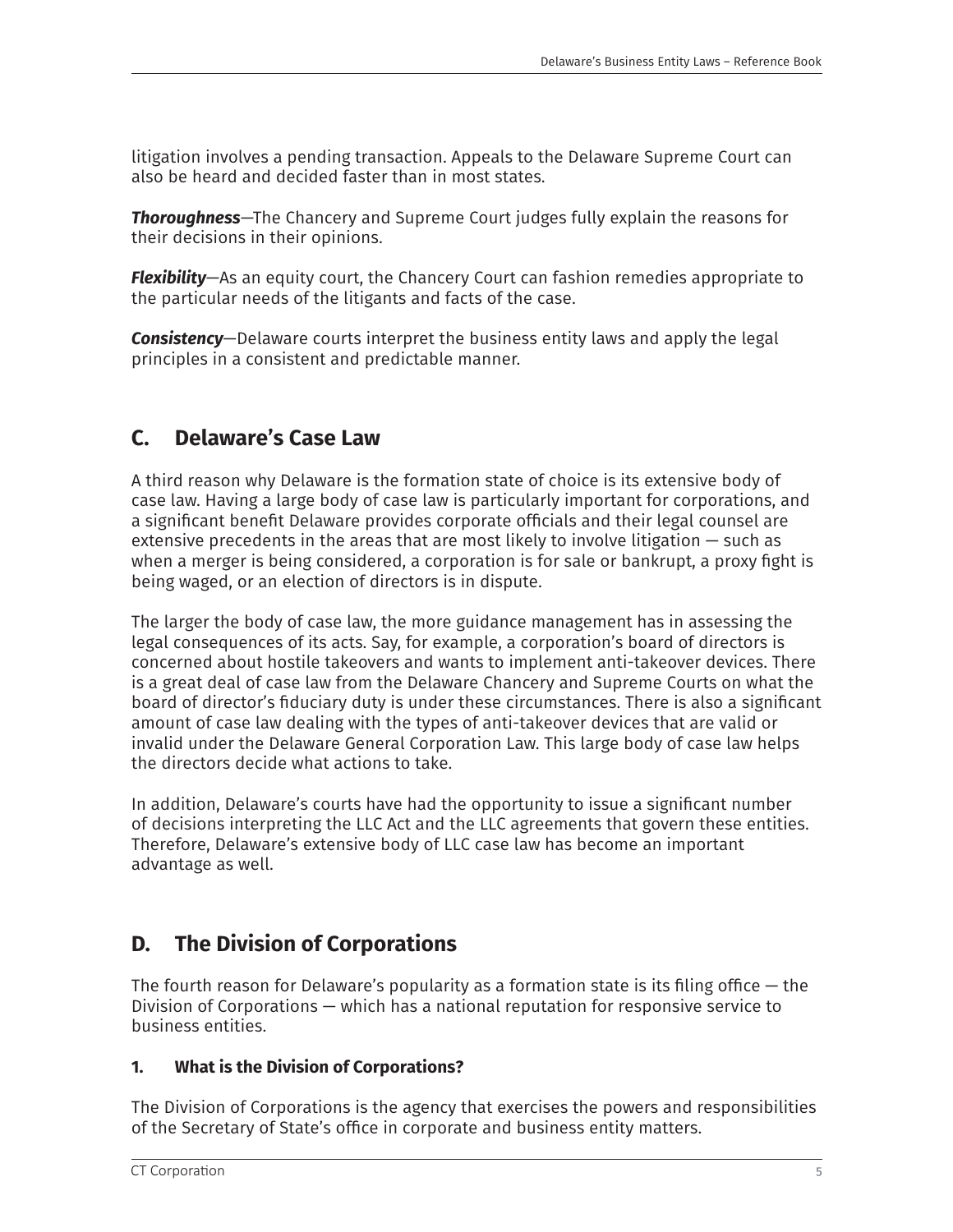The Division's role is to receive and handle all business entity filings and document requests, to maintain official records for corporations and unincorporated entities, and to assess and collect franchise taxes.

#### **2. Why is the Division of Corporations a Delaware Advantage?**

**Modern, technologically advanced office** — The Delaware Division of Corporations is usually one of the first filing offices to take advantage of new technology that can increase its efficiency. This is illustrated by the fact that in 1983 the Division of Corporations installed a computer system that allowed filings to be entered and data retrieved electronically, and in 1989 the office began to image all documents.

**Efficiency** — It is an office known for its efficiency. Filings, for example, can be processed within 30 minutes,1 or 2 hours of delivery, on the same day, or within 24 hours.

**Revenue generator** — The Division of Corporations considers its role to be that of a revenue producer for the state. As such, it is committed to making sure revenue from business entity filings, document requests, and annual taxes does not drop due to problems in the filing office.

**Meets and works with user community** — The office is committed to meeting the needs of its user community. An example of this commitment is the fact that the Division of Corporations has quarterly meetings and an annual conference with corporate service companies to discuss how to improve its service.

**Public/private partnership with service companies** — Another benefit is the unique role corporate service companies play, and the public/private partnership between the Division of Corporations and corporate service companies.

#### **3. Filing Documents with the Division of Corporations**

**Forms** — There are no official state forms that must be used when making filings with the Division of Corporations. However the Division does provide forms that can be used by filers.

**Delivery of Documents** — One copy of the document is required to be delivered for filing. Filings are electronically dated and time stamped by the Division of Corporation's imaging system. The document is then checked for propriety, indexed and scanned into the system. Proof of filing may be obtained after the form is processed.

**Effective Date** — A document is effective upon filing or upon a later date or time set forth in the document. The delayed effective date may not be more than 90 days after filing.

Documents containing an effective date earlier than the filing date will be rejected by the Division of Corporations. An exception may be made if the document is accompanied by an Affidavit of Extraordinary Condition attesting to the fact that a good faith effort was made to deliver the document on an earlier date and that the effort was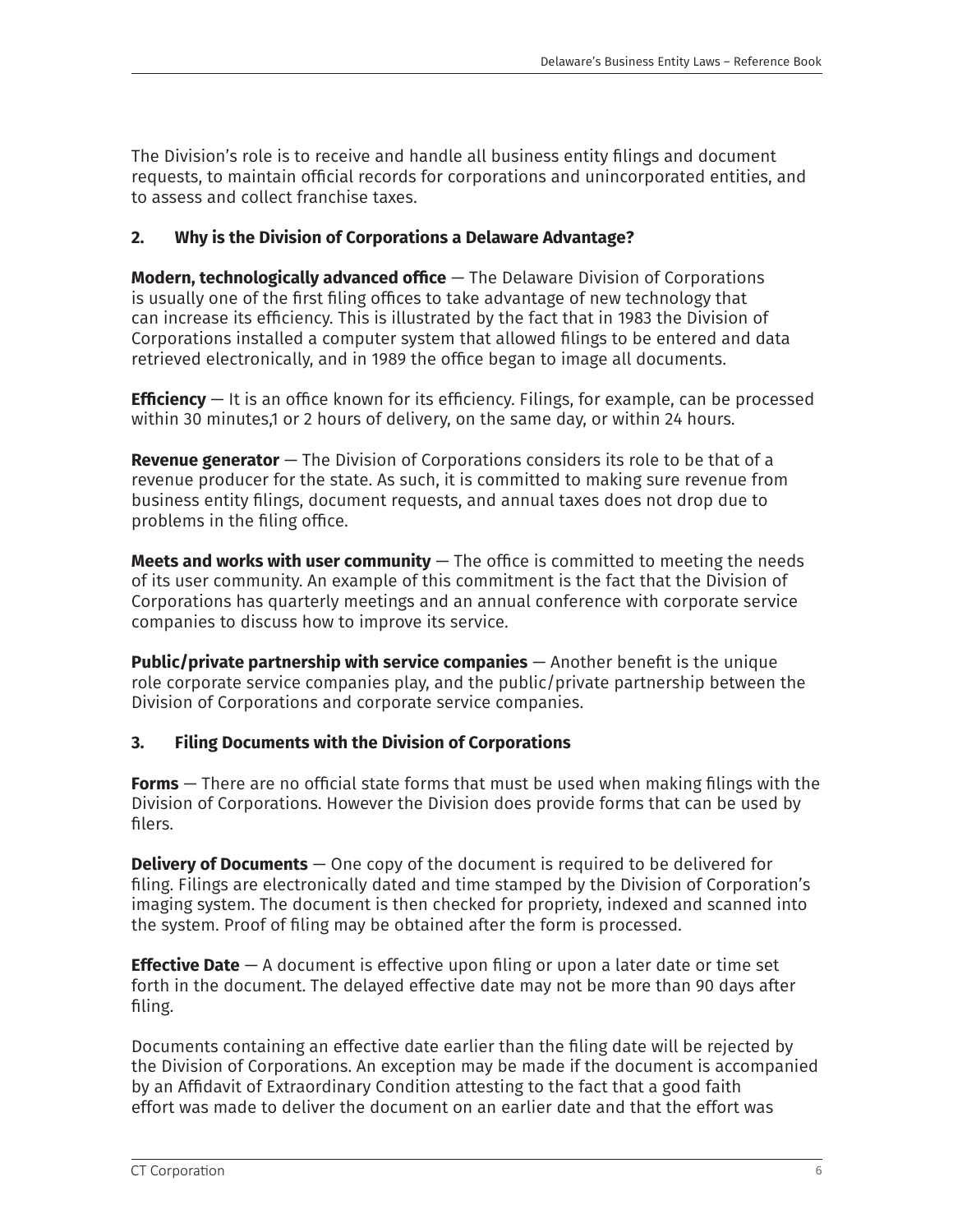unsuccessful due to an extraordinary condition such as an emergency resulting from an attack, invasion or war, a malfunction of electrical or telephone service to the Division of Corporations, or a weather condition causing the Division to be closed. In such a case, the Division of Corporations may establish the earlier date as the filing date.

**Expedited Filings** — In 1986, the legislature authorized the Division of Corporations to provide expedited services for an additional fee. There are currently five levels of expedited services. The Division of Corporations will process filings within 30 minutes, one hour, two hours, on the same day or within 24 hours.

**Corrections** — If a document was inaccurate when filed or if it was defectively or erroneously executed, either a Certificate of Correction, or a corrected version of the document may be filed. The effective date of the corrected document will be the same as the document being corrected.

**Execution of Documents** — Original signatures are not required. Documents may be signed by the following:

**Corporation** — In general, documents filed by or on behalf of a corporation may be executed by any authorized officer, or if there are no officers, then by a majority of directors, or if there are no officers or directors, then by the holders of record of a majority of outstanding shares.

**Limited Liability Company** — Documents filed by or on behalf of a limited liability company may be executed by one or more authorized persons.

**Limited Partnership** — An initial Certificate of Limited Partnership and a Certificate of Cancellation are signed by all general partners; a Certificate of Amendment by at least one general partner and any new general partner; and other documents by at least one general partner.

**Limited Liability Partnership** — Documents filed by or on behalf of limited liability partnerships may be executed by at least one partner or other authorized person.

**Statutory Trust** — A Certificate of Trust, Cancellation, Conversion, or Merger must be signed by all trustees. A Certificate of Amendment or Correction, by at least one trustee.

**Document Ordering** — The Division of Corporations also fulfills requests for documents. The most common request is for a Certificate of Good Standing. There are two forms of Certificates of Good Standing — short and long. A short form Certificate of Good Standing lists the entity's name and states that it was duly incorporated or formed, is in good standing and that all franchise taxes were paid and reports filed. The long form has all of the above, plus it lists all documents filed by the entity.

Another common document request is for certified copies of documents on file or being filed. Another is for a Certificate in Re (also known as a Certificate of Fact) — which is a certificate evidencing that the entity was involved in the transaction referenced by the certificate.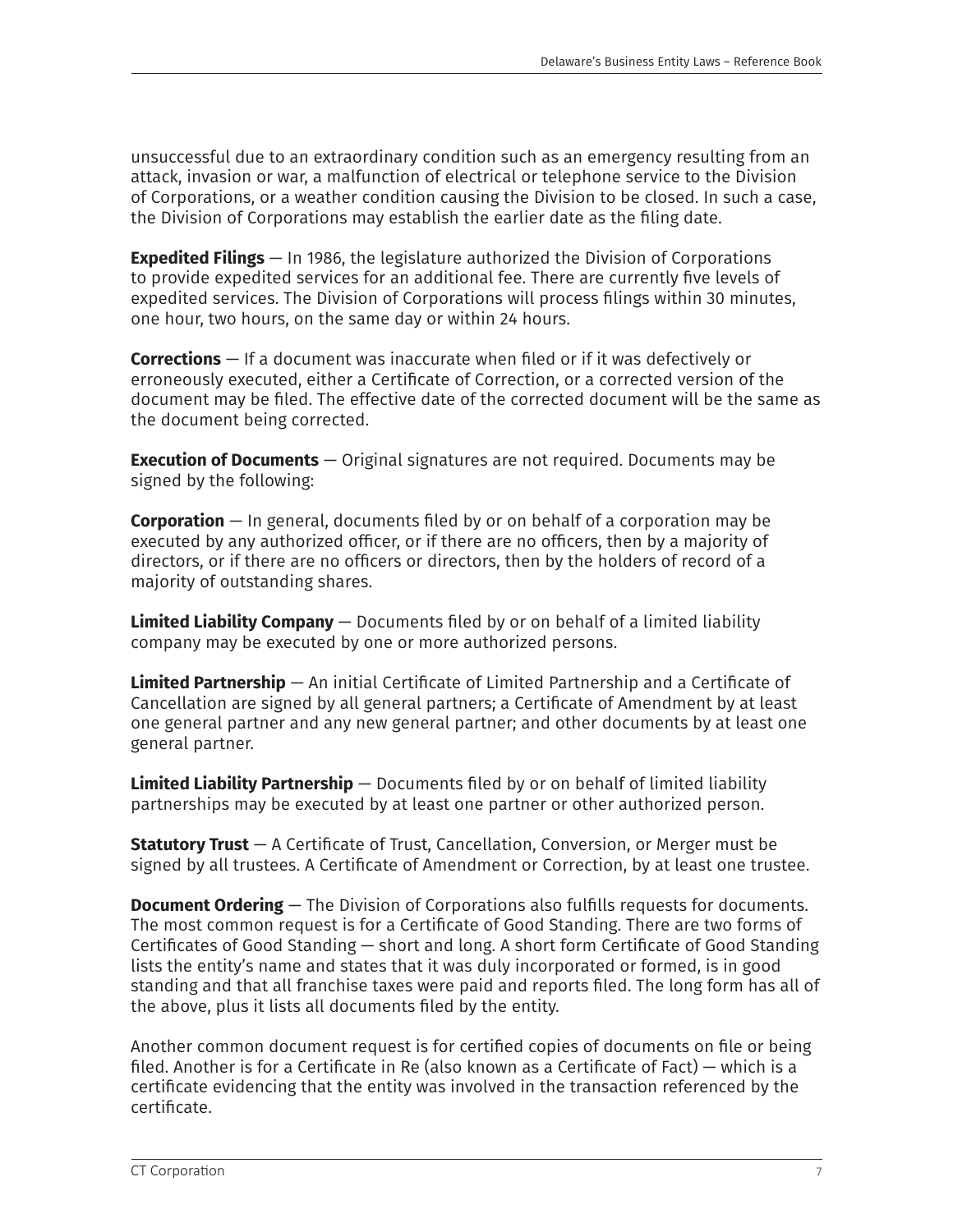## **II. DELAWARE'S GENERAL CORPORATION LAW**

## **A. A Brief History of Delaware General Corporation Law**

Delaware has had two corporation statutes — The General Corporation Law of 1899 and the General Corporation Law of 1967.

#### **1. How the GCL of 1899 Came About**

The states first began adopting corporation statutes during the 1800s. However, most of the statutes enacted that century were very restrictive. They limited, for example, a corporation's duration, authorized capital, purposes, and ability to do business in other states. In 1875, New Jersey adopted the first "liberal" general corporation act, which eliminated these restrictions. Many corporations chose to incorporate in New Jersey to take advantage of the statute.

In 1897, Delaware held a Constitutional Convention. The delegates, noting the revenue New Jersey was obtaining from corporation fees, decided Delaware should have its own corporation statute. The result was the General Corporation Law of 1899, which was based largely on New Jersey's GCL.

Few corporations chose Delaware instead of New Jersey until 1913, when New Jersey passed a law known as the "Seven Sisters Act", that outlawed trusts and holding companies and made incorporation in New Jersey less desirable. Most of New Jersey's corporations reincorporated in Delaware, and Delaware replaced New Jersey as the incorporation state of choice.

#### **2. How the GCL of 1967 Came About**

Eventually, other states saw the monetary benefits Delaware was enjoying and revised their corporation laws to compete for incorporations. By 1963, Delaware's corporate revenues had fallen and the legislature decided to investigate the possibility of enacting a new General Corporation Law.

A Delaware Corporation Law Revision Committee was formed. Its objective was to "update and clarify the language of the existing corporate law, to simplify mechanics for corporate action, and to make substantive changes where experience indicates improvements could be made."

The result of the Committee's effort was the General Corporation Law of 1967, which went into effect on July 3, 1967. The law was received favorably and helped Delaware maintain and expand its position as the leading incorporation state in the United States. The current GCL is codified at Title 8, Chapter 1, Sec. 101 et seq. of the Delaware Code. The following sections review the GCL provisions dealing with formation, stockholders, directors and officers, and post-formation transactions.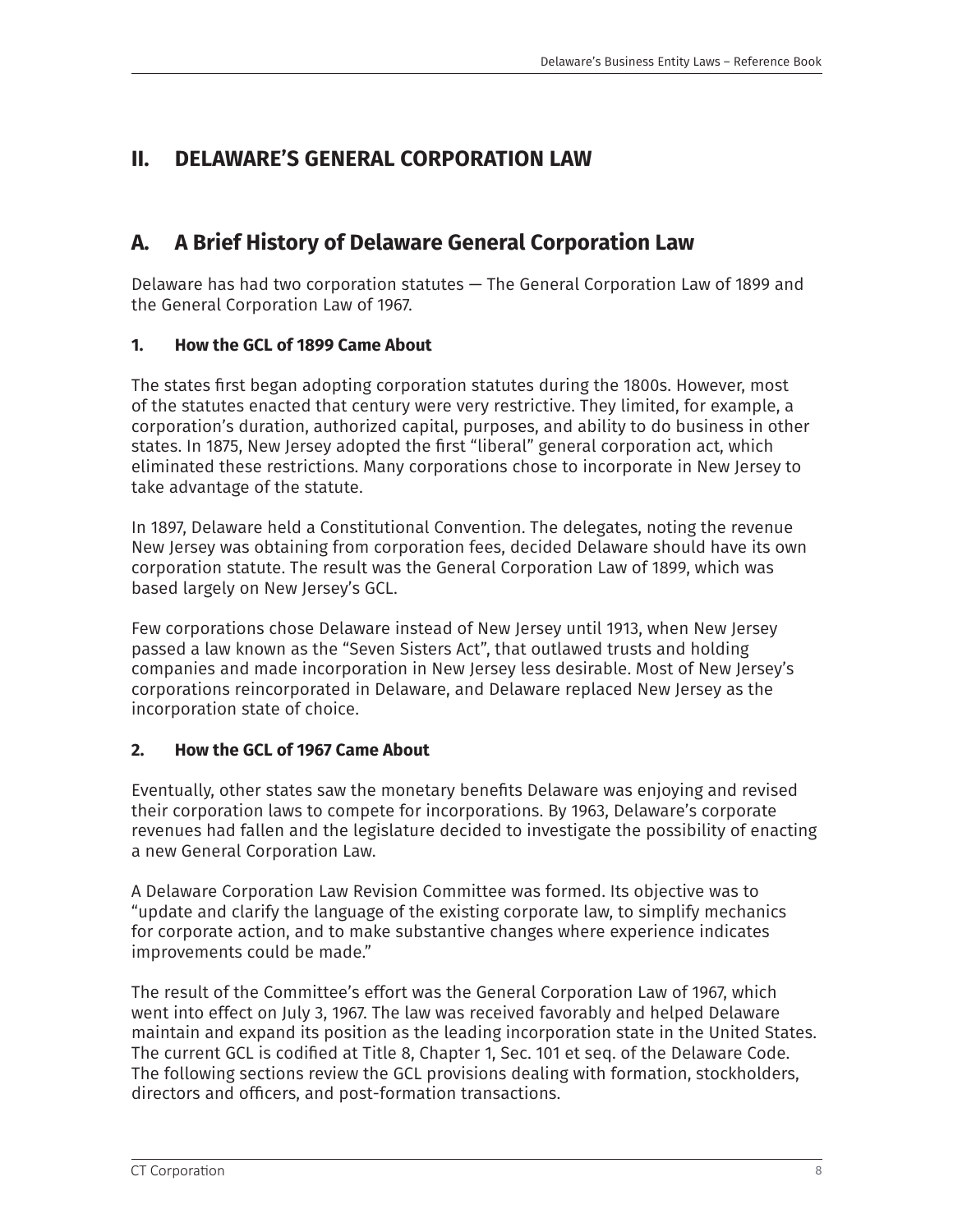## **B. Formation**

There are four steps in the incorporation process:

- **1)** Preparing and filing the Certificate of Incorporation,
- **2)** Holding an organizational meeting,
- **3)** Electing directors and adopting bylaws, and
- **4)** Issuing stock

#### **1. Certificate of Incorporation**

Sec. 102 of the GCL provides that the Certificate of Incorporation must contain the following five items of information:

#### *(1) Name of the Corporation*

 Sec. 102 provides that the name of a Delaware corporation must contain one of the following words—"association", "company", "corporation", "club", "foundation", "fund", "incorporated", "institute", "society", "union", "syndicate", or "limited", or an abbreviation of one of those words, or words or abbreviations of like import of foreign countries. The Division of Corporations may waive this requirement if the corporation executes, acknowledges and files a certificate stating that its total assets are not less than \$10 million.

 A corporation's name must also be distinguishable upon the records of the Division of Corporations from a name reserved on such records and from the name of other domestic and foreign corporations and specified other domestic or foreign business entities or series of an entity. The name may be used, however, with the written consent of the entity that is the holder of record of the name.

#### *(2) Registered Office Address, Registered Agent Name*

 Every Delaware corporation must appoint and continuously maintain a registered office that may, but need not be the same as its place of business, and a registered agent. The address of the office and name of the registered agent at that office must be set forth in the Certificate of Incorporation.

#### *(3) Purposes*

 The GCL requires the Certificate of Incorporation to set forth "the nature of the business or purposes to be conducted or promoted". However, specific purposes do not have to be set forth. It is sufficient to have an "all purpose" clause such as "the purpose is to engage in any lawful act or activity for which corporations may be organized under the General Corporation Law".

#### *(4) Authorized Capital*

 If the corporation is to have only one class of stock, the Certificate of Incorporation must set forth the total number of authorized shares, the par value of the shares,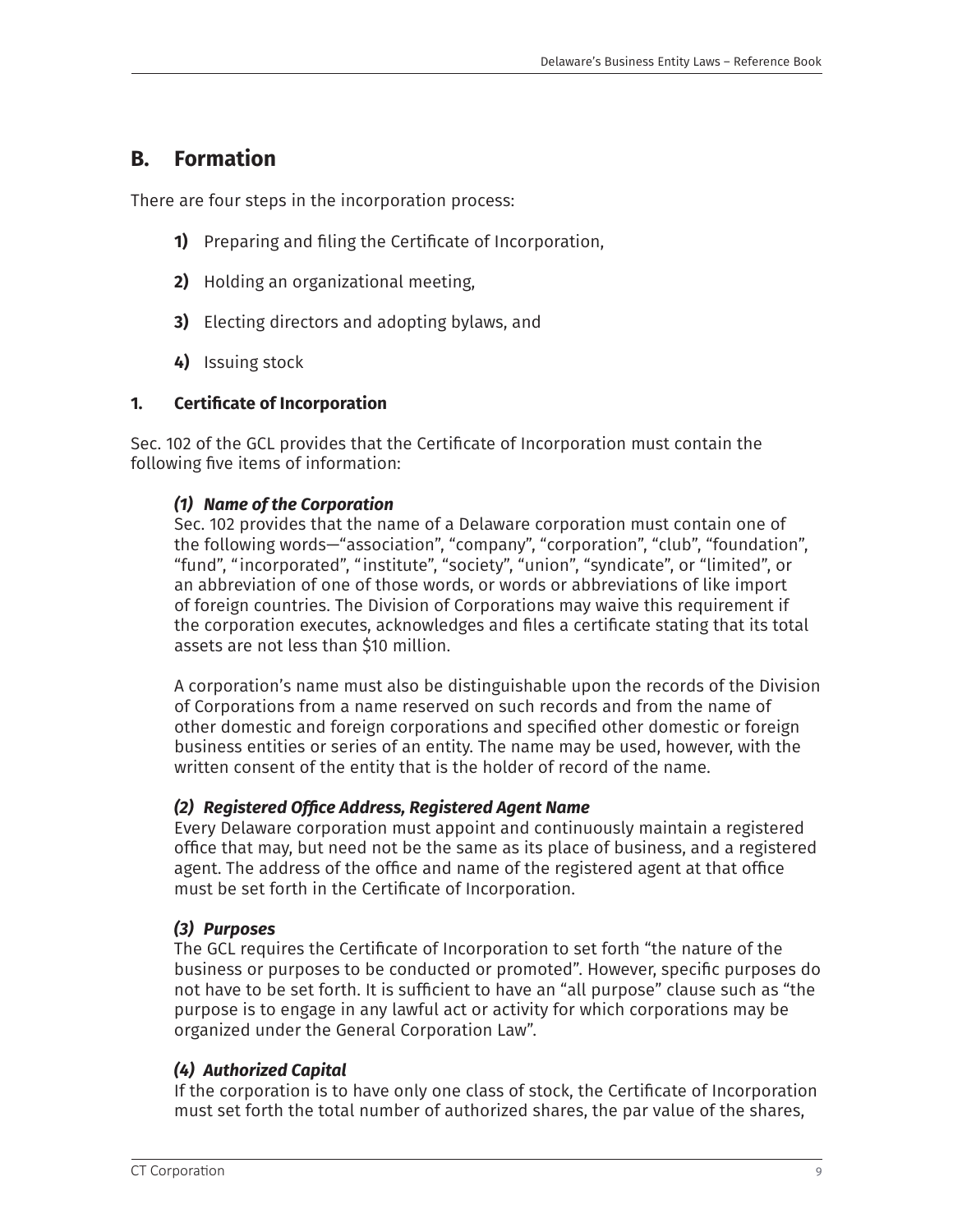or a statement that the shares are without par value. (Par value sets a minimum issue price for shares—i.e., shares with a par value of \$1 may not be issued for less than \$1 per share. It is not the actual issue price.)

 If the corporation is to have more than one class of stock, the Certificate of Incorporation must set forth the total number of authorized shares for each class, and the par value of the shares of each class, or a statement that the shares are without par value. In addition, the Certificate of Incorporation will have to set forth a statement of the designations, powers, preferences, rights, qualifications, limitations or restrictions of each class or series of a class that the corporation wishes to fix by the Certificate of Incorporation.

#### *(5) Name and Address of Incorporators*

 Any one or more persons, partnerships, associations or corporations may act as an incorporator of a Delaware corporation. The role of the incorporator is to sign and deliver the Certificate of Incorporation for filing. In addition, if initial directors are not named in the Certificate of Incorporation, the incorporator organizes and manages the corporation until directors are elected.

#### **2. Protect the Desired Name**

Before filing the Certificate of Incorporation, it is advisable to make sure the desired name is available (that is, distinguishable upon the Division of Corporation's records).

If the name is available it should be reserved. By reserving the name, no other corporation or unincorporated entity can take it before the client's Certificate of Incorporation is filed. Corporate names may be reserved for a 120 day period by filing an application for reservation. The same applicant may renew for successive 120 day periods by filing an application for renewal.

#### **3. Optional Provisions of the Certificate of Incorporation**

In addition to the items of required information, Sec. 102 states that the Certificate of Incorporation may contain: "Any provision for the management of the business and for the conduct of the affairs of the corporation, and any provision creating, defining, limiting and regulating the powers of the corporation, the directors, and the stockholders, or any class of the stockholders".

There are several optional provisions expressly mentioned in the GCL. These include the following:

**Limitation of director's liability** — Sec. 102 (b) (7) states that the Certificate of Incorporation may contain: "A provision eliminating or limiting the personal liability of a director to the corporation or its stockholders for monetary damages for breach of fiduciary duty as a director, provided that such provision shall not eliminate or limit the liability of a director: (i) for any breach of the director's duty of loyalty to the corporation or its stockholders; (ii) for acts or omissions not in good faith or which involve intentional misconduct or a knowing violation of law; (iii) under Sec. 174 of this title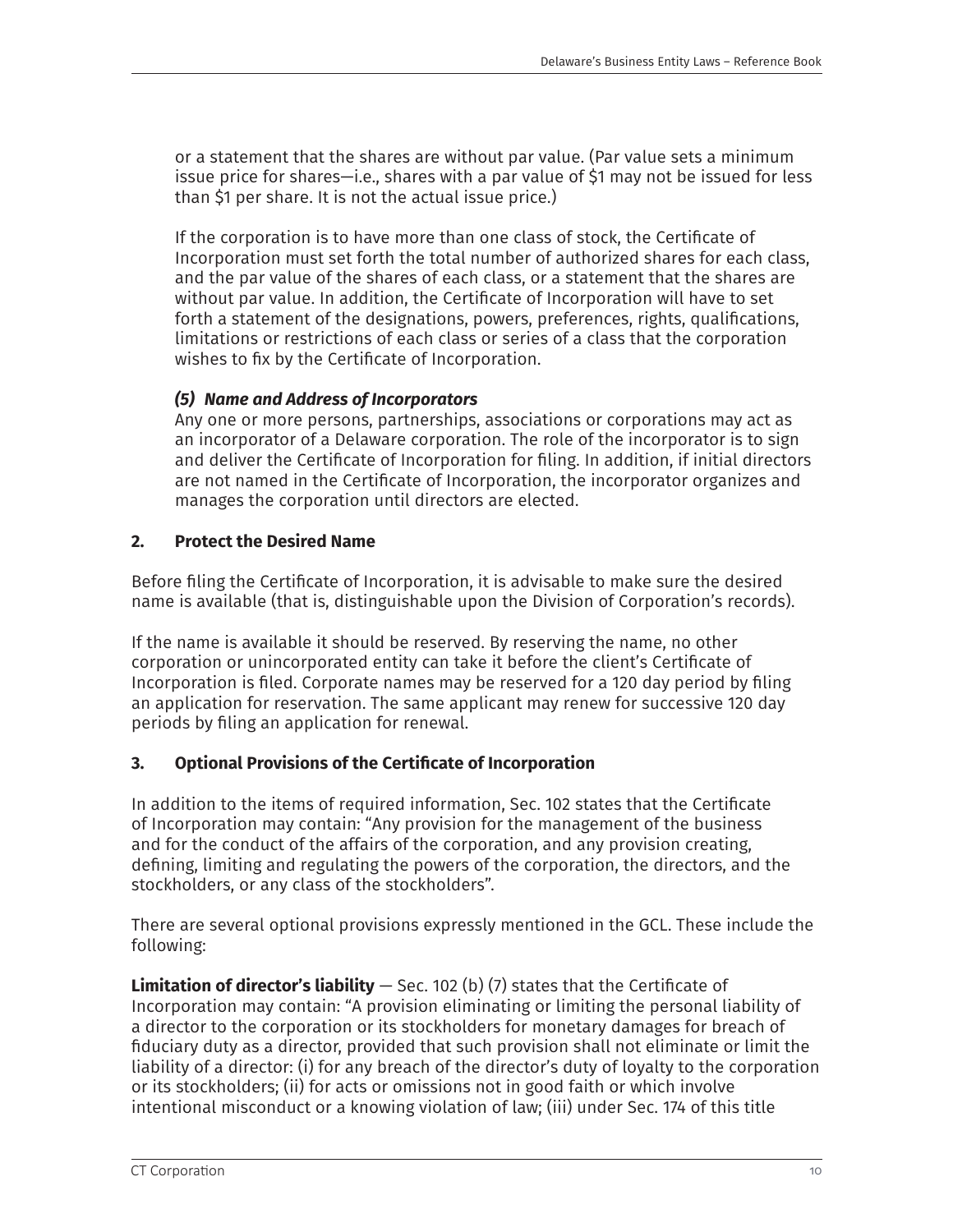[dealing with unlawful distributions]; or (iv) for any transaction from which the director derived an improper personal benefit."

**Exclusive forum** – Sec. 115 provides that the certificate of incorporation or bylaws may require, consistent with applicable jurisdictional requirements, that any or all internal corporate claims shall be brought solely and exclusively in any or all of the courts in Delaware, and no provision of the certificate of incorporation or the bylaws may prohibit bringing such claims in the courts of Delaware.

**Grant of authority to the board of directors to fix by resolution the designations, rights, preferences, powers, qualifications, limitations or restrictions of classes or series of stock** — This grant of authority — which is known as the "blank check" power — allows the board of directors to create new classes of stock without having to obtain stockholder approval of an amendment to the Certificate of Incorporation. The blank check power makes it easier for the board of directors to enter into deals with potential subscribers, as the board can quickly create preferred stock with the rights the subscriber has requested.

**Grant of preemptive rights** — Preemptive rights allow stockholders to subscribe ratably for their proportion of any additional shares issued by the corporation. For example, a stockholder who owns 10% of a corporation's stock would be entitled to purchase 100 shares if the corporation issues 1,000 new shares. Preemptive rights protect minority stockholders by ensuring that their voting power will not be watered down by new issues of stock. (In practice, preemptive rights are rarely granted to stockholders in publiclytraded corporations.)

**Supermajority voting requirement** — The GCL's default rule for approving most corporate actions is a majority vote of stockholders. However, the Certificate of Incorporation may contain a provision requiring the vote of a larger percentage of the stock than the default requirement. A less than majority vote is not authorized.

**Grant of power to the board of directors to make, amend or repeal bylaws** — Directors do not have the power to make, amend or repeal bylaws unless the Certificate of Incorporation so provides.

Sec. 102 also provides that any provision that is required or permitted by the GCL to be stated in the bylaws, may instead be stated in the Certificate of Incorporation.

#### **4. Incorporation Fees**

The fees for filing a Certificate of Incorporation consist of: a filing fee based on the number of authorized shares without par value and/or the capital value of the authorized shares with par value, a receiving and indexing fee, a fee for entering the filing into the state database, a municipality fee, and a county recording fee.

#### **5. Holding the Organizational Meeting**

Sec. 108 requires an organizational meeting to be held after filing the Certificate of Incorporation. The meeting is called by incorporators if initial directors are not named in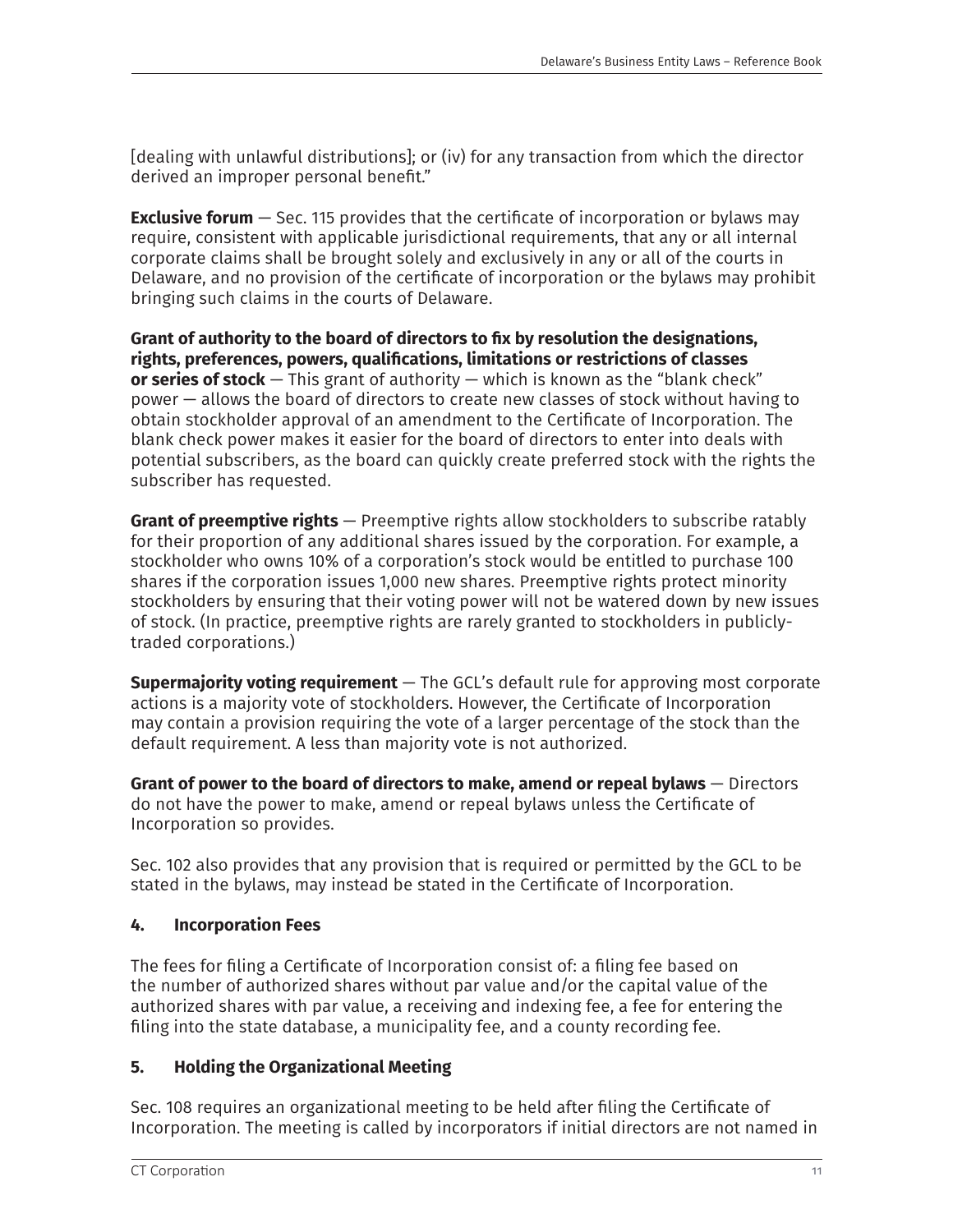the Certificate of Incorporation or by the initial directors if they are named. The meeting may be held in or outside of Delaware.

The main purposes of the incorporators' organizational meeting are to elect directors and adopt bylaws. The main purposes of the initial directors' organizational meeting are to elect officers and adopt bylaws.

The incorporators or initial directors are also authorized to take any other actions necessary to perfect the organization and facilitate commencement of business. All actions that may be taken at an organizational meeting may be taken without a meeting if consents are signed and delivered in accordance with the GCL by the incorporators or initial directors setting forth the actions taken.

#### **6. Bylaws**

Sec. 109 states that bylaws "may contain any provision, not inconsistent with law or with the Certificate of Incorporation, relating to the business of the corporation, the conduct of its affairs, and its rights or powers, or the rights or powers of its stockholders, directors, officers or employees." (Note that if a bylaw conflicts with a provision of the Certificate of Incorporation, the Certificate of Incorporation provision will apply).

Topics typically addressed in a corporation's bylaws include:

- size of the board of directors
- election of directors
- stockholders' and directors' meetings (including the date, place, notice, quorum, proxy and voting requirements)
- creation and duties of directors' committees
- titles and duties of officers
- indemnification of directors and others

The power to amend or repeal bylaws belongs to the stockholders. The corporation may give directors the power as well in the Certificate of Incorporation. However, such a provision results in both stockholders and directors having the power to amend bylaws. The corporation may not take away the stockholders' right to amend the bylaws.

The board also has the power to adopt emergency bylaws that will be operative in case of certain attacks, disasters, catastrophes, and other enumerated events.

#### **7. Issuance of Stock**

Sec. 152 provides that the board of directors may authorize capital stock to be issued for consideration consisting of cash, any tangible or intangible property, or any benefit to the corporation, or any combination thereof.

Sec. 153 provides that shares of stock without par value may be issued for any amount of consideration determined by the board of directors. Shares with par value may be issued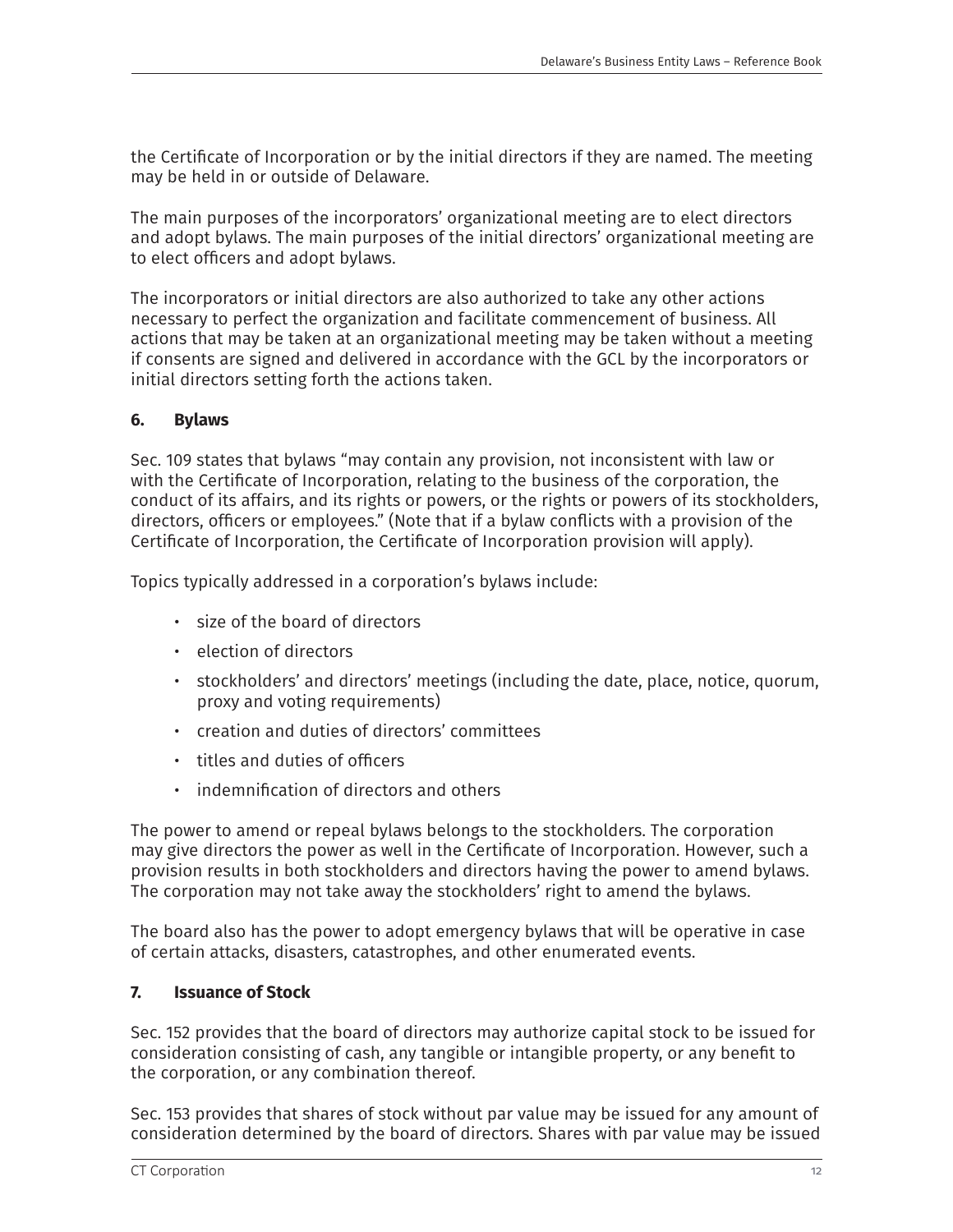for any consideration having a value not less than the par value. The board's judgment of what is adequate consideration is conclusive in the absence of actual fraud.

Sec. 155 states that fractional shares may be issued. Sec. 151 provides that a corporation may issue classes or series of redeemable shares, as long as there is at least one class or series with full voting power that is not redeemable. A corporation may also issue shares that are convertible or exchangeable for other shares of stock, and it may issue shares upon receiving partial payment.

#### **8. Stock Certificates**

Sec. 158 provides that a corporation may issue to stockholders a certificate representing their shares. The stock certificate must be signed by two officers. Facsimile signatures are acceptable. A corporation may issue uncertificated stock if the board of directors issues a resolution to that effect.

## **C. Stockholders: Meetings, Voting and Other Rights**

#### **1. Stockholder Meetings**

An annual meeting is required to be held by Sec. 211. The purpose of an annual meeting is to elect directors and transact any other proper business. The date of the meeting may be fixed in the bylaws. Special meetings may be called by the board of directors or any other person authorized by the Certificate of Incorporation or bylaws.

The place of a meeting may be designated by or in the manner provided in the Certificate of Incorporation or bylaws. If it is not designated, then the board of directors may decide on a place. Sec. 211 also states that if the board of directors is authorized to determine the place of the meeting, then, in its sole discretion, the board may determine that the meeting will be held by means of remote communication.

#### **2. Notice and Quorum**

Sec. 222 states that notice of meetings must be given to all stockholders entitled to vote, not less than 10 or more than 60 days before a meeting. Sec. 251 provides that notice of a meeting at which a merger will be voted on must be sent at least 20 days before the meeting, to all stockholders, whether or not entitled to vote.

Sec. 232 states that notice may be given in writing directed to the stockholder's mailing address or by electronic transmission directed to the stockholder's email address unless the stockholder has objected to receiving notice by email.

The default rule of Sec. 216 is that a majority of the shares entitled to vote, present in person or by proxy constitutes a quorum. The Certificate of Incorporation or bylaws may fix a different number of shares required for a quorum. However, it cannot be less than one-third of the shares.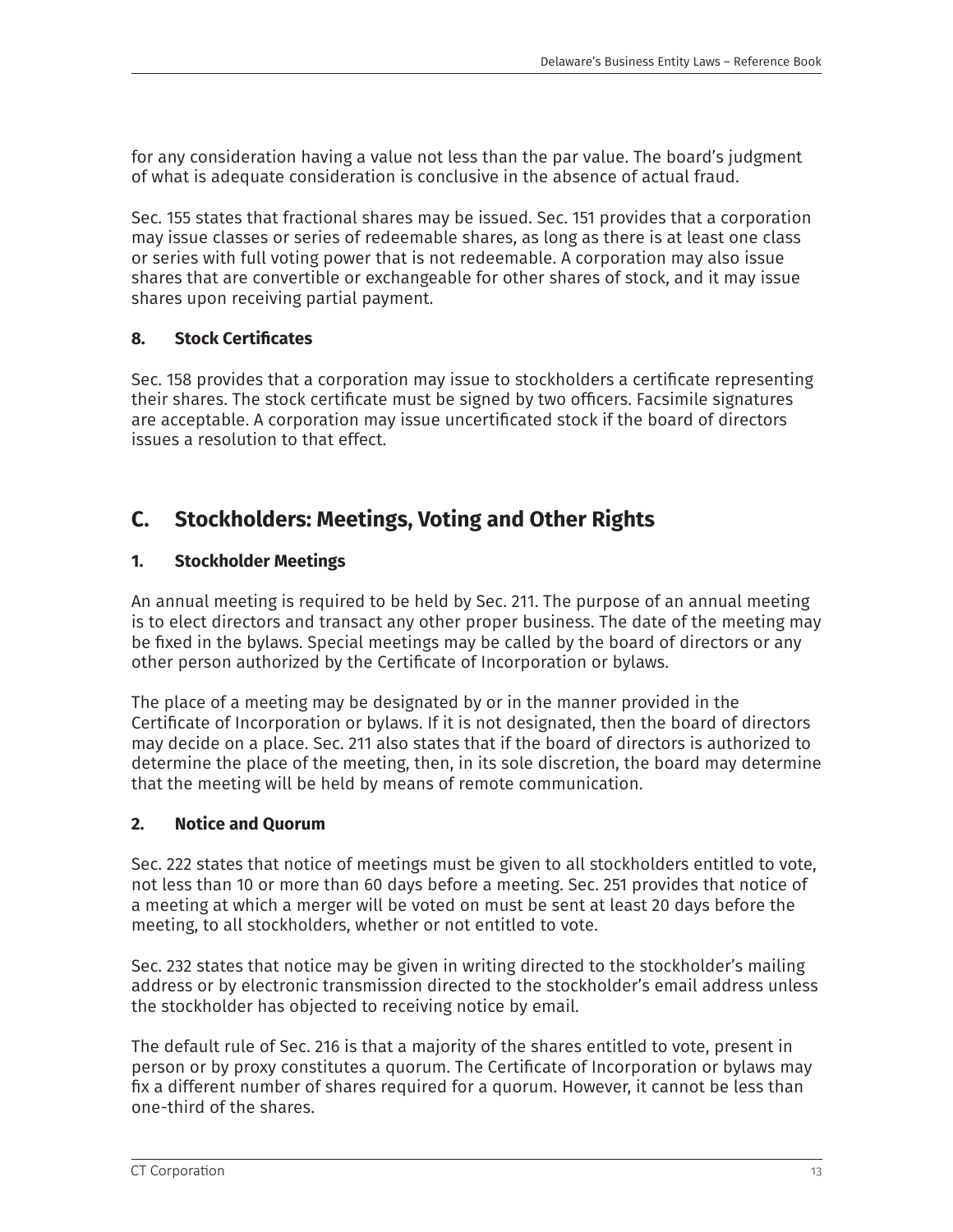#### **3. Action by Consent**

Sec. 228 states that stockholder action may be taken without a meeting, prior notice or vote if consents by the holders of stock sufficient to take the action at a meeting at which all shares entitled to vote were present and voted, are delivered to the corporation.

If the consent is less than unanimous, prompt notice of the action taken must be given to all stockholders who did not consent. Consents may be delivered in writing or by electronic transmission. The right to act upon consent may be denied in the Certificate of Incorporation.

Sec. 211 provides that unanimous written consent to elect directors may serve in lieu of voting at an annual meeting. Less than unanimous consent is allowed only if all directorships are vacant and being filled by the consents.

#### **4. Voting**

Sec. 212 provides that each stockholder is entitled to one vote for each share of stock held, unless the Certificate of Incorporation provides that the shares will be entitled to more or less than one vote. The Certificate of Incorporation may also provide for classes or series with no voting rights, with greater or lesser rights than other classes or series, or with limited voting rights (such as the right to vote on only certain matters).

Sec. 214 provides that the Certificate of Incorporation may authorize cumulative voting for directors. Stockholders with cumulative voting rights are entitled to as many votes as equal their number of shares multiplied by the number of directors. Say, for example, a corporation is to elect 7 directors. A stockholder with 100 voting shares will be entitled to 700 votes. The stockholder may then cast all votes for one director or divide the votes among the various candidates. Cumulative voting increases minority stockholders' chances of electing a director to represent their interests.

#### **5. Proxy Voting**

Each stockholder may vote by proxy. Sec. 212 provides that a proxy is valid for no more than three years unless the proxy provides for a longer period. A proxy is revocable unless the proxy states otherwise and is coupled with an interest. A stockholder may appoint a proxy by executing a writing or by electronic transmission to the proxy holder or its agent.

#### **6. Dividends**

Dividends are payable if and when declared by the board of directors. Sec. 170 states that dividends may be paid only out of surplus, or, if none, out of net profits for the current or previous year. The provisions regulating dividends are designed to protect creditors — not stockholders. The board of directors is under no obligation to declare a dividend, even when there are ample funds available to do so.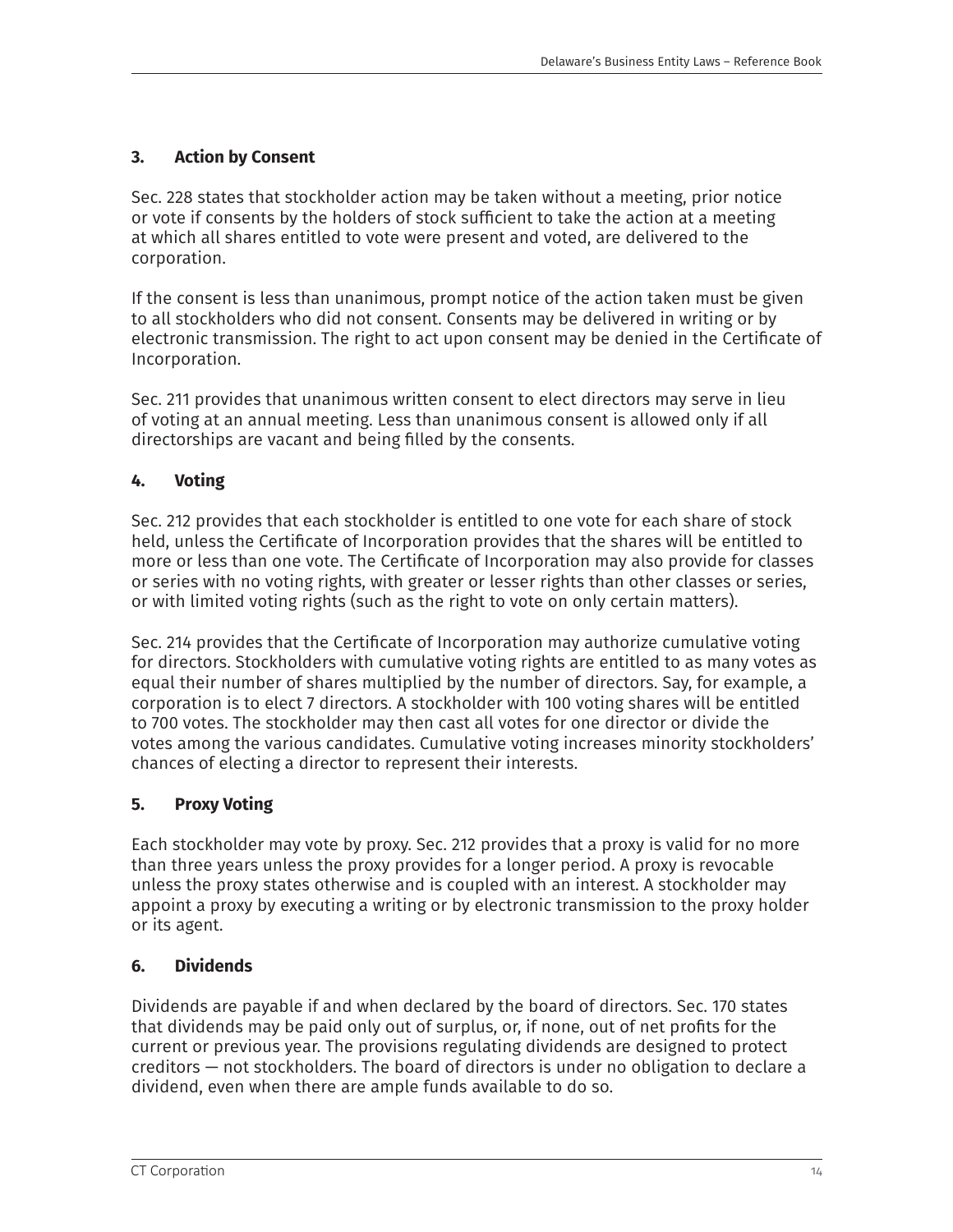#### **7. Inspection of Books and Records**

Sec. 220 provides that a stockholder may inspect the stock ledger, stockholder list, and other books and records. The stockholder must make a written demand, under oath, stating a proper purpose. If the corporation refuses to honor the demand, the stockholder may apply to the Chancery Court for an order to compel the inspection.

Sec. 220 defines a proper purpose as one reasonably related to the person's interest as a stockholder. Case law has held that a proper purpose includes communicating with other stockholders about corporate affairs, investigating mismanagement, or valuing stockholdings. Improper purposes includes harassing, competing with, or harming the corporation or furthering a personal interest.

Sec. 220 also states that when the request is to inspect the stockholder list or stock ledger, the corporation has the burden of proving an improper purpose. The burden of proving a proper purpose is on the stockholder for other books and records.

#### **8. Derivative Suits**

A stockholder derivative suit is a lawsuit brought on behalf of a corporation by one or more of its stockholders. Sec. 327 provides that the complaint must aver that the plaintiff was a stockholder at the time of the action complained of and at the time the lawsuit was commenced. This "contemporaneous ownership" requirement is the only statutory requirement concerning derivative suits. The remaining requirements are found in Chancery Court Rule 23.1 and case law.

Chancery Court Rule 23.1 requires a stockholder filing a derivative suit to adequately plead either: (1) that a demand was made on the board of directors to take action and the demand was wrongfully refused or

(2) that making a demand would have been futile and is therefore excused.

## **D. Directors and Officers**

#### **1. Board of Directors**

Sec. 141 of the GCL provides that the business and affairs of every corporation shall be managed by or under the direction of a board of directors, except as otherwise provided in the Certificate of Incorporation. The board of directors may consist of one or more members. The number of directors may be fixed in the Certificate of Incorporation or bylaws. Directors hold office until their successors are elected and qualified or until their earlier resignation or removal.

Any director, or the entire board, may be removed with or without cause by the holders of a majority of stock entitled to vote at an election of directors. However, if the board is staggered, directors may be removed for cause only, unless the Certificate of Incorporation provides otherwise. Directors may also be removed for cause only if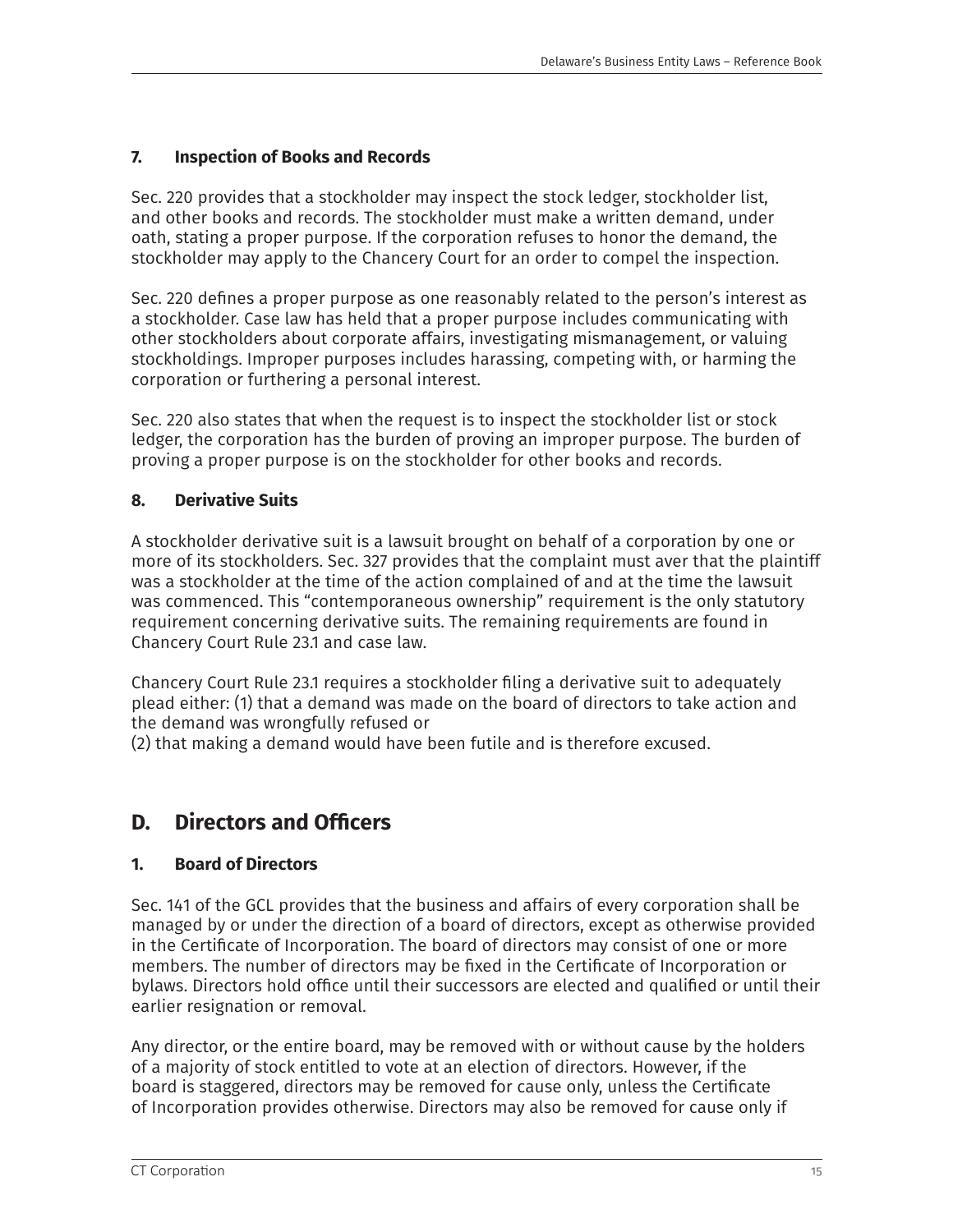the corporation authorizes cumulative voting and less than the entire board is to be removed.

#### **2. Election of Directors**

Sec. 211 states that an annual meeting of stockholders shall be held for the election of directors on a date and at a time designated by or in the manner provided in the bylaws. Stockholders may, unless the certificate of incorporation provides otherwise, act by unanimous written consent to elect directors. They may act by less than unanimous consent in lieu of holding a meeting only if all of the directorships are vacant and are to be filled.

Sec. 216 provides that unless the certificate of incorporation or bylaws provide otherwise, directors shall be elected by a plurality of the votes of the shares present in person or represented by proxy at the meeting and entitled to vote.

#### **3. Director Meetings**

The procedures for holding directors' meetings are generally set forth in a corporation's bylaws. The default rules are that the vote of a majority of directors present at a meeting at which a quorum is present constitutes an act of the board of directors, and that a majority of the total number of directors constitutes a quorum.

Unless the Certificate of Incorporation provides otherwise, directors may participate in a meeting by conference telephone or other communication equipment that allows participants to hear each other. Directors may not act at a meeting by proxy.

Unless the Certificate of Incorporation provides otherwise, any action required or permitted to be taken by the board at a meeting may be taken without a meeting if all members of the board consent.

#### **4. Committees**

Sec. 141(c) provides that the board of directors may, by resolution, designate one or more committees, each consisting of one or more members. The board may also designate one or more alternate members, who may replace any absent or disqualified member at a committee meeting. In addition, a committee may create one or more subcommittees.

A committee may exercise all of the powers and authority of the board of directors except for certain exceptions, including that it may not approve, adopt, or recommend to stockholders any action (other than the election or removal of directors) required to be submitted to stockholders for a vote or adopt, amend or repeal a bylaw.

#### **5. Directors' Fiduciary Duties**

The GCL does not define a director's standard of conduct. Instead, the duties are defined by case law. The Delaware courts have held that directors of Delaware corporations owe a duty of loyalty and a duty of care. The duty of loyalty requires directors to place the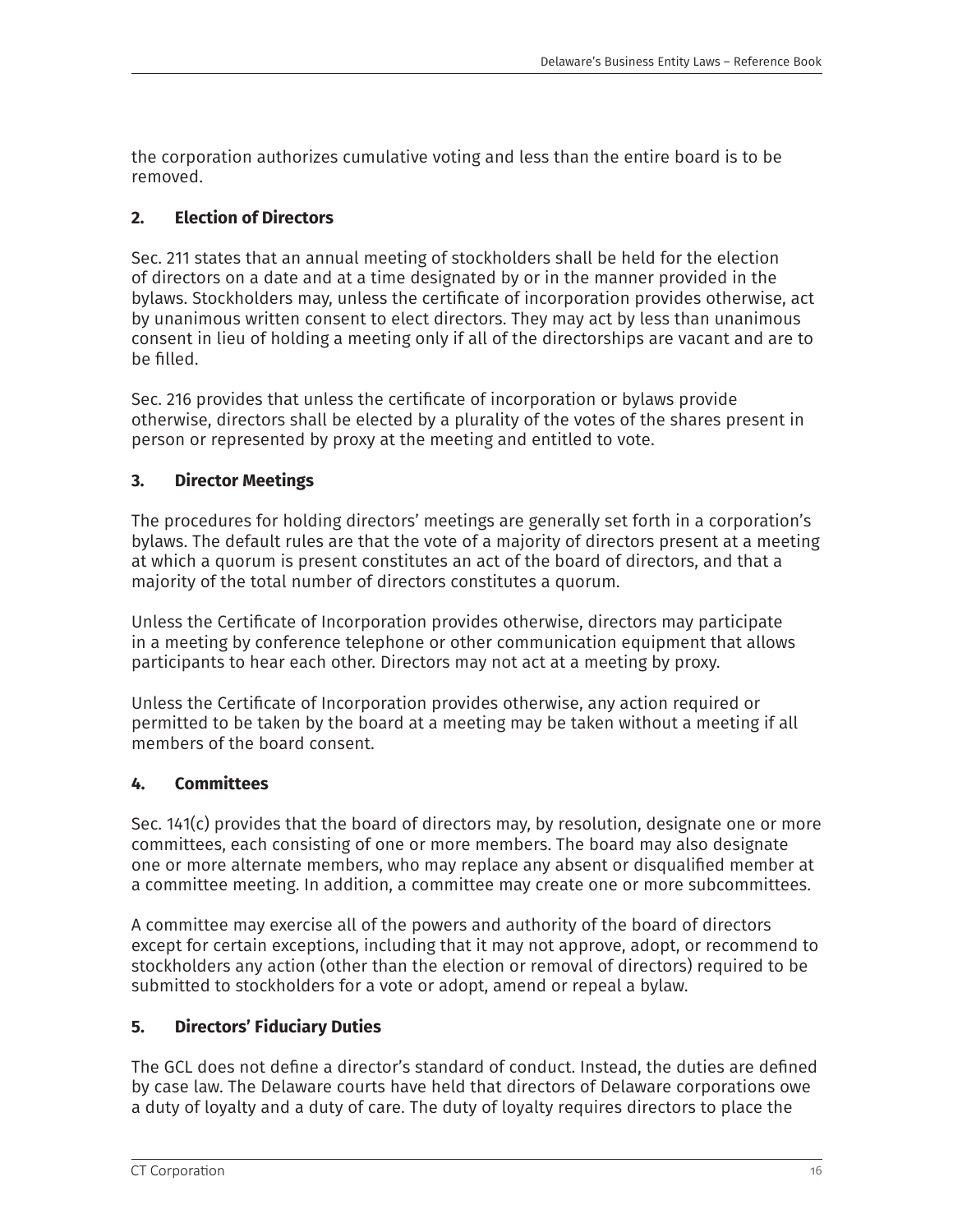corporation's interests above their own and prohibits them from using their position for personal gain. The duty of care requires directors to make informed decisions. To satisfy this duty, directors must avail themselves of all reasonably available material information concerning the subject of the vote, before deciding how to vote.

#### **6. Business Judgment Rule**

Delaware's courts have determined that the actions of directors of Delaware corporations are protected by the business judgment rule. The business judgment rule is a presumption that in making a business decision, the director acted on an informed basis, in good faith, and in the honest belief that the action taken was in the corporation's best interests.

The business judgment rule is also a procedural rule. The plaintiff challenging a transaction must overcome the presumption. If the plaintiff can do so, the burden shifts to the directors to show the "entire fairness" of the transaction.

#### **7. Statutory Protections of Directors**

In addition to the case law protection of the business judgment rule, the GCL contains a number of statutory protections.

**Reliance on reports and experts** — Sec. 141(d) provides that a director, in the performance of his or her duties, will be fully protected in relying in good faith on records of the corporation and upon information, reports, statements or opinions presented to the corporation by any person as to matters the director reasonably believed was within the person's professional or expert competence and who had been selected with reasonable care.

**Liability limitation in Certificate of Incorporation** — Sec. 102(b)(7) states that the Certificate of Incorporation may contain a provision eliminating the directors' liability for a breach of the duty of care.

**Conflict of interest transactions** — Sec. 144 provides that a transaction between a corporation and its directors or officers will not be void or voidable solely because the director or officer was involved in the transaction, or participated in the meeting where the transaction was authorized, or because his or her vote on the matter was counted, if the board of directors or stockholders knew about the director's or officer's interest in the transaction, and the transaction was authorized, in good faith, by either a majority of the disinterested members of the board, a committee of directors, or by the stockholders.

**Renouncing corporate opportunities** — Sec. 122 (17) provides that a corporation has the power to renounce, in its Certificate of Incorporation or by action of the board of directors, any interest or expectancy of the corporation in specified business opportunities or specified classes or categories of business opportunities that are presented to the corporation or its officers, directors or stockholders.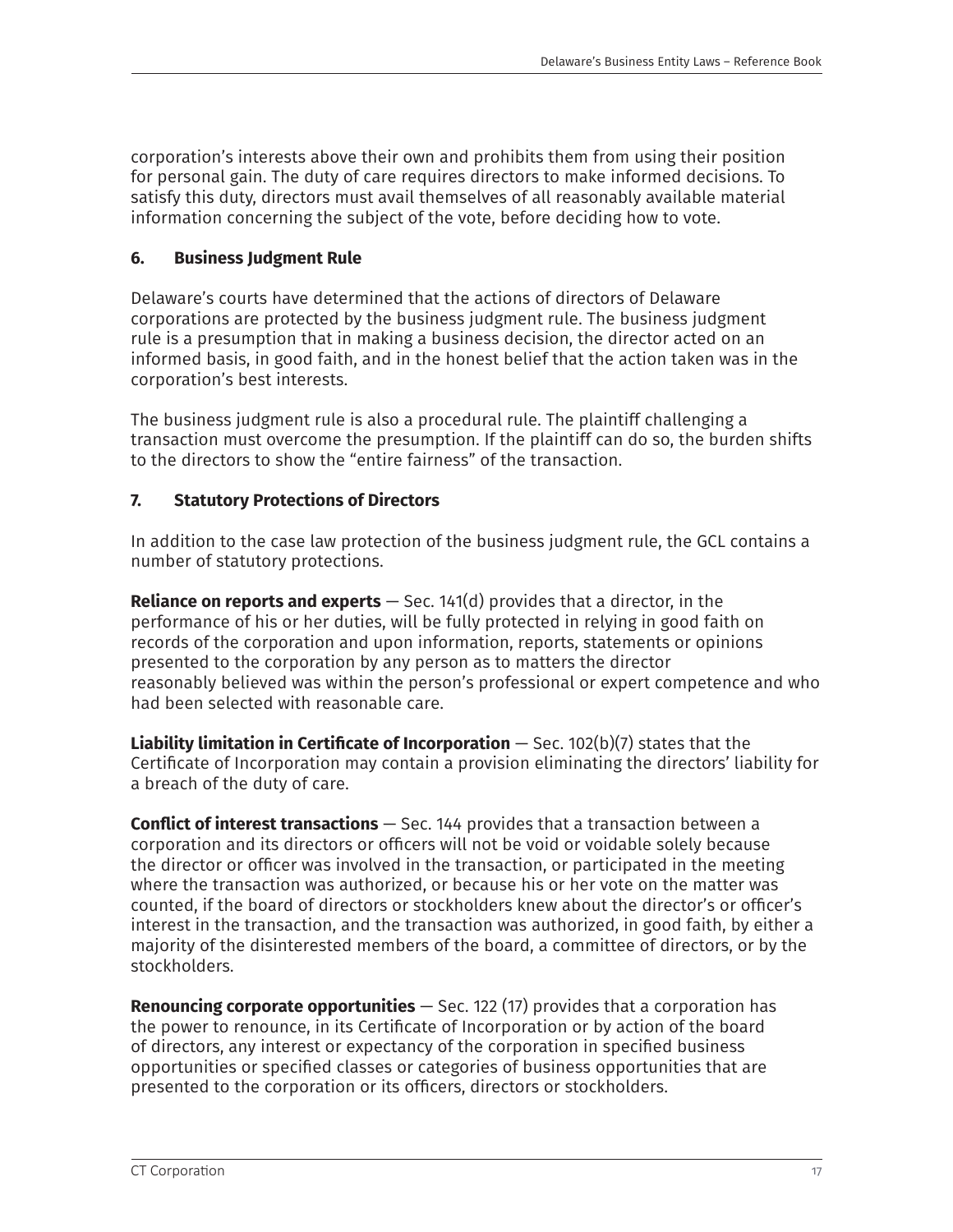#### **8. Officers**

Sec. 142 of the GCL states that every corporation "shall have such officers, with such titles and duties as shall be stated in the bylaws or in a resolution of the board of directors". Thus, a Delaware corporation may give its executives any titles it wishes and may allocate the power among the executives as it sees fit. The only requirement is that the corporation must have such officers as will enable it to comply with the statutory requirements for executing documents filed with the Secretary of State and for executing stock certificates. In addition, one of the officers must have the duty of recording minutes of stockholders' and directors' meetings. Any number of offices may be held by the same person — unless the Certificate of Incorporation or bylaws provides otherwise.

Officers are chosen and hold office for the term as prescribed in the bylaws or determined by the board. An officer holds office until a successor is selected and qualified or until the officer's earlier resignation or removal. Vacancies occurring by death, resignation, removal or otherwise are filled as provided in the bylaws. In the absence of a provision, the board of directors fills the vacancy.

#### **9. Indemnification**

Indemnification is the payment or reimbursement by a corporation to its directors, officers and other persons for expenses and liabilities arising out of the person's service to the corporation. Delaware's statutory indemnification scheme is found in Sec. 145.

Secs. 145(a) and (b) are the permissive indemnification provisions. Sec. 145(a) applies to third party actions. It provides that a corporation may indemnify a director, officer, employee or agent who is a party to, or is threatened to be made a party to a civil, criminal, administrative or investigative suit or proceeding. The corporation may indemnify the person for his or her expenses, attorney's fees, judgments, fines and amounts paid in settlement, if the person acted in good faith and in a manner reasonably expected to be in, or not opposed to, the corporation's best interests, and in the case of a criminal proceeding, had no reasonable cause to believe the conduct was unlawful.

Sec. 145(b) applies to suits brought by or in the right of a corporation. It permits indemnification of expenses and attorney's fees under the same standard as Sec. 145(a), except that a corporation may not provide indemnification in respect of any claim as to which a person was adjudged liable to the corporation.

Sec. 145(c) is the mandatory indemnification provision. It requires indemnification where a present or former director or officer or other person has been successful on the merits or otherwise in defense of a claim.

Sec. 145(e) allows advancement of expenses to directors, officers, and other persons upon the receipt of an undertaking by the person to repay if it is determined that he or she is not entitled to indemnification.

Sec.  $145(g)$  provides that a corporation may purchase insurance on behalf of directors, officers, employees, and agents against liabilities incurred in or arising out of their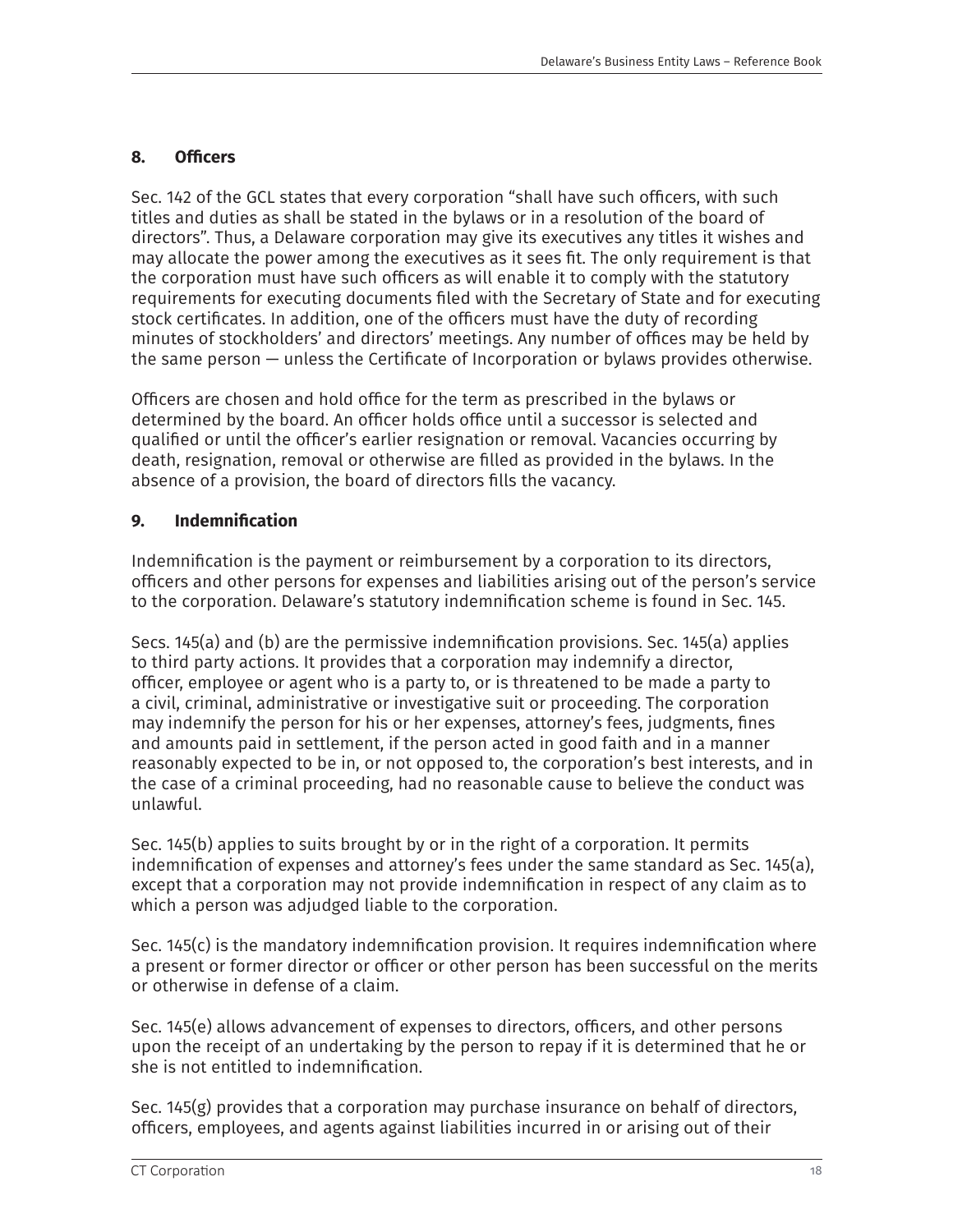official capacity. The insurance policy may cover liability under those circumstances where the corporation would not have been able to provide indemnification under Sec. 145(a) or (b).

Corporations do not have to rely on the statutory scheme. Instead, they may have provisions in the bylaws or Certificate of Incorporation or separate agreements dealing with indemnification. In fact, in practice, many Delaware corporations include a provision in their bylaws or Certificate of Incorporation making indemnification mandatory under the circumstances where it would only be permissive under Sec. 145.

## **E. Amendment, Mergers, Conversion & Dissolution**

#### **1. Amendments to Certificate of Incorporation**

Sec. 242 states that a corporation may amend its Certificate of Incorporation "from time to time, in any and as many respects as may be desired, so long as its Certificate of Incorporation as amended contains only such provisions as it would be lawful and proper to insert in an original Certificate of Incorporation filed at the time of filing the amendment."

In order to amend the Certificate of Incorporation, the board of directors must adopt a resolution setting forth the amendment, the stockholders must vote in favor of it, and the corporation must file a certificate setting forth the amendment and certifying that it has been duly adopted.

The default rule is that a majority of outstanding stock entitled to vote and a majority of the stock of each class entitled to vote as a class must vote in favor of the amendment. The holders of shares of a class are entitled to vote as a class upon any amendment that would increase or decrease the number of authorized shares or the par value of the class or adversely change the powers, rights or preferences.

An amendment to the Certificate of Incorporation may be made before a corporation receives payment for stock if the amendment is adopted by a majority of the directors or by a majority of incorporators if there are no directors. The amendment will be deemed effective as of the date the original Certificate of Incorporation went into effect.

#### **2. Restated Certificate of Incorporation**

When the Certificate of Incorporation is amended several times, it may become difficult to tell which provisions are currently in effect. It may also be very expensive when ordering certified copies of the Certificate of Incorporation and all amendments thereto. At that point, it may be advisable to file a Restated Certificate of Incorporation.

In a Restated Certificate of Incorporation, a corporation may integrate into a single instrument all provisions of its Certificate of Incorporation then in effect and operative. Upon filing, the original Certificate of Incorporation is superseded. However, the original date of incorporation remains unchanged.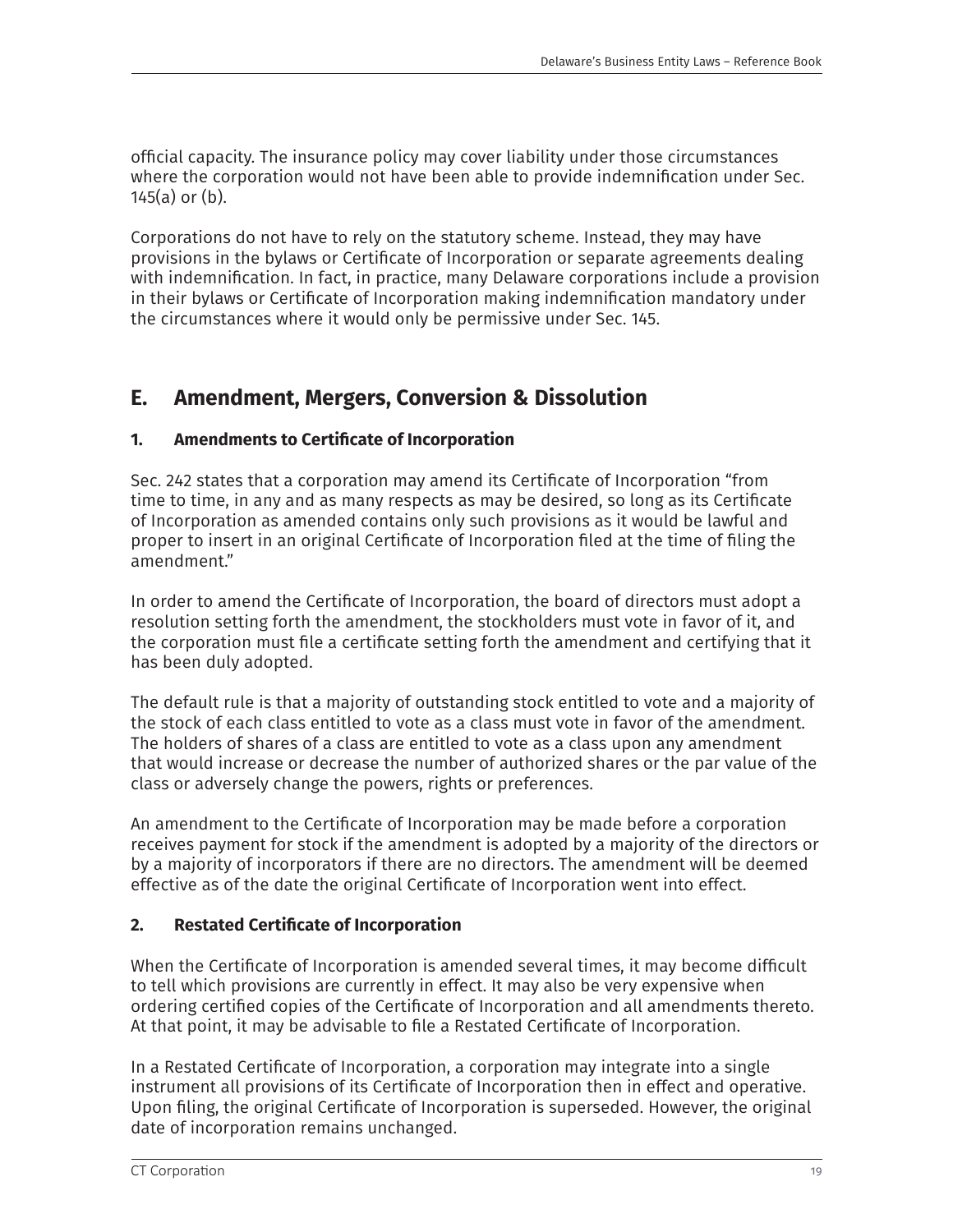A stockholder vote is not necessary to file a Restated Certificate of Incorporation. An amendment maybe made at the same time a Restated Certificate of Incorporation is filed. However, stockholder approval will then be required.

#### **3. Mergers**

The GCL authorizes a Delaware corporation to merge with the following entities:

- domestic or foreign corporations (Secs. 251, 252)
- its parent corporation or a subsidiary corporation (Sec. 253)
- domestic or foreign joint stock or other associations (Sec. 254)
- domestic or foreign nonstock corporations (Secs. 257, 258)
- domestic or foreign general partnerships, limited partnerships, limited liability partnerships, limited liability limited partnerships (Sec. 263)
- domestic or foreign limited liability companies (Sec. 264)
- a noncorporate parent entity (Sec. 267)

Mergers are permitted with non-Delaware entities so long as the non-Delaware jurisdiction does not prohibit it.

#### **4. Consolidations and Share Exchanges**

The GCL also authorizes Delaware corporations to enter into consolidations. In a consolidation, two or more corporations, or one or more corporations and other business entities, consolidate to form a new corporation or other business entity. A consolidation differs from a merger in that all of the constituent entities disappear in a consolidation, while one of the constituents survives in a merger. The procedure for entering into a consolidation is almost the same as for a merger.

The GCL does not authorize share exchanges.

#### **5. General Merger Procedure**

Although there are some differences in the approval procedure and in the content of the merger documents depending upon whether there are foreign or unincorporated entities as constituents, the general procedure for entering into a merger is as follows:

The first step is that the board of directors must adopt a resolution approving an Agreement of Merger. The Agreement of Merger must then be submitted to the stockholders for their approval. The default rule requires a majority of outstanding stock entitled to vote, to vote in favor of the Agreement.

The stockholders of a surviving Delaware corporation do not have to approve the merger if their interests will not be materially changed. Specifically, Sec. 251(f) provides that approval is not required if: (1) the Agreement of Merger does not amend the survivor's Certificate of Incorporation, (2) each share of stock of the corporation outstanding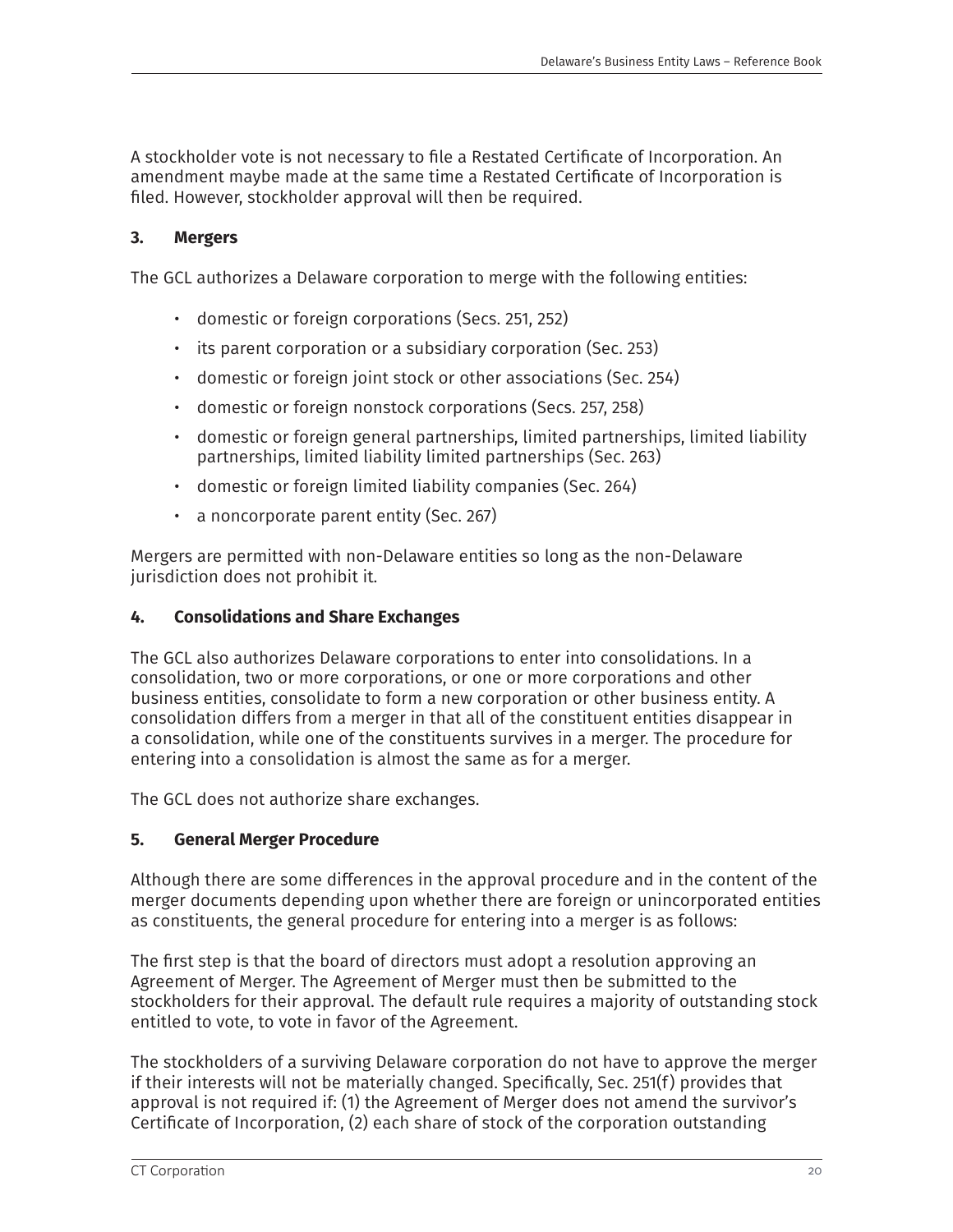immediately before the merger is to be an identical share of the surviving corporation after the merger, and (3) either no shares of common stock of the surviving corporation and no shares, securities or obligations convertible into such stock are to be issued or delivered under the plan of merger, or the authorized unissued shares of common stock of the surviving corporation to be issued or delivered under the plan of merger plus those initially issuable upon conversion of any other shares, securities or obligations to be issued or delivered under the plan do not exceed 20% of the shares of common stock of the corporation outstanding immediately before the merger.

Following approval, the corporation must file either a copy of the Agreement of Merger or a Certificate of Merger.

#### **6. Parent-Subsidiary Mergers**

A merger may be effected under Sec. 253 when a corporation owns at least 90% of the outstanding shares of each class of stock of another corporation of which class there are outstanding shares that would be entitled to vote on the merger, absent the provisions of Sec. 253 denying the right to vote.

A parent-subsidiary merger is effected by the parent filing a Certificate of Ownership and Merger, which must set forth a copy of the resolution of its board of directors to merge and the date of adoption. If the parent does not own all of the shares, the resolution must include the terms and conditions of the merger, including the consideration received by the subsidiary's minority stockholders. If the survivor will be a Delaware corporation, it may change its name by so providing in the resolution. However, no other amendments to the Certificate of Incorporation may be made.

If the parent corporation survives, stockholder approval is not required. If the subsidiary survives, stockholder approval is required. When the subsidiary survives, the resolution must include provision for the pro rata issuance of its stock to the parent's stockholders and the Certificate of Ownership and Merger must state that the merger has been approved by a majority of the outstanding stock of the parent corporation.

Sec. 267 permits the short form merger procedure to be used where a noncorporate entity is the parent and at least one of the subsidiaries is a Delaware corporation. Where a non-Delaware entity or corporation is a constituent the laws of the formation state must not forbid such a merger. The merger may be effected by the parent entity authorizing the merger in accordance with its governing documents and statute and acknowledging and filing a Certificate of Ownership and Merger.

#### **7. Appraisal Rights**

The right to an appraisal is a right given to stockholders, whereby the fair value of their stock may be appraised by a court, and where they may sell their stock back to the corporation for the appraised value, if the corporation enters into a merger that alters the character of their investment, without their consent. Sec. 262, Delaware's appraisal rights statute, provides that appraisal rights are available to a stockholder who owns stock when the demand for an appraisal was made, makes a demand at the required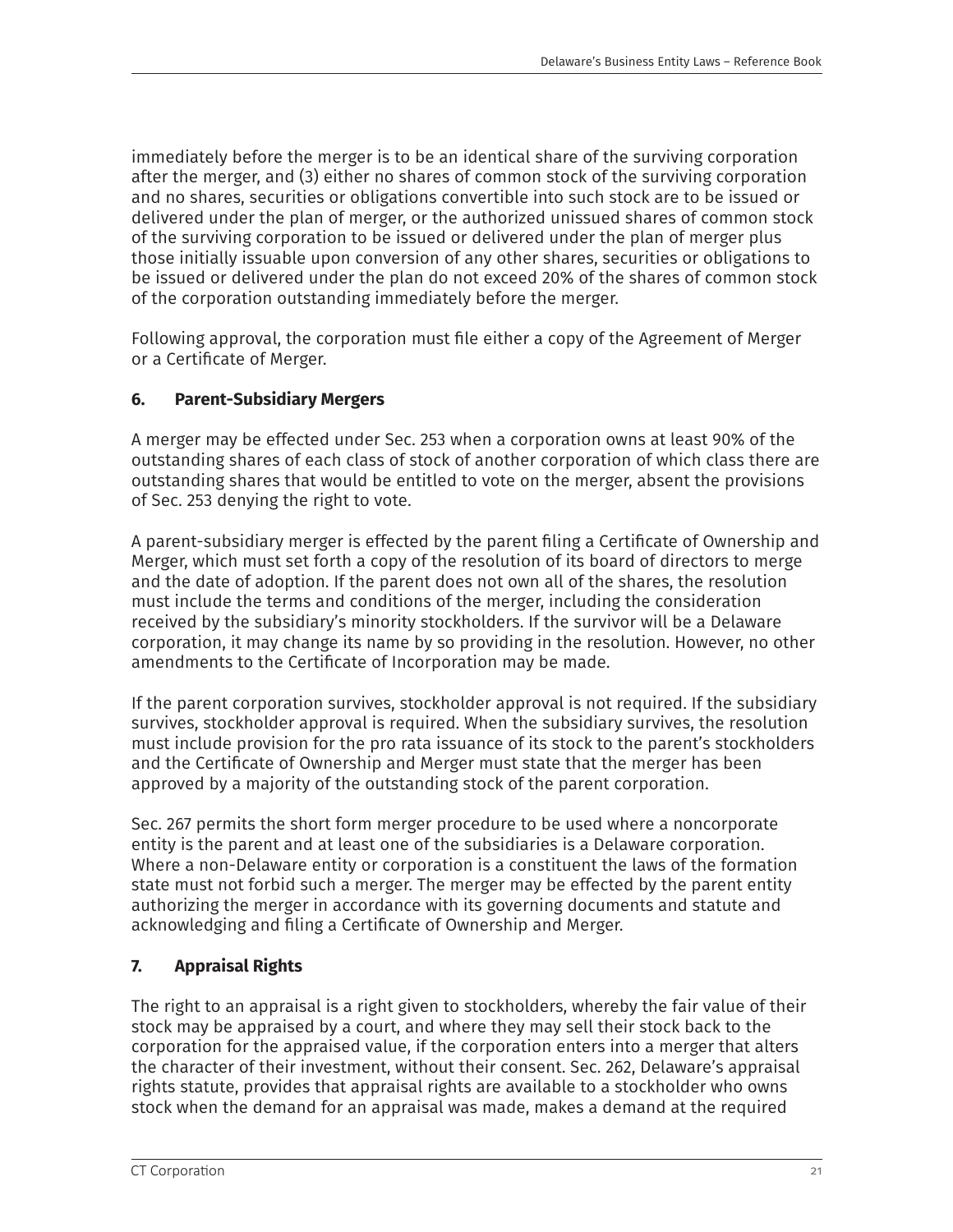time, holds the shares through the date of the merger, and does not vote for or consent to the merger.

Appraisal rights are not available for the shares of any class or series that are publicly traded or held by more than 2,000 stockholders and where the stockholders are not required to accept any consideration for their shares other than shares in the survivor or shares in another corporation that are publicly traded or held by more than 2,000 stockholders.

#### **8. Domestication**

Sec. 388 authorizes the domestication in Delaware of a Non-United States corporation, limited liability company (LLC), statutory trust (ST), business trust (BT) or association, REIT, common law trust or any other unincorporated business or entity, including a general partnership (GP), limited liability partnership (LLP), limited partnership (LP), or limited liability limited partnership (LLLP). The domesticating entity must file a Certificate of Domestication and a Certificate of Incorporation, after which it will be governed by the GCL.

Sec. 390 authorizes Delaware corporations to domesticate to a jurisdiction outside of the United States, Puerto Rico, Guam, or any possession or territory of the United States. The corporation may transfer to the foreign jurisdiction  $-$  in which case its existence as a Delaware corporation ceases, or, it may continue in the foreign jurisdiction  $-$  in which case its existence as a Delaware corporation does not cease. The board of directors must adopt a resolution to domesticate, all outstanding shares must vote in favor of the resolution, and a Certificate of Transfer or a Certificate of Continuance must be filed.

#### **9. Conversion**

Sec. 265 authorizes the conversion of a Delaware or foreign LLC, ST, BT or association, REIT, common law trust or other unincorporated business or entity, including a GP, LLP, LP, LLLP or a foreign corporation to a Delaware corporation. The unincorporated entity approves the conversion in the manner provided for in its governing document. It must then file a Certificate of Conversion and a Certificate of Incorporation.

Sec. 266 allows a Delaware corporation to convert to a Delaware or foreign LLC, ST, BT or association, REIT, common law trust or other unincorporated business or entity, including a GP, LLP, LP, LLLP or a foreign corporation. The board of directors must adopt a resolution to convert, all outstanding shares of stock must vote in favor, and the corporation must file a Certificate of Conversion. If converting to a Delaware entity, any document required to be filed by the statute governing the formation of the entity into which the corporation is converting must be filed as well.

#### **10. Dissolution**

Sec. 275 provides that dissolution of a Delaware corporation may be approved: (1) upon the board of directors adopting a resolution to dissolve, submitting the resolution to the stockholders for a vote at a meeting, and a majority of the outstanding stock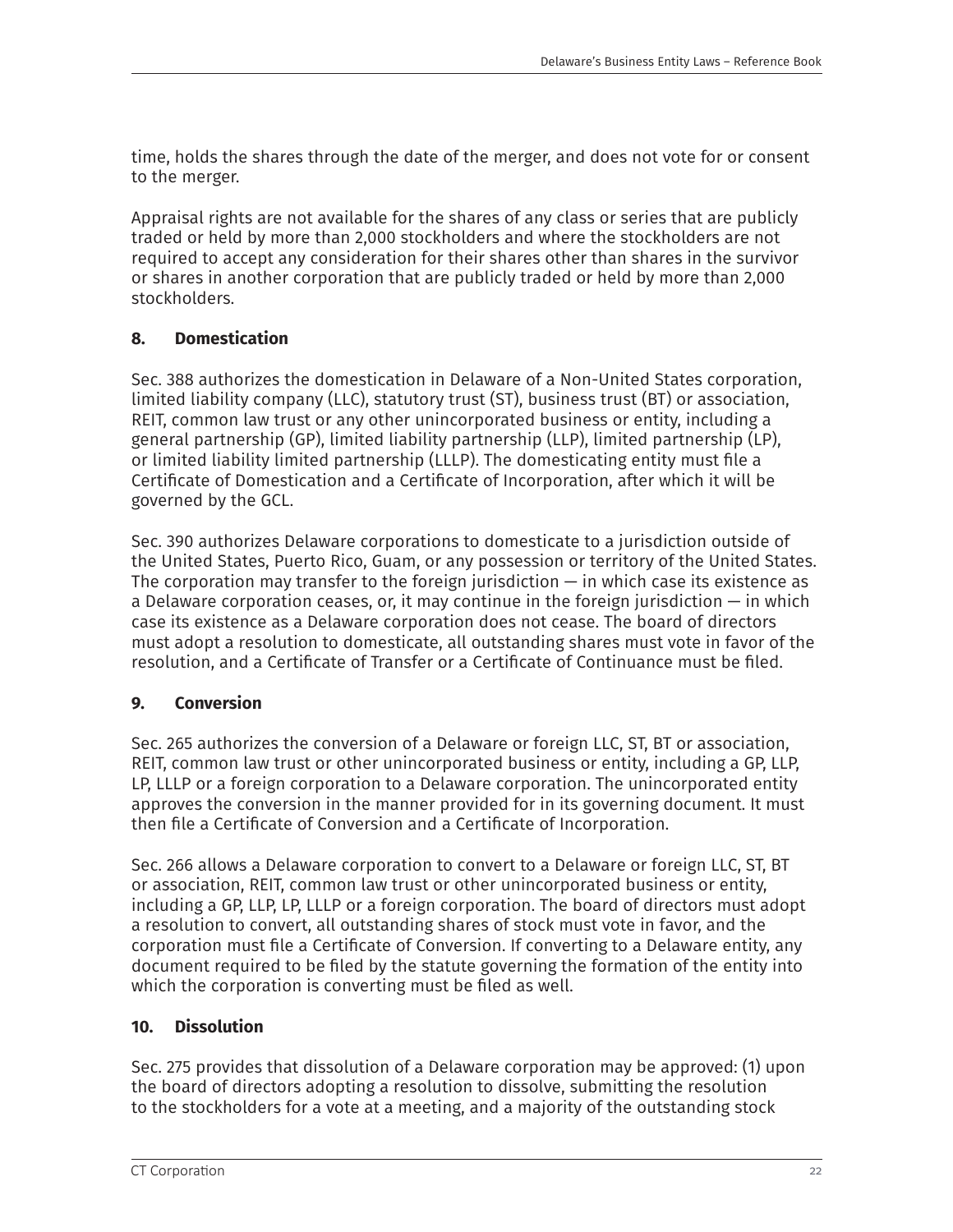entitled to vote approving the resolution, or (2) upon the unanimous written consent of the stockholders without director action. Following approval pursuant to Sec. 275, a Certificate of Dissolution must be filed.

Sec. 274 provides that a corporation that has not issued shares, or that has issued shares but not begun doing business, may be dissolved by the act of a majority of its directors, or if it has no directors, by the act of a majority of its incorporators.

Sec. 311 states that at any time before the expiration of three years from the date of dissolution, a corporation may revoke its dissolution. The board of directors must adopt a resolution, a majority of outstanding stock must vote in favor, and a Certificate of Revocation of Dissolution must be filed.

#### **11. Statutory Public Benefit Corporation**

Sec. 361 et seq. authorizes statutory public benefit corporations.

A statutory public benefit corporation is defined as a for-profit corporation that is intended to produce a public benefit or benefits and operate in a responsible and sustainable manner. It shall be managed in a manner to balance the stockholders' pecuniary interests with the public benefit or benefits identified in its certificate of incorporation and the best interests of those materially affected by the corporation's conduct.

In the certificate of incorporation, a public benefit corporation shall identify within its statement of business or purpose one or more specific public benefits to be promoted by the corporation and state within its heading that it is a public benefit corporation.

"Public benefit" means a positive effect (or reduction of negative effects) on one or more categories of persons, entities, communities or interests (other than stockholders in their capacities as stockholders) including, but not limited to, effects of an artistic, charitable, cultural, economic, educational, environmental, literary, medical, religious, scientific or technological nature.

It shall, not less than biennially, provide its stockholders with a statement as to its promotion of the public benefit or benefits set forth in its certificate of incorporation and as to the best interests of those materially affected by its conduct.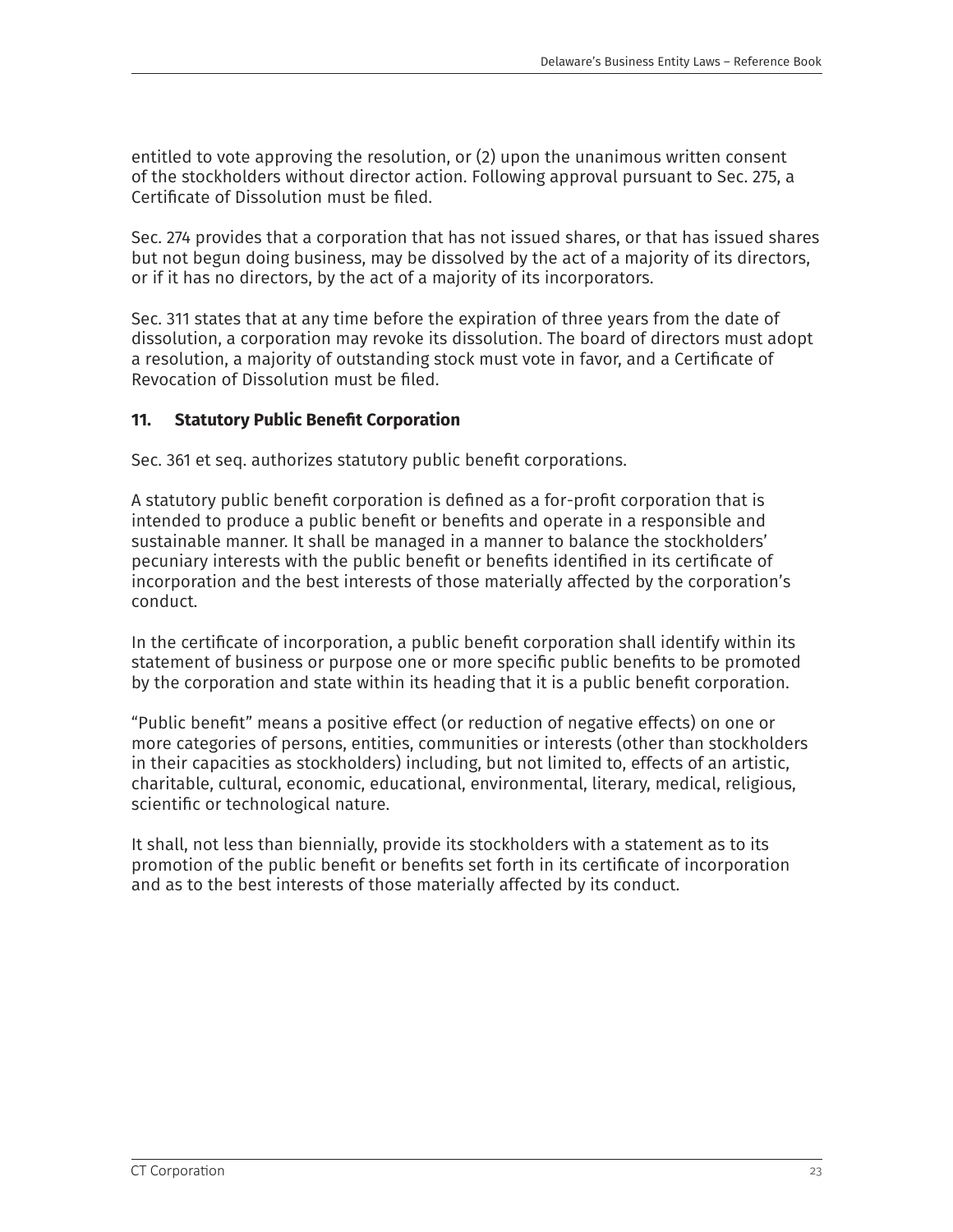## **III. DELAWARE'S LIMITED LIABILITY COMPANY ACT**

## **A. Overview**

Delaware's Limited Liability Company Act (DLLCA) went into effect on October 1, 1992. DLLCA is modeled after Delaware's limited partnership act—not the General Corporation Law. The Act is codified at Title 6, Chapter 18, Sec. 18-101 et seq. Most of the provisions are default provisions that can be opted out of by the members in the LLC agreement.

The policy of DLLCA is set forth in Sec. 18-1101, which states that: "it is the policy of this chapter to give the maximum effect to the principle of freedom of contract and to the enforceability of limited liability company agreements". This statement reflects the legislature's intention to allow members to define their own rights and duties, and decide for themselves how the LLC is to be governed.

## **B. Formation**

#### **1. Certificate of Formation**

A limited liability company is formed by one or more authorized persons executing and filing a Certificate of Formation. Sec. 18-201 provides that the only required content of the Certificate of Formation is the LLC's name and the address of its registered office and name of its registered agent. The Certificate of Formation may also contain any other information the members choose to include.

#### **2. Name**

Sec. 18-102 provides that a limited liability company's name must contain the words "Limited Liability Company", or the abbreviation "L.L.C.", or the designation "LLC". An LLC's name must be distinguishable on the records of the Division of Corporations from the names of other domestic or foreign LLCs or certain other domestic or foreign entities or series of entities.

The availability of an LLC's name may be checked with the Division of Corporations. If available, the name may be reserved for renewable 120 days periods. A reservation is made by filing an application with the Division of Corporations.

#### **3. Permitted Purposes**

Sec.18-106 provides that an LLC may carry on any lawful business, purpose or activity, whether or not for profit, with the exception of the business of banking.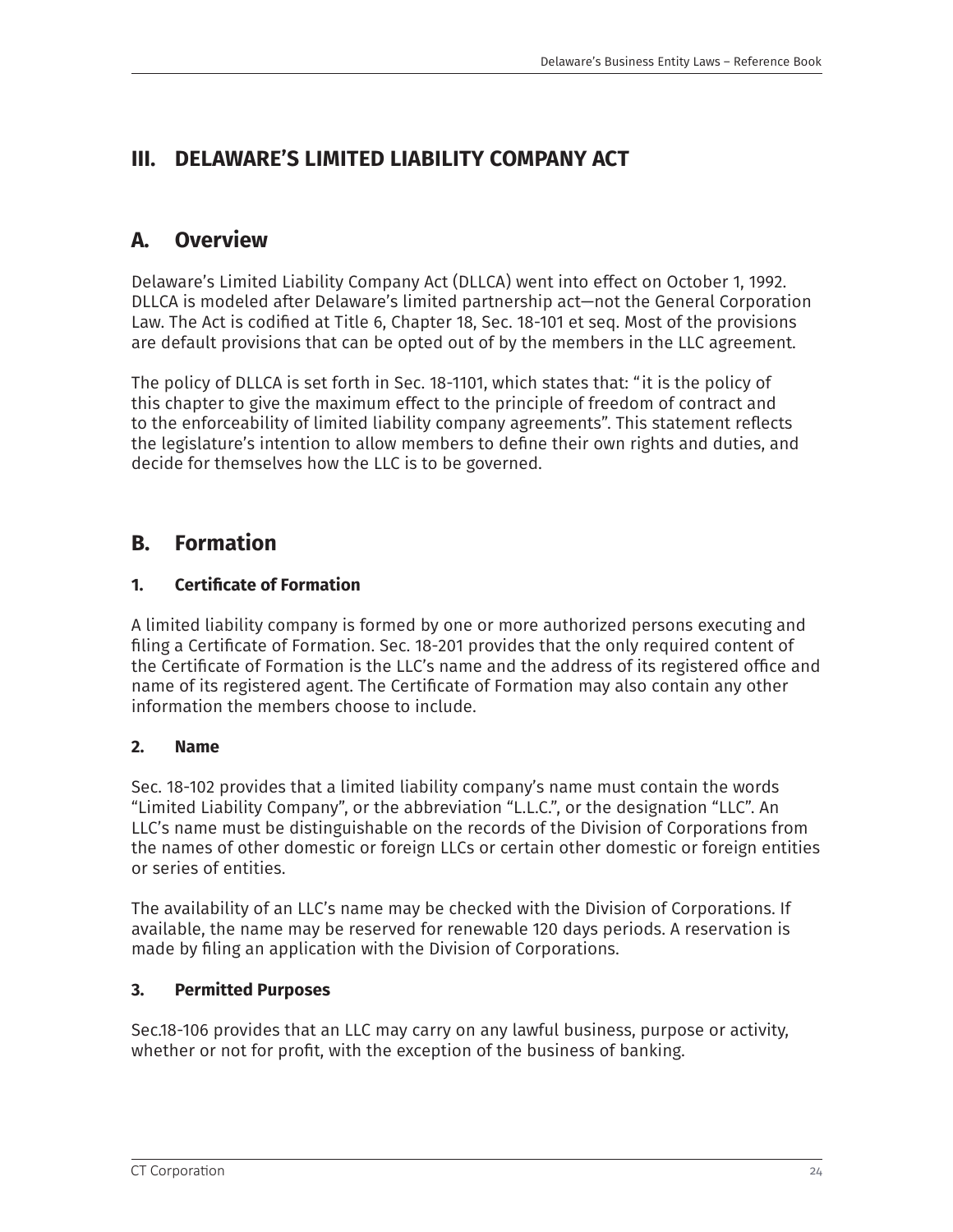#### **4. LLC Agreement**

Sec. 18-201 states that "a limited liability company agreement shall be entered into or otherwise existing either before, after or at the time of the filing of a certificate of formation…" An LLC agreement is defined by Sec. 18-101 as "any agreement (whether referred to as a limited liability company agreement, operating agreement or otherwise), written, oral or implied, of the member or members as to the affairs of a limited liability company and the conduct of its business".

The LLC agreement is the main governing document of a Delaware limited liability company. It contains the kind of provisions found in a corporation's Certificate of Incorporation, bylaws, and stockholder agreements. It may be used to opt out of the statute's default provisions and fill in gaps where there are no default provisions.

The matters often dealt with in the LLC agreement include:

- term of existence of the LLC
- purposes and powers of the LLC
- power and authority of members, managers, officers, and others
- admission of members
- indemnification
- allocation of profits, losses and distributions
- voting rights of members and managers
- meeting requirements (quorum, record date, notice, action by consent)
- fiduciary duties of managers and members
- maintenance and inspection of books and records
- events of dissolution and winding up procedure
- assignment and transfer of interests

#### **5. Series LLC**

A limited liability company may be formed having one or more designated series of members, managers, interests or assets, with each series having its own powers, purposes, rights, and duties with respect to specified LLC property or obligations. Each series may have its own business purpose or investment objective as well. A series has the power to, in its own name, contract, hold assets, grant security interests, sue and be sued. A series may carry on any lawful business, purpose or activity, for profit or not for profit, except for banking.

The series must be established in the LLC agreement or its establishment must be provided for in the LLC agreement. The assets of a series must be accounted for separately from the assets of the LLC or any other series thereof. In addition, the Certificate of Formation and LLC agreement must clearly state that it is a Series LLC. If these requirements are met, then the debts, liabilities and expenses incurred by the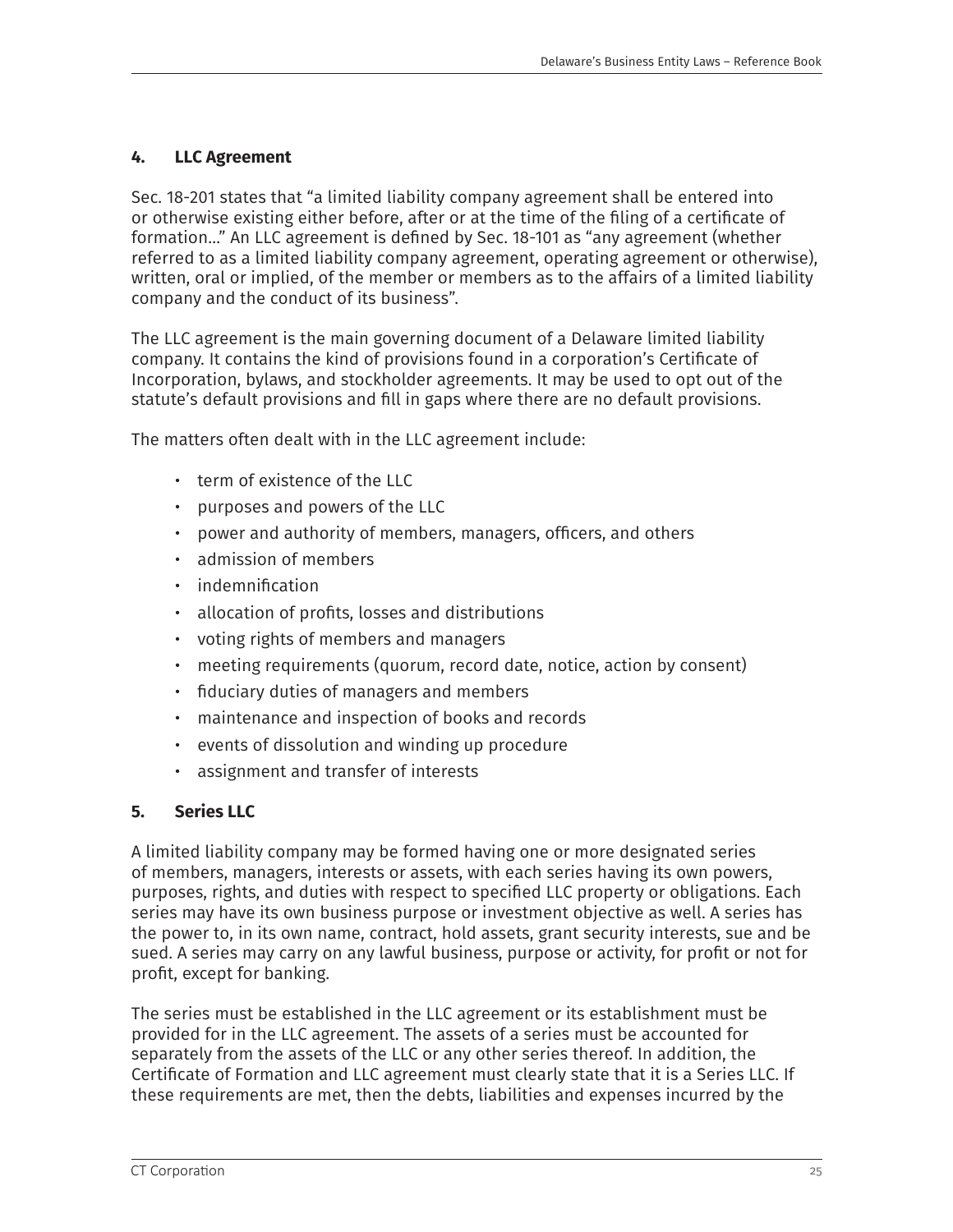series are payable only from the assets of that series, not from the LLC itself or the other series.

There are two types of series. Sec. 18-215 provides for a protected series. Sec. 18-218 provides for registered series. A registered series is formed by filing a certificate of registered series.

## **C. Members**

#### **1. Admission of Members**

An LLC may have one or more members. Any natural person, partnership, corporation or other entity may be a member. After formation, members may be admitted as provided in the LLC agreement. If the LLC agreement is silent on the issue, the consent of all members will be required.

Sec. 18-501 states that a member may contribute cash, property or services rendered, a promissory note or other obligation to contribute cash, property or perform services. A person may also be admitted to an LLC as a member without making a contribution or being obligated to make a contribution.

#### **2. Classes of Members**

Sec. 18-302 states that the LLC agreement may provide for classes or groups of members having different rights, powers, or duties.

#### **3. Limitation of Liability**

Sec. 18-303 states as follows: "The debts, obligations and liabilities of a limited liability company, whether arising in contract, tort or otherwise, shall be solely the debts, obligations and liabilities of the limited liability company, and no member or manager of a limited liability company shall be obligated personally for any such debt, obligation, or liability of the limited liability company solely by reason of being a member or acting as a manager".

#### **4. Voting by Members**

Sec. 18-302 states that voting by members may be on a per capita, number, financial interest, or any other basis. Consequently, the members may decide to share voting rights equally, or give those who invested more a greater vote. The LLC agreement may also provide that any member or class or group of members will have no voting rights or will only be able to vote on certain matters.

#### **5. Member Meetings**

Unlike the GCL, which requires an annual stockholders' meeting, no meetings are required to be held by the DLLCA. The LLC agreement, however, may require meetings,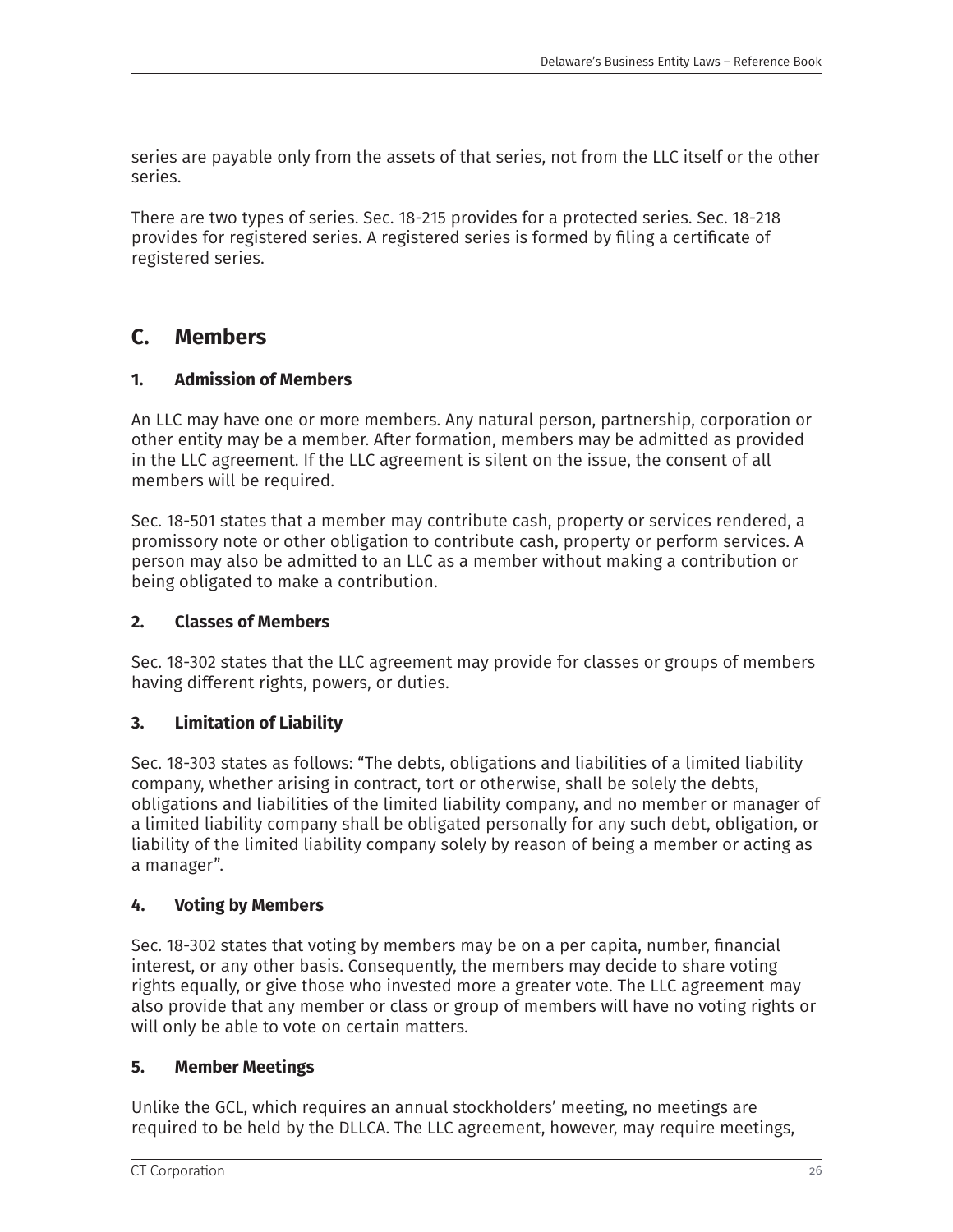and may set forth provisions relating to the place, date and frequency of meetings, as well as notice, record date, quorum and other requirements. Unless the LLC agreement provides otherwise, meetings may be held by means of conference telephone or other communications equipment by means of which all persons participating in the meeting can hear each other.

#### **6. Right to Profits, Losses and Distributions**

Members share in profits, losses and distributions of LLC assets. Profits, losses and distributions may be allocated among the members in the manner provided in the LLC agreement. In the absence of a provision, Secs. 18-503 and 18-504 state that profits, losses and distributions will be allocated on the basis of the agreed value of the contributions of the members.

#### **7. Access to Information**

Pursuant to Sec. 18-305, members have a right to obtain information regarding the state of the LLC's business and financial condition, tax returns, a list of members and other information. A written demand must be made, stating the purpose, which must be related to the member's interest as a member. The LLC agreement may set forth what information is to be furnished, at what time, and at whose expense. The right to obtain information may also be restricted in the LLC agreement.

#### **8. Derivative Suits**

Members may bring a derivative suit on the LLC's behalf in the Chancery Court. Secs. 18-1001 to 18-1004 state that the plaintiff must have been a member when filing the action and when the challenged transaction occurred. The complaint must allege with particularity the effort made to secure initiation of the action by the members or managers, or that making an effort was not likely to succeed.

#### **9. Resignation**

Sec. 18-603 states that a member may not resign from an LLC before dissolution unless the LLC agreement gives members that right. A person ceases to be a member, unless the LLC agreement provides otherwise, by voluntarily petitioning for bankruptcy or being adjudged insolvent or bankrupt.

#### **10. Assignment of LLC Interest**

An LLC interest is defined as "a member's share of the profits and losses of a limited liability company and a member's right to receive distributions of the limited liability company's assets." An LLC interest is assignable, unless the LLC agreement provides otherwise.

A member who makes an assignment ceases to be a member. However, the assignee does not become a member unless all of the remaining members consent to the assignee's admission or the assignee complies with any other procedure the members may choose.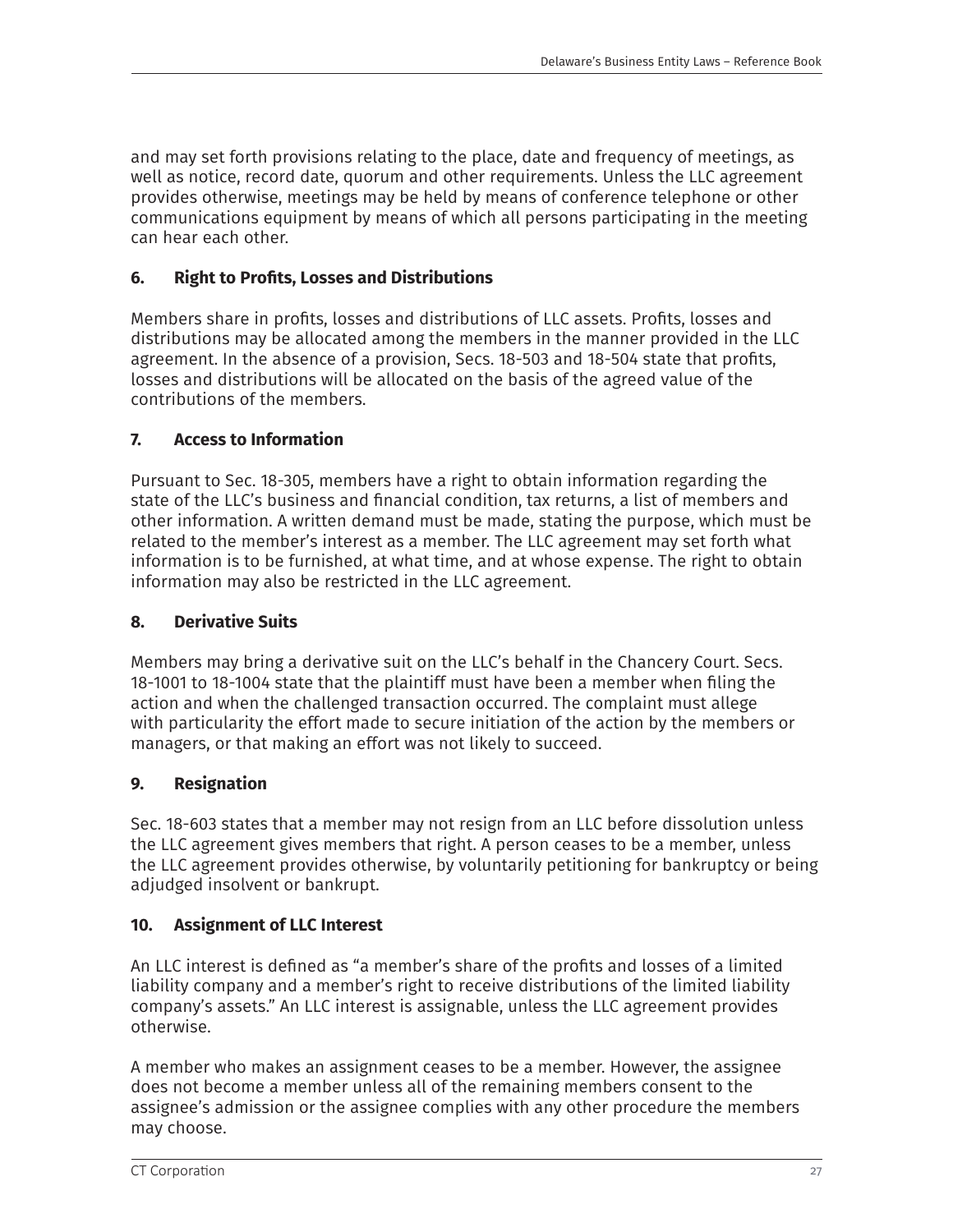## **D. Managers & Management**

#### **1. Management**

Sec. 18-402 states that unless the LLC agreement provides otherwise, management is vested in the LLC's members in proportion to the then current percentage or interests of the members in the LLC's profits, and the decisions of members owning more than 50% of the profits controls.

If the LLC agreement so provides, management may be vested in one or more managers. The LLC agreement may also provide that the members will manage, but that a unanimous or supermajority vote is required to take some or all actions.

#### **2. Managers**

Managers are chosen in the manner provided for in the LLC agreement. Managers hold the offices and have the responsibilities accorded them in the LLC agreement. The LLC agreement may also provide for classes or groups of managers with different rights and duties. Any or all of the manager's (or managing member's) rights , powers and duties to manage and control the LLC's business and affairs may also be delegated to officers, agents, or employees.

#### **3. Manager Meetings**

The provisions governing manager meetings may be set forth in the LLC agreement. In addition, unless the LLC agreement provides otherwise, managers may act without a meeting upon the consent of the number of managers necessary to take action at a meeting. Managers may also vote by proxy.

#### **4. Fiduciary Duties**

DLLCA does not define a standard of conduct for members or managers or state whether they owe fiduciary duties.

#### **5. Statutory Protections**

Sec. 18-1101 states that to the extent that at law or in equity members or managers have duties (including fiduciary duties) to an LLC, its members, managers or other parties bound by the LLC agreement, these duties may be expanded, restricted, or eliminated in the LLC agreement, provided that the contractual implied covenant of good faith and fair dealing may not be eliminated.

Sec. 18-108 states that an LLC has the power to indemnify and hold harmless any member, manager or other person, from and against any or all claims and demands, subject to any standards or restrictions contained in the LLC agreement.

Sec. 18-406 provides that managers and members are protected from liability where they relied in good faith on LLC records and upon information, opinions, reports or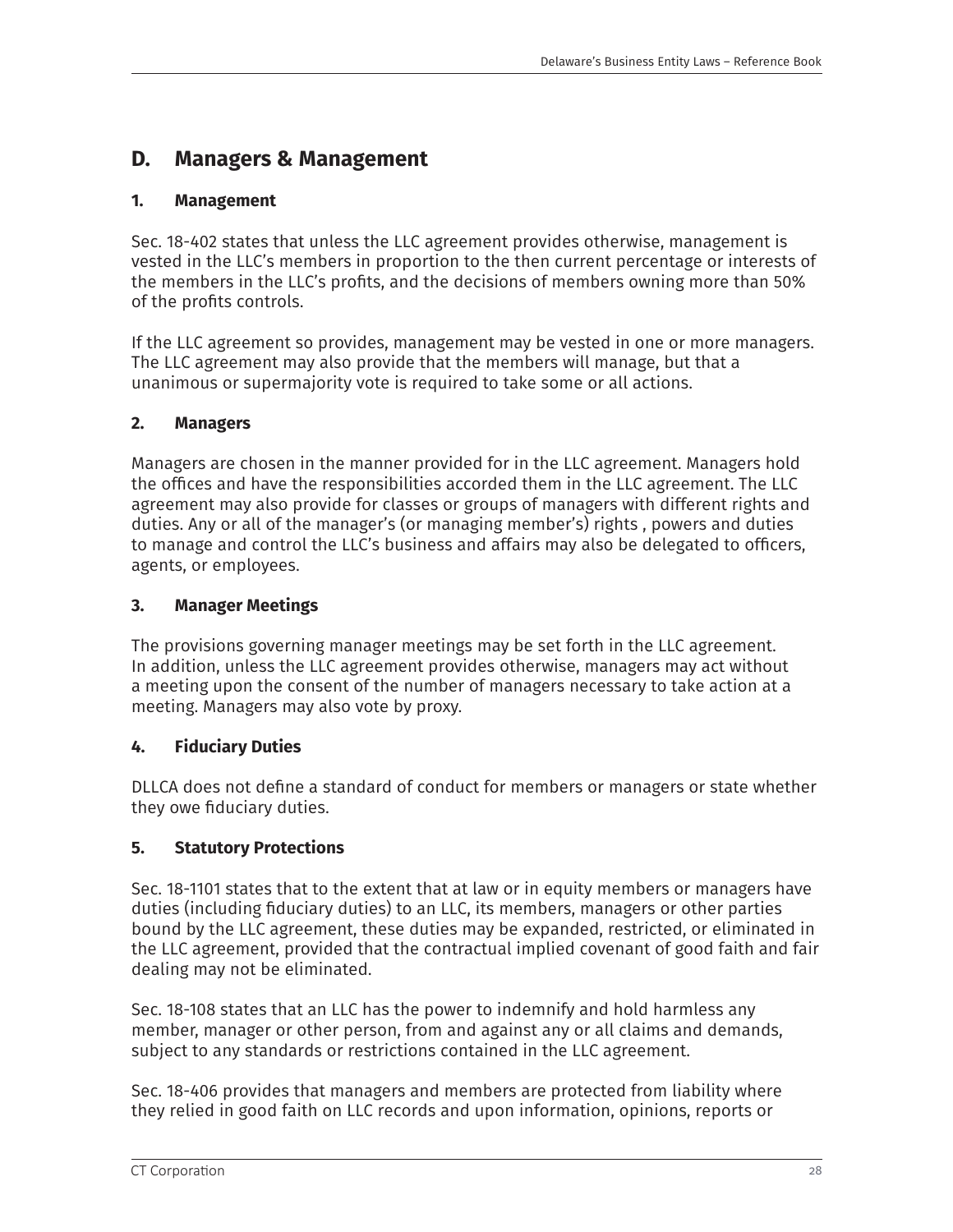statements presented by persons as to matters the member or manager believed were within the person's expertise. In addition, Sec. 18-1108 states that a member or manager will not be held liable for breach of duty if the member or manager relied in good faith on a provision of the LLC agreement.

## **E. Amendment, Merger, Conversion & Dissolution**

#### **1. Amendment to Certificate of Formation**

Sec. 18-202 states that a manager, or if none, a member, who becomes aware that any statement in the Certificate of Formation was false when made, or that any matter described therein has changed, making the Certificate of Formation false in any material respect, must promptly amend the Certificate of Formation. The Certificate of Formation may also be amended to add or delete an optional provision. A Certificate of Amendment must be filed setting forth the name of the LLC and the amendment. There is also provision for filing a Restated Certificate of Formation.

#### **2. Merger**

Sec. 18-209 states that a Delaware limited liability company may merge with one or more domestic or foreign limited liability companies or "other business entities".

The default rule is that a Delaware LLC approves a merger by a vote of its members who own more than 50% of the then current percentage or other interest in the profits of the LLC. Following approval, the surviving entity must file a Certificate of Merger. A copy of the Agreement of Merger may be filed instead, if it contains the information required of the Certificate of Merger. An LLC agreement may provide that an LLC shall not have the power to merge.

Sec. 18-209 also authorizes mergers where a Delaware LLC owns at least 90% of the outstanding shares of a Delaware corporation. In such a case the LLC may merge the corporation into itself or itself into the corporation pursuant to a plan of merger. The LLC must file a Certificate of Ownership and Merger.

Appraisal rights are not provided for by the DLLCA. However, the LLC agreement or the Agreement of Merger may provide that contractual rights are available, to whom they are available, and the procedure that must be followed to assert the rights.

#### **3. Conversion**

Sec. 18-214 states that any domestic or foreign corporation, statutory trust, business trust, or association, REIT, common-law trust, GP, LP, LLP, LLLP or other incorporated or unincorporated business may convert to a Delaware limited liability company. The other entity must approve the conversion as provided in its governing documents and applicable law. An LLC agreement must be approved by the same authorization required to approve the conversion. After approval, the other entity must file a Certificate of Conversion and a Certificate of Formation.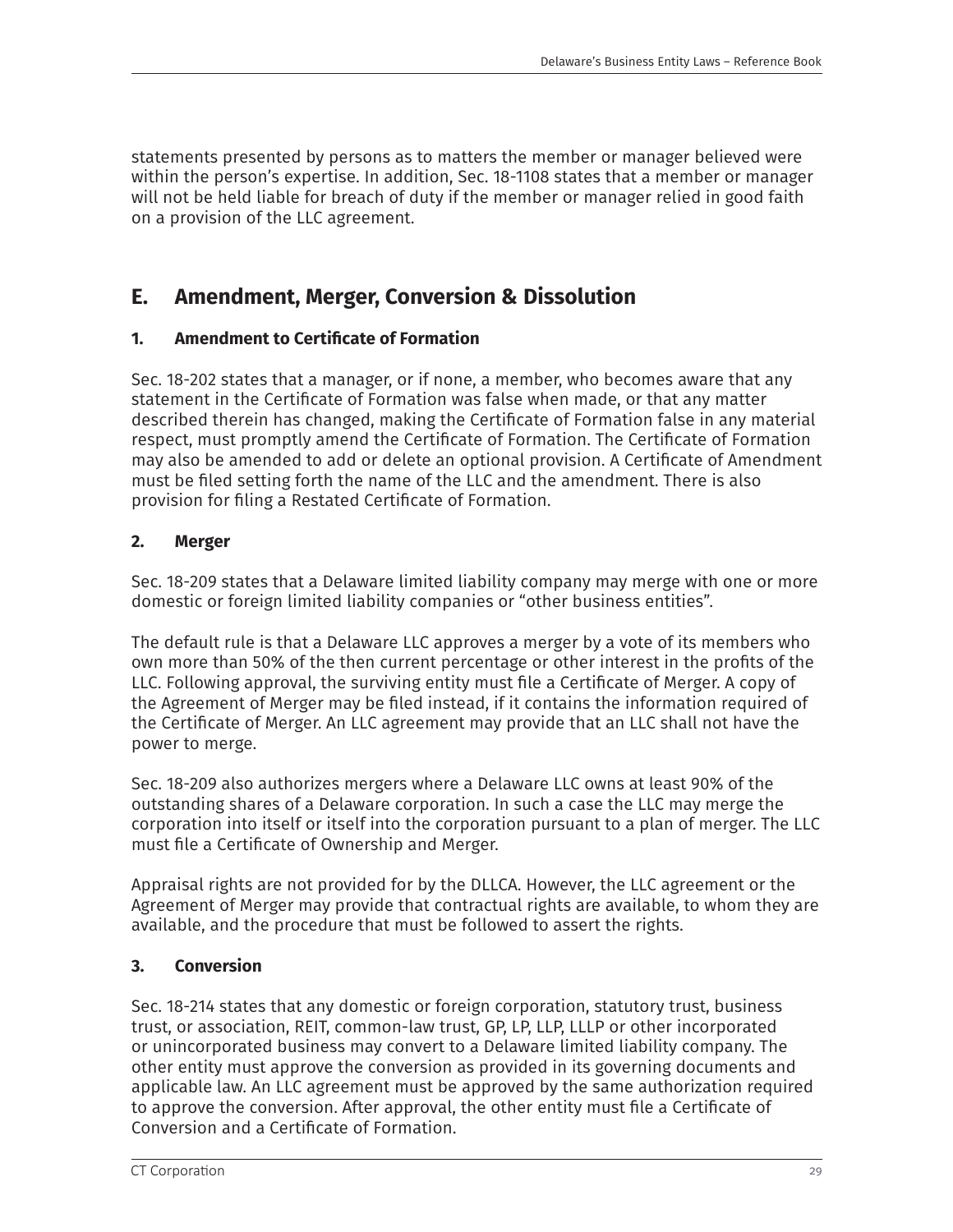Sec. 18-216 states that a Delaware limited liability company may convert to a Delaware or foreign corporation, statutory trust, business trust, association, REIT, common-law trust, or any other incorporated or unincorporated business or entity including a GP, LLP, LP, or LLLP. The conversion must be authorized as specified in the LLC agreement. If the LLC agreement does not specify how a conversion is to be authorized, then it will be authorized in the same manner specified for approving a merger. If the approval of a merger is not specified, then a conversion is approved by the vote of members owning more than 50% of the profits. (Note that the GCL requires a unanimous stockholder vote.) An LLC agreement may provide that an LLC shall not have the power to convert.

An LLC converting to a Delaware entity files a Certificate of Conversion and any formation document required by the Delaware statute governing the entity. An LLC converting to a business entity organized outside of Delaware must file a Certificate of Conversion to Non-Delaware Entity.

#### **4. Other Authorized Transactions**

Delaware LLCs may also enter into consolidations pursuant to Sec. 18-209. The procedure is basically the same as for entering into mergers. A Delaware LLC may also domesticate in a non-United States jurisdiction pursuant to Sec. 18-213. A Certificate of Transfer must be filed if the LLC will no longer exist as a Delaware LLC, and a Certificate of Transfer and Continuation must be filed if the LLC's Delaware existence is to continue. In addition, a non-United States corporation or unincorporated entity may domesticate as a Delaware LLC by filing a Certificate of LLC Domestication and a Certificate of Formation. An LLC agreement may provide that an LLC shall not have the power to consolidate, transfer, domesticate or continue.

Sec. 18-217 provides that pursuant to a plan of division, a domestic LLC may be divided into two or more domestic LLCs. The dividing LLC may continue to exist or may cease to exist. The dividing LLC shall file a certificate of division and a certificate of formation for each resulting company.

#### **5. Dissolution & Cancellation**

Sec. 18-801 states that an LLC is dissolved and its affairs must be wound up upon the first to occur of the following:

- At a time specified in the LLC agreement
- Upon the happening of events specified in the LLC agreement
- Unless the LLC agreement provides otherwise, upon the vote or written consent of the members who own more than two-thirds of the percentage or other interests in the profits
- At a time there are no members. (However, the LLC is not dissolved, unless the LLC agreement provides otherwise, if the last member's personal representative agrees to continue the LLC and become or designate a member, or a new member is admitted as permitted by the LLC agreement)
- Upon an entry of judicial decree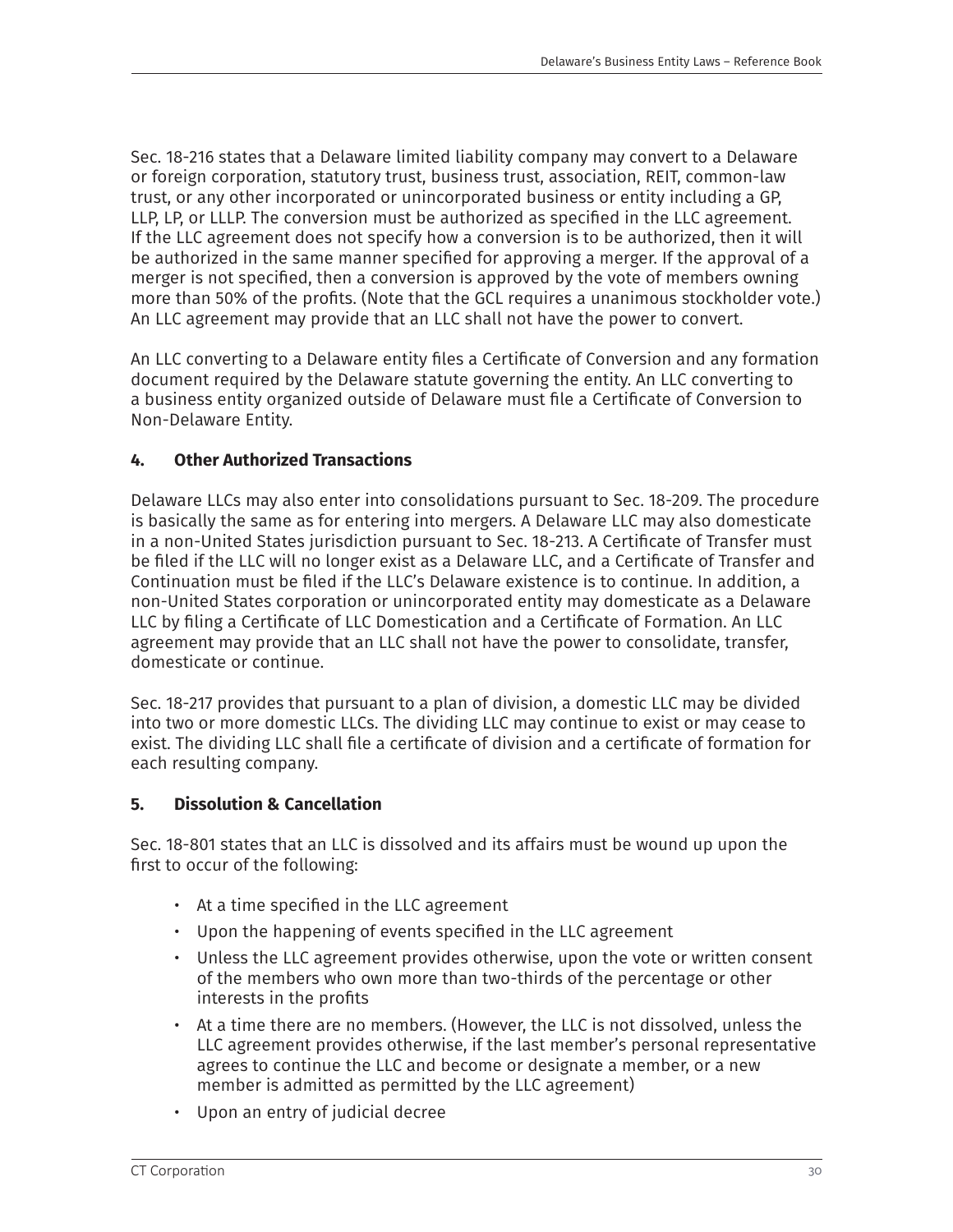The death, retirement, expulsion, resignation, bankruptcy, or dissolution of a member does not cause the dissolution of an LLC unless the LLC agreement specifies these as events causing dissolution.

After the event causing dissolution, Sec. 18-803 states that a manager, or if none, the members or a person approved by the members, may wind up the LLC. Upon dissolution, until filing the Certificate of Cancellation, the person winding up may, in the LLC's name, bring or defend suits, dispose of property, discharge liabilities, and distribute remaining assets to members.

Upon the completion of winding up, a Certificate of Cancellation must be filed setting forth the name of the LLC, the date of filing of its Certificate of Formation, and the reason for filing the Certificate of Cancellation. Sec. 18-806 allows an LLC to revoke the dissolution, before filing the Certificate of Cancellation, pursuant to the vote or consent of all members (or their representatives).

#### **6. Statutory Public Benefit LLC**

Sec. 18-1201 et seq. authorizes the creation of a statutory public benefit LLC (SPBLLC). A statutory public benefit LLC is defined as a for-profit LLC that is intended to produce a public benefit and operate in a responsible and sustainable manner. The managers, members, or other persons managing the business and affairs of an SPBLLC are required to balance the members' pecuniary interests with the public benefit to be promoted as set forth in the certificate of formation and the best interests of those materially affected by the SPBLLC's conduct.

An SPBLLC's certificate of formation shall state in its heading that it is a statutory public benefit

LLC and shall set forth one or more specific public benefits to be promoted.

An SPBLLC shall, not less than biennially, provide its members with a statement as to the LLC's promotion of the public benefit or benefits set forth in its certificate of formation and as to the best interests of those materially affected by the LLC's conduct.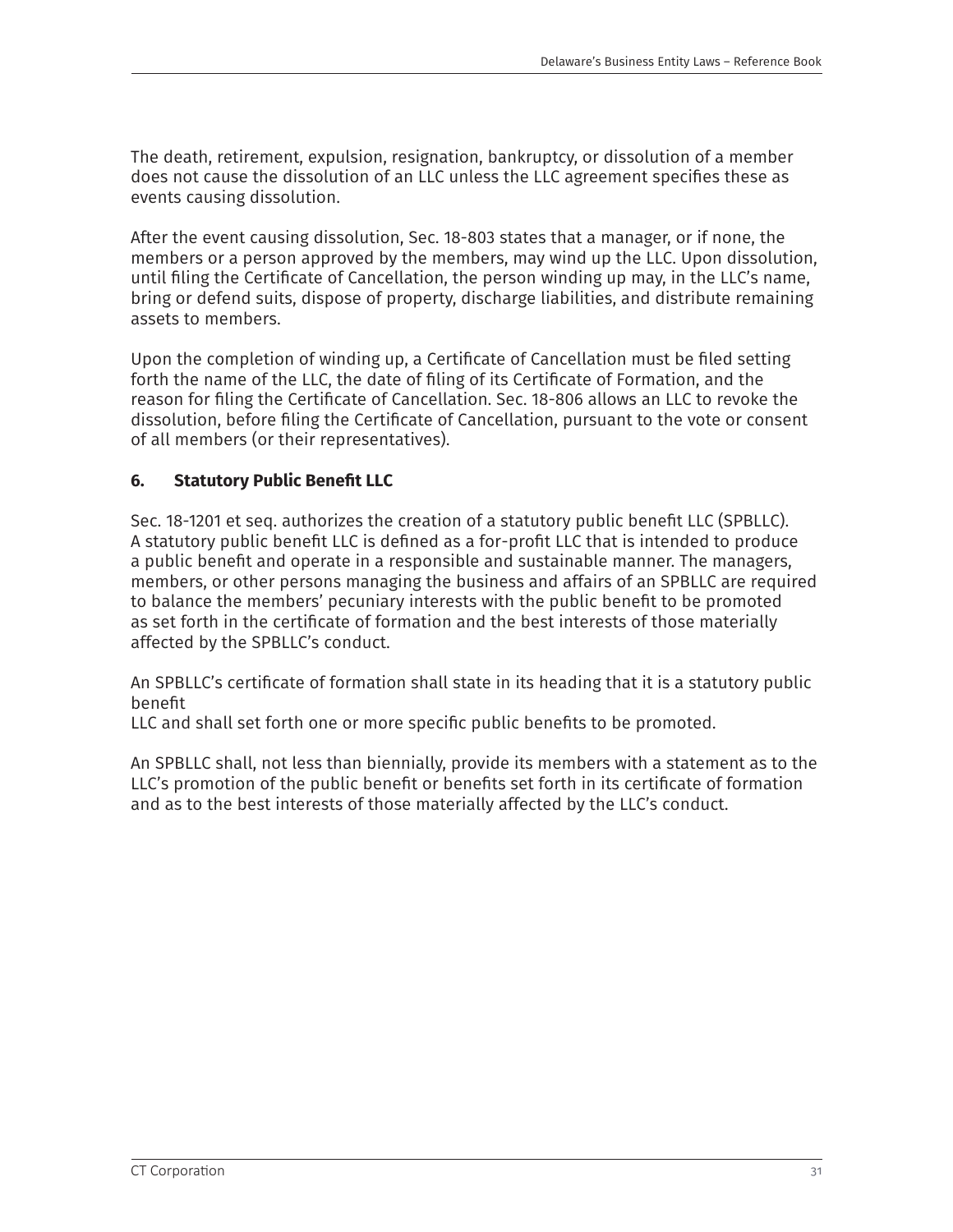## **IV. Other Delaware Unincorporated Business Entities**

Below is a look at the laws governing three other Delaware unincorporated entities —the limited partnership, limited liability partnership, and statutory trust.

#### **A. Delaware Revised Uniform Limited Partnership Act**

#### **1. Overview**

The Delaware Revised Uniform Limited Partnership Act (DRULPA) went into effect on January 1,

1983. It is codified at Title 6, Chapter 17, Sec. 17-101 et seq. The policy of DRULPA, like that of the LLC Act, is to give maximum effect to the principle of freedom of contract and the enforceability of partnership agreements. Most of the provisions of the LP Act are default provisions that can be modified in the partnership agreement.

#### **2. Certificate of Limited Partnership**

A Delaware limited partnership is formed by the filing of a Certificate of Limited Partnership, signed by all general partners. Sec. 17-201 states that the Certificate of Limited Partnership must set forth: (1) the name of the limited partnership, (2) the address of the registered office and name of registered agent, and (3) the name and address of each general partner. It may also set forth any other provision the partners so desire.

#### **3. Name**

Sec. 17-102 provides that a limited partnership's name must contain the words "Limited Partnership" or the abbreviation "L.P." or "LP". The name must be distinguishable on the records of the Division of Corporations from the name of other domestic or foreign LPs and the names of other specified domestic and foreign entities or series of an entity. An LP's name may be reserved for renewable 120 days periods.

#### **4. Partnership Agreement**

The main governing document of a limited partnership is the partnership agreement. It serves the same purposes as an LLC agreement. As such, it is used to provide for the governing of the LP's internal affairs and the relationship among the partners and between the partners and the LP. It is also used to opt out of the statute's default provisions and fill in gaps where there are no default provisions.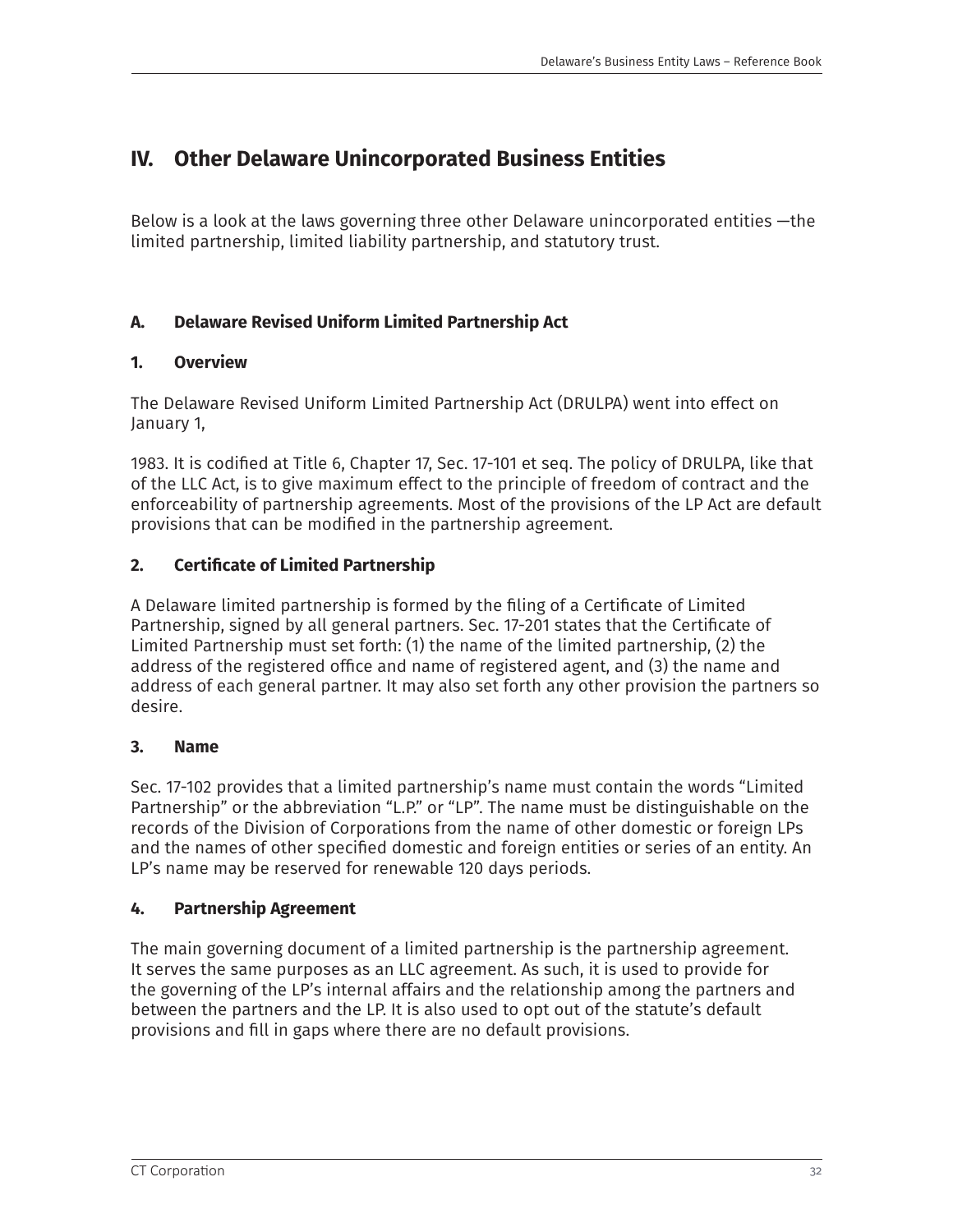#### **5. Limited Partners**

A limited partnership must have one or more limited partners. Following formation, limited partners are admitted as provided in the partnership agreement, or, if not provided, then upon the consent of all partners.

Limited partners are entitled to a share of the profits and losses and distributions of assets, which may be allocated as provided in the partnership agreement. They also have the right to inspect certain books and records, unless the right is restricted in the partnership agreement, and may bring a derivative suit. The partnership agreement may provide for classes of limited partners having different rights, powers and duties.

#### **6. Liability of Limited Partners**

Sec. 17-303 states that limited partners are not liable for the limited partnership's obligations unless they are also general partners or participate in the control of the limited partnership's business. If they are liable it is only to persons doing business with the LP who reasonably believed the limited partner was a general partner based on the limited partner's conduct.

Sec. 17-303 contains a broad safe harbor of activities that a limited partner may engage in without losing limited liability. These activities include: (1) being an independent contractor, agent, officer, stockholder, partner, trustee, member or employee of a general partner, (2) consulting with or advising a general partner, (3) lending money to or borrowing from the limited partnership or a general partner, (4) attending or participating in a meeting of the partners, (5) winding up the limited partnership, (6) pursuing a derivative action, (7) serving on a committee of the limited partnership, and (8) voting on various matters including dissolution, amendment, merger, sale of assets, payment or discharge of debts, admission or removal of partners, and indemnification.

#### **7. General Partners**

A limited partnership must have one or more general partners. General partners have the same rights, powers and liabilities as partners in general partnerships. Thus, they have the power to bind the limited partnership and manage its business. They are also liable for its debts. After formation, general partners may be admitted only upon the consent of all partners, unless the partnership agreement provides otherwise. Sec. 18- 401 states that the partnership agreement may provide for classes of general partners having different rights, powers and duties.

#### **8. Management**

Limited partnerships are managed by their general partners. Sec. 17-405 states that the general partners may delegate any or all of their rights, powers, and duties to manage to agents, officers, employees or other persons.

DRULPA does not define a standard of conduct for partners or state whether fiduciary duties are owed. Sec. 17-1101 does, however, state that to the extent any duties, including fiduciary duties, are owed, the partnership agreement may expand, restrict or eliminate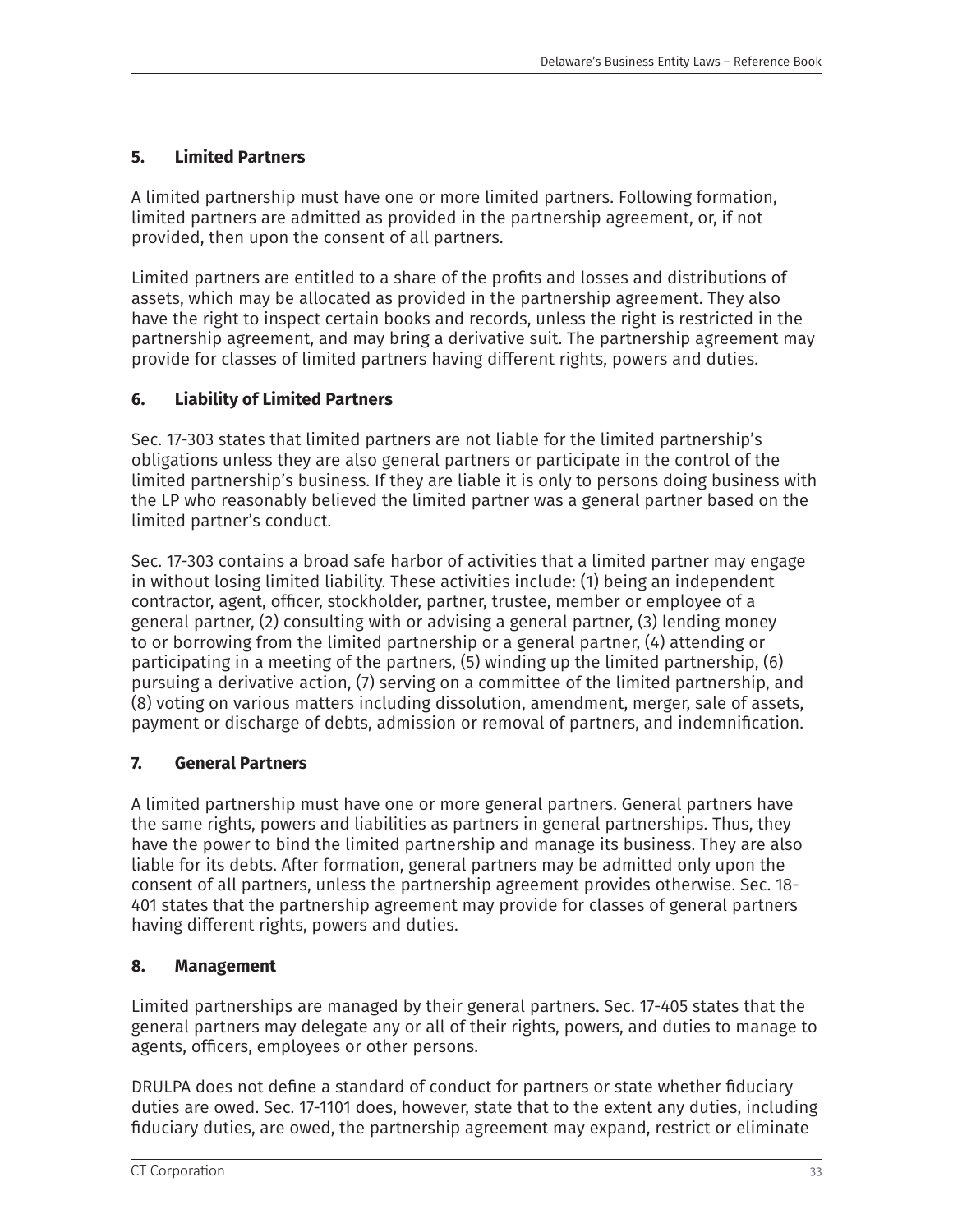those duties. (Although the implied contractual covenant of good faith and fair dealing may not be eliminated.)

#### **9. Amendment of Certificate of Limited Partnership**

Sec. 17-202 provides for amendments in three situations. First, a general partner who becomes aware that any statement in the Certificate of Limited Partnership was false when made, or that any matter described in the Certificate of Limited Partnership has changed, must promptly amend the Certificate of Limited Partnership.

In addition, the Certificate of Limited Partnership must be amended no later than 90 days after the following: (1) the admission of a new general partner, (2) the withdrawal of a general partner, (3) a change of name, or (4) a change of registered office or agent. The Certificate of Limited Partnership may also be amended to add, delete or change an optional provision. To amend the Certificate of Limited Partnership a Certificate of Amendment must be filed, setting forth the LP's name and the amendment.

#### **10. Merger**

Pursuant to Sec. 17-211, a Delaware limited partnership may merge with one or more domestic or foreign corporations or unincorporated business entities (including LPs, LLCs and LLPs).

Unless the partnership agreement provides otherwise, a Delaware LP approves a merger by the vote of all general partners and the vote of limited partners who own more than 50% of the current percentage or other interests in the profits of the LP.

The surviving entity must file a Certificate of Merger setting forth the same type of information required of a Certificate of Merger filed under the LLC Act or GCL. In lieu of the Certificate of Merger, the Agreement of Merger may be filed, provided it contains all of the information required of the Certificate.

Sec. 17-211 also provides for mergers involving LP parents and Delaware corporate subsidiaries.

A partnership agreement may provide that an LP shall not the power to merge. Appraisal rights are not granted by statute, but the partnership agreement or the Agreement of Merger may provide for contractual appraisal rights.

Sec. 17-220 provides that pursuant to a plan of division, a domestic LP may be divided into two or more domestic LPs. The dividing LP may continue to exist or may cease to exist. The dividing LP shall file a certificate of division and a certificate of limited partnership for each resulting partnership.

#### **11. Conversion**

Sec. 17-217 states that any domestic or foreign corporation or unincorporated business entity may convert to a Delaware LP. The converting entity must file a Certificate of Conversion and a Certificate of Limited Partnership.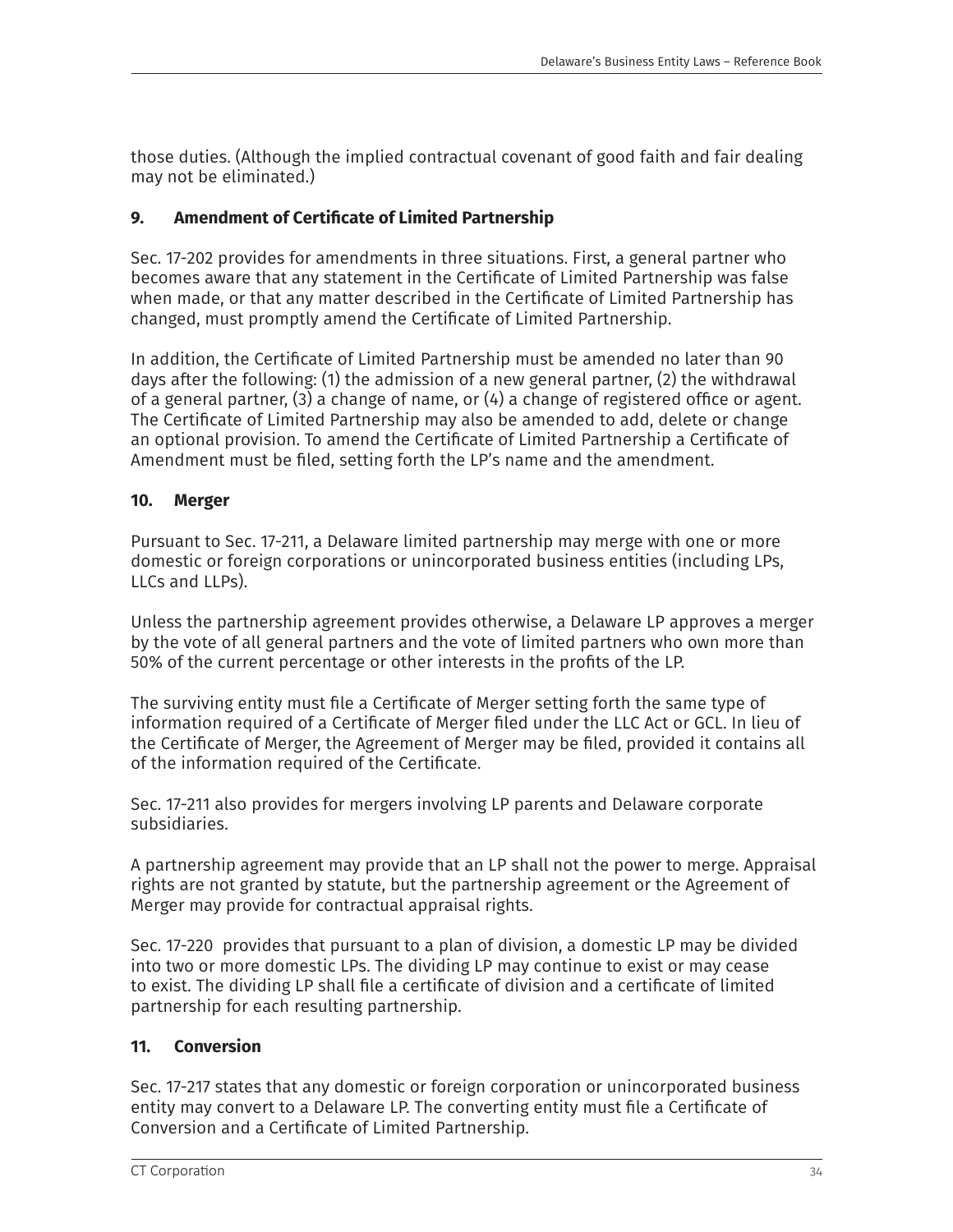Sec. 17-219 provides that a Delaware limited partnership may convert to a Delaware or foreign corporation or unincorporated entity. The conversion must be authorized as specified in the partnership agreement. If not specified, then in the manner specified for approving a merger, or, if that is not specified, then the conversion is approved by the vote of all general partners and the limited partners owning more than 50% of the profits. The partnership agreement may provide that the LP shall not the power to convert. An LP converting to a Delaware entity files a Certificate of Conversion and any formation document required by the Delaware statute governing the entity. An LP converting to a business entity organized outside of Delaware must file a Certificate of Conversion to Non-Delaware Entity.

#### **12. Dissolution and Cancellation**

Sec. 17-801 provides that an LP is dissolved, and its affairs must be wound up, upon the first to occur of a number of specified events, including a time or event set forth in the partnership agreement, a vote of all general partners and limited partners owning two-thirds of the profits, the withdrawal of a general partner (unless the partnership agreement or a vote of partners allows the LP to continue) or a time when there are no limited partners (unless a new limited partner is admitted).

After the event causing dissolution, the general partners, or if none, the limited partners, may wind up the LP. Upon the completion of winding up, a Certificate of Cancellation of the Certificate of Limited Partnership must be filed. Sec. 17-806 allows an LP to revoke the dissolution, before filing the Certificate of Cancellation, pursuant to the vote or consent of all partners (or their representatives).

#### **13. Limited Partnership As Limited Liability Limited Partnership**

A limited liability limited partnership (LLLP) is an LP in which the general partners do not have unlimited

liability for the partnership's debts. Sec. 17-214 states that an LP may be formed as, or may become, an LLLP pursuant to the section. An LP may become an LLLP as permitted by the LP's partnership agreement or, if the partnership agreement does not provide for the LP's becoming an LLLP, with the approval by all general partners and by the limited partners who own more than 50 percent of the then current

percentage or other interest in the LP's profits. To be formed or to become, and to continue as an LLLP, an LP must, in addition to complying with the requirements of DRULPA, file a Statement of Qualification as provided in Sec. 15-1001 of the Delaware Revised Uniform Partnership Act (DRUPA) and have as the last words or letters of its name the words "Limited Liability Limited Partnership," or the abbreviation "L.L.L.P.," or the designation "LLLP."

A Delaware LLLP is governed by DRULPA and the sections of DRUPA concerning the filing of the Statement of Qualification and liability of partners. In a Delaware LLLP, those partners who are liable for the debts, liabilities, or obligations of the LP have the same limited liability afforded to partners of a limited liability partnership under DRUPA.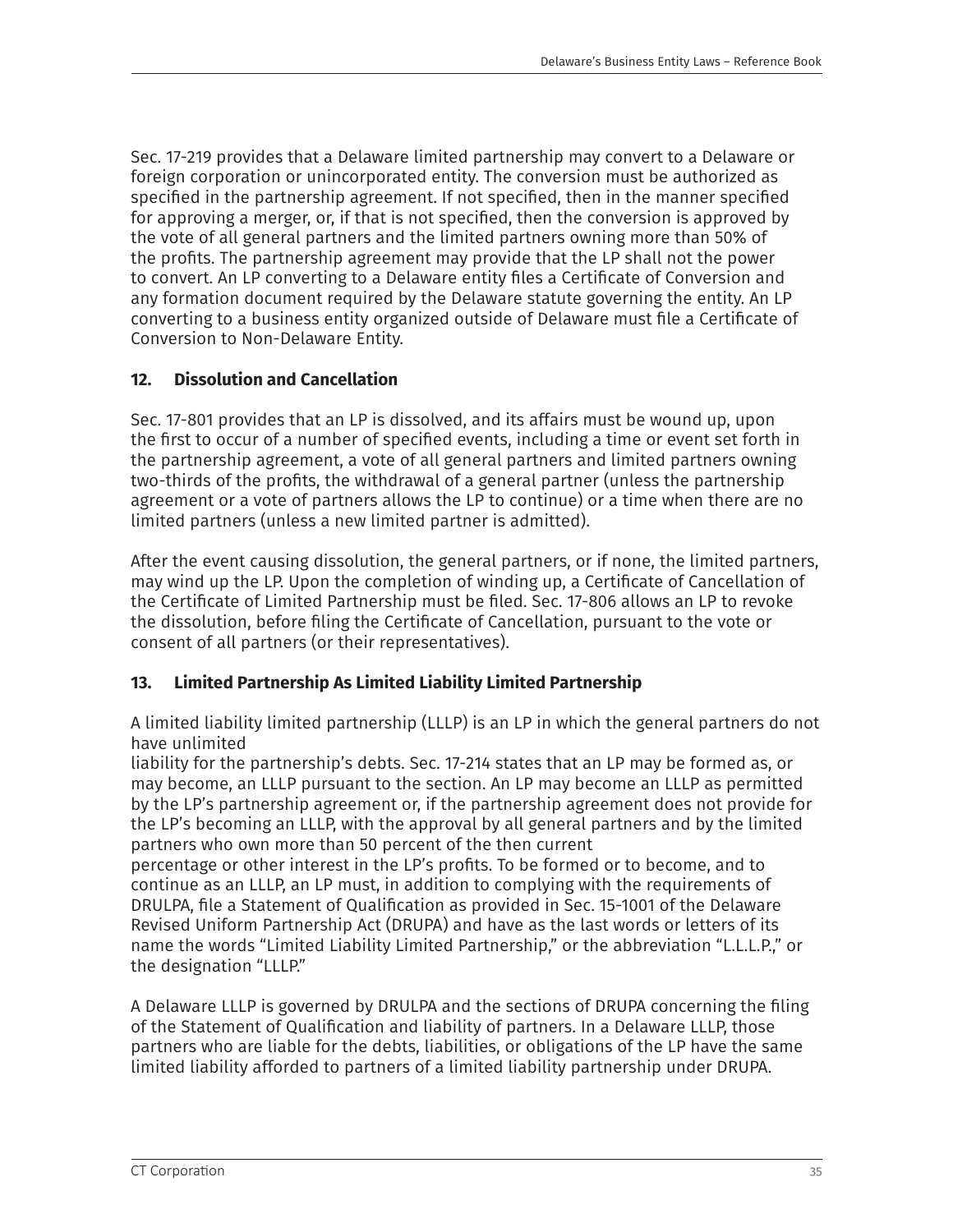## **B. Limited Liability Partnerships (as governed by the Delaware Revised Uniform Partnership Act)**

#### **1. Overview**

Delaware approved a law authorizing the registration of limited liability partnerships in 1993, becoming the third state (after Texas and Louisiana) to recognize this special form of partnership. Those original provisions were repealed when Delaware enacted the Revised Uniform Partnership Act (DRUPA). DRUPA, which went into effect on January 1, 2000, contained new provisions governing LLPs. DRUPA is codified at Title 6, Chapter 15, Sec. 15-101 et seq. Article 10 deals specifically with the registration of a Delaware LLP.

#### **2. Statement of Qualification**

Sec. 15-1001 states that a general partnership may become a Delaware limited liability partnership or a partnership that has not yet been formed may be formed as an LLP by filing a Statement of Qualification that sets forth: (1) the name of the limited liability partnership, (2) the address of the registered office and name of registered agent, (3) the number of partners at the time of the effective date of the Statement, and (4) a statement that the partnership elects to become an LLP.

In the case of a newly formed LLP, its original partnership agreement must state that it is formed as an LLP. In the case of an existing general partnership, the terms and conditions of becoming an LLP must be approved by the general partners by the vote necessary to amend the partnership agreement, and, if specified, also by the vote necessary to amend the provision of the partnership agreement considering the obligation to make contributions.

#### **3. Name**

An LLP's name must contain as the last words or letters "Limited Liability Partnership", "L.L.P." or "LLP". The name must be distinguishable on the records of the Division of Corporations from the name of other partnerships or other specified domestic or foreign entities or a series of an entity. An LLP's name may be reserved for renewable 120 days periods.

#### **4. Registered Office and Registered Agent**

Sec. 15-111 requires every limited liability partnership to have and maintain a registered office and registered agent for service of process.

#### **5. Partnership Agreement**

In an LLP, the management and operation of the partnership and the partners' relations and rights are provided for in the partnership agreement — which is the main governing document.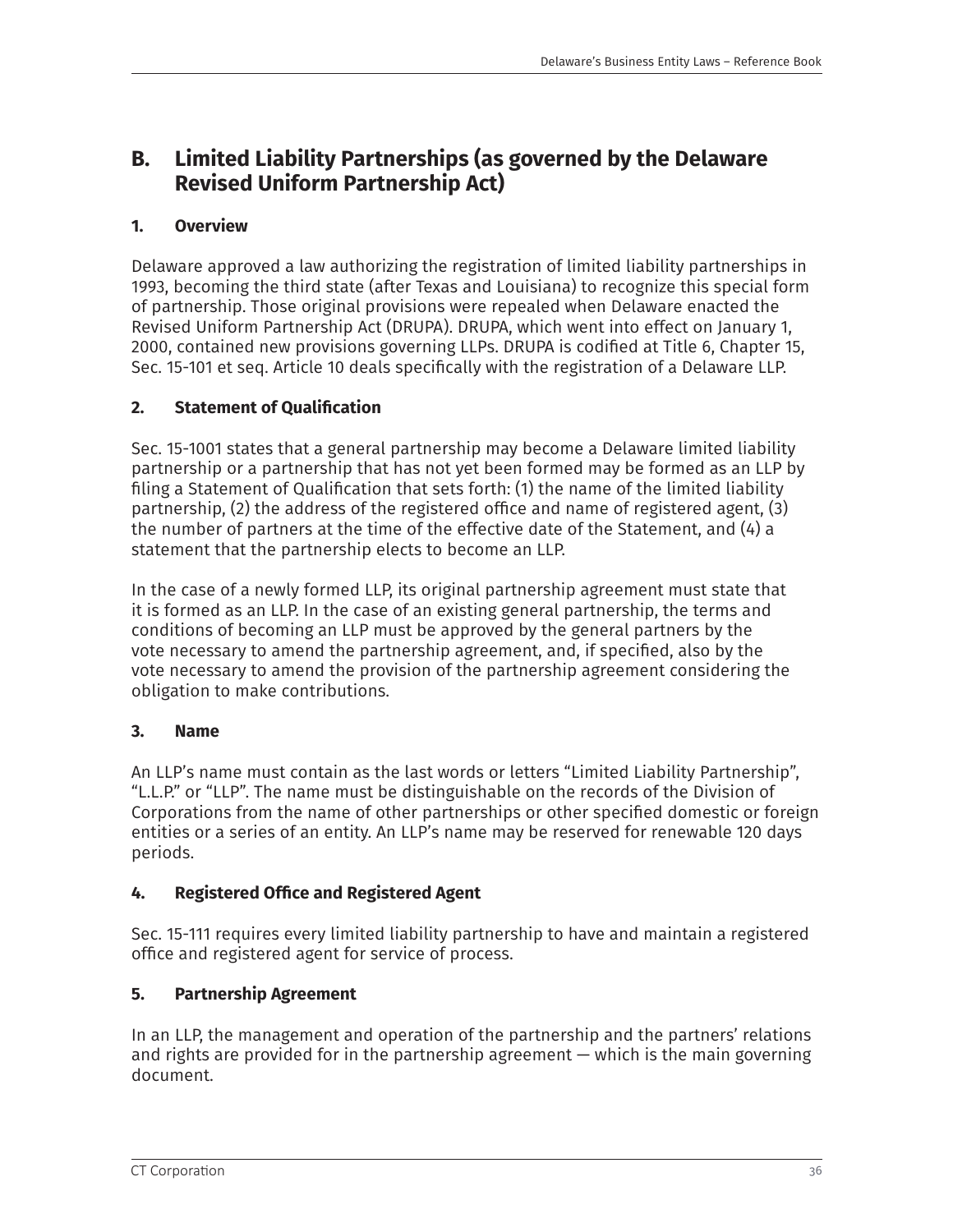#### **6. Liability of Partners**

Sec. 15-306 provides that "an obligation of a partnership incurred while the partnership is a limited liability partnership, whether arising in contract, tort or otherwise, is solely the obligation of the partnership. A partnership is not personally liable, directly or indirectly, by way of indemnification, contribution, assessment, or otherwise for such an obligation solely by reason of being or so acting as a partner."

#### **7. Amendment to Statement of Qualification**

Sec. 15-105 provides that a person authorized to file a Statement of Qualification who becomes aware that any statement was false when made, or that any matter described therein has changed, must promptly amend the Statement of Qualification by filing a certificate that sets forth the name of the LLP, identifies the statement being amended, and sets forth the substance of the amendment.

#### **8. Merger**

Sec. 15-902 states that a Delaware partnership (which the Division of Corporations interprets to include an LLP) may merge with one or more domestic or foreign corporations or unincorporated business entities. Unless the partnership agreement provides otherwise, a Delaware partnership approves a merger by the vote of all partners. The surviving entity must file a Certificate of Merger or a copy of the Agreement of Merger. The partnership agreement may provide that the LLP shall not the power to merge.

#### **9. Conversions**

Sec. 15-901 states that any domestic or foreign corporation or unincorporated business entity may convert to a Delaware LLP. The converting entity must file a Certificate of Conversion and a Statement of Qualification.

Sec. 15-903 states that a Delaware LLP may convert to a Delaware or foreign corporation or unincorporated entity. The conversion must be authorized as specified in the partnership agreement, or,

if not specified, in the manner specified for approving a merger, or, if that is not specified, then by the vote of all partners. The partnership agreement may provide that the LLP shall not the power to convert. An LLP converting to a Delaware entity files a Certificate of Conversion and any formation document required by the Delaware statute governing the entity. An LLP converting to a business entity organized outside of Delaware must file a Certificate of Conversion to Non-Delaware Entity.

#### **10. Cancellation of Statement of Qualification**

A person authorized to file a Statement of Qualification may cancel the statement pursuant to Sec. 15-105. The document canceling the Statement of Qualification must set forth the name of the LLP, identify the statement being cancelled, and set forth the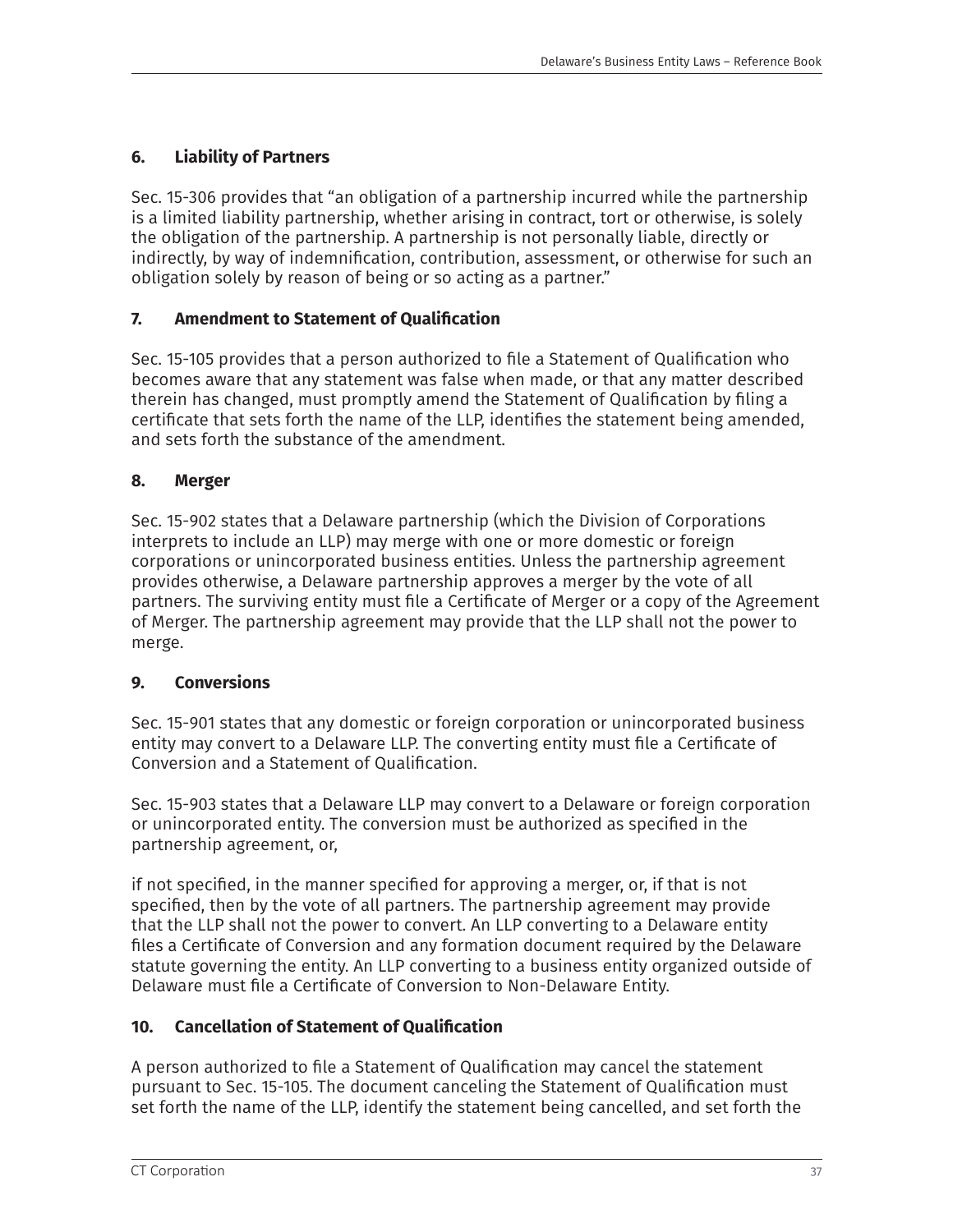substance of the cancellation. An amendment removing the entity indicator ("Limited Liability Partnership", "L.L.P." or "LLP") must be filed simultaneously. The effect of a cancellation of the Statement of Qualification is that the partnership ceases to be a limited liability partnership. Instead, it becomes a regular general partnership and the partners lose their liability shield. Cancellation of the Statement of Qualification does not dissolve the partnership.

## **C. Delaware Statutory Trust Act**

Delaware enacted the Delaware Business Trust Act (DBTA) in 1988. In 2002, the name of the act was changed to the Statutory Trust Act. The act is codified at Title 12, Chapter 38, Sec. 3801 et seq.

#### **1. Definition of Statutory Trust**

Sec. 3801 defines a statutory trust as "an unincorporated association which is created by a governing instrument under which property is or will be held, managed, administered, controlled, invested, reinvested and/or operated or business or professional activities for profit are carried on or will be carried on, by a trustee or trustees for the benefit of such person or persons as are or may become

entitled to a beneficial interest in the trust property".

#### **2. Certificate of Trust**

Sec. 3810 provides that a Delaware statutory trust is formed by filing a Certificate of Trust setting forth the name of the ST (which must be distinguishable from the names of other entities), and the name and address of at least 1 resident trustee. The Certificate of Trust must be signed by all trustees.

#### **3. Governing Instrument**

A statutory trust must have a governing instrument that creates the statutory trust and that, according to Sec. 3806 "may contain any provision relating to the management of the business and affairs of the statutory trust and the rights, duties and obligations of the trustees, beneficial owners and other persons."

#### **4. Resident Trustee**

Sec. 3807 states that a statutory trust must, at all times, have at least one trustee who, if a person, is a resident of Delaware, or if not a person, has its principal place of business in Delaware. However, if the statutory trust is or will become a registered investment company, it does not have to have a resident trustee if it has a registered office and registered agent in Delaware.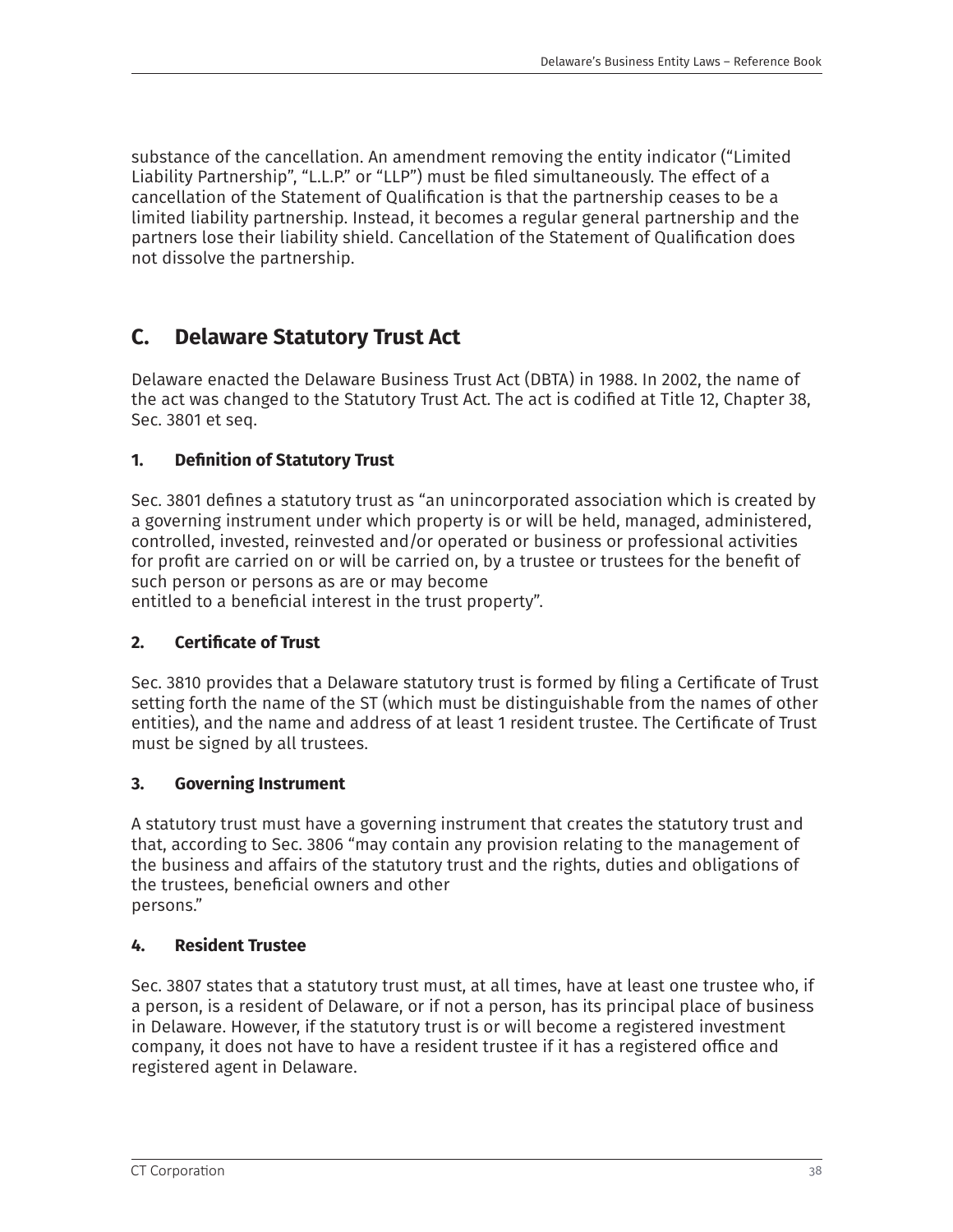#### **5. Liability of Owners and Trustees**

Sec. 3803 provides that beneficial owners are entitled to "the same limitation of personal liability extended to stockholders of private corporations". In addition, trustees, officers, managers, or employees, when acting in those capacities, are not liable for acts, omissions or obligations of the statutory trust.

#### **6. Management**

Sec. 3806 provides that a statutory trust is managed by or under the direction of its trustees, unless its governing instrument provides otherwise. The governing instrument may provide that the beneficial owners or other persons may participate in management.

#### **7. Amendments, Mergers, Conversions**

Sec. 3810 states that when any information set forth in the Certificate of Trust changes, a Certificate of Amendment must be filed. Sec. 3818 permits a Delaware statutory trust to merge with another domestic or foreign statutory trust or other entity. Sec. 3821 allows conversions to and from another type of Delaware or foreign entity and Secs. 3822 and 3823 authorize domestications and transfers.

#### **8. Dissolution and Cancellation**

A Delaware statutory trust is dissolved and wound up at the time and in the manner specified in the governing instrument. Upon completion of winding up, the statutory trust's existence may be terminated by filing a Certificate of Cancellation.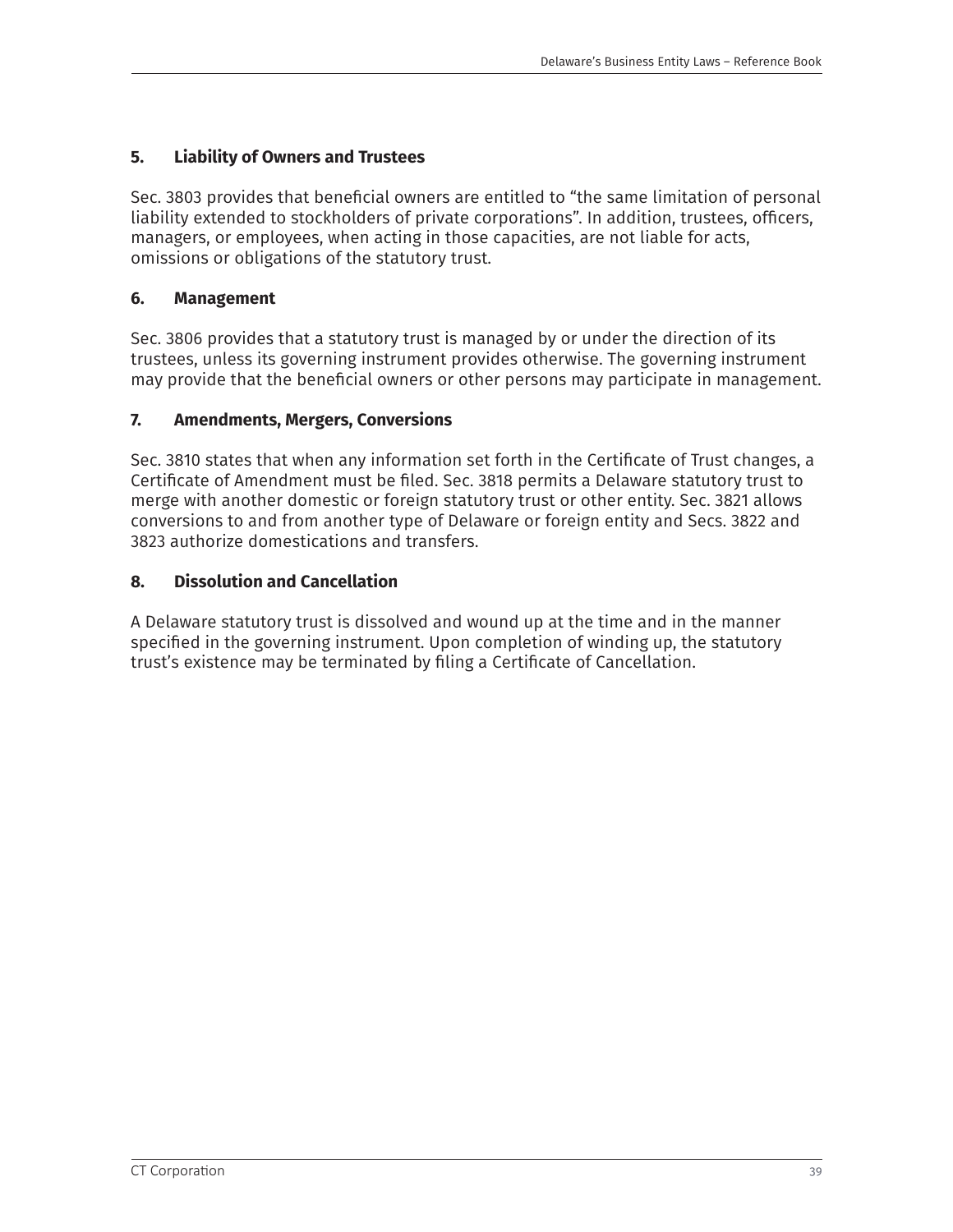## **V. PAYING ANNUAL TAXES**

## **A. Annual Franchise Tax - Corporations**

#### **1. Due Date**

Delaware corporations are required to pay an annual franchise tax and file an annual franchise tax report. The tax and report must be received by the Secretary of State's office no later than March 1.

Corporations whose estimated franchise tax is \$5,000 or more must pay installments of estimated tax as follows: 40% on June 1, 20% on September 1, 20% on December 1, with the actual balance due paid on or before March 1.

#### **2. Penalties for Failure to Pay or File**

Corporations that neglect or fail to pay the franchise tax or file a complete franchise tax report for more than one year will have their charters voided. The Secretary of State is required to notify such corporations by November 30 that their charters will be voided unless the taxes are paid or a complete report is filed by March 1. Additional time may be given for good cause shown. After March 1, the Secretary of State certifies a list of corporations that have neglected or refused to pay or file for one year and their charters are proclaimed void on or before June 30.

#### **3. Calculating Franchise Tax**

There are two methods for calculating the franchise tax – the authorized shares method and the assumed par value capital method. The lesser tax is payable. The authorized shares method must be used to calculate the tax on shares without par value. Corporations that have been identified as Large Corporate Filers pa a franchise tax of \$250,000.

The Division of Corporations calculates the tax due based on the authorized shares method (Method 1) and preprints that amount on the Annual Franchise Tax Report for each corporation. However, the corporation may recalculate its tax using the assumed par value capital method (Method 2) and may pay that amount instead.

## **B. Annual Taxes for Other Delaware Entities**

Limited liability companies and limited partnerships pay an annual tax of \$300, which is due on June 1. If the LLC or LP fails to pay by the due date, penalties and interest are imposed and the LLC or LP will lose its good standing status. If it fails to pay for three years, the LLC's Certificate of Formation or the LP's Certificate of Limited Partnership will be cancelled.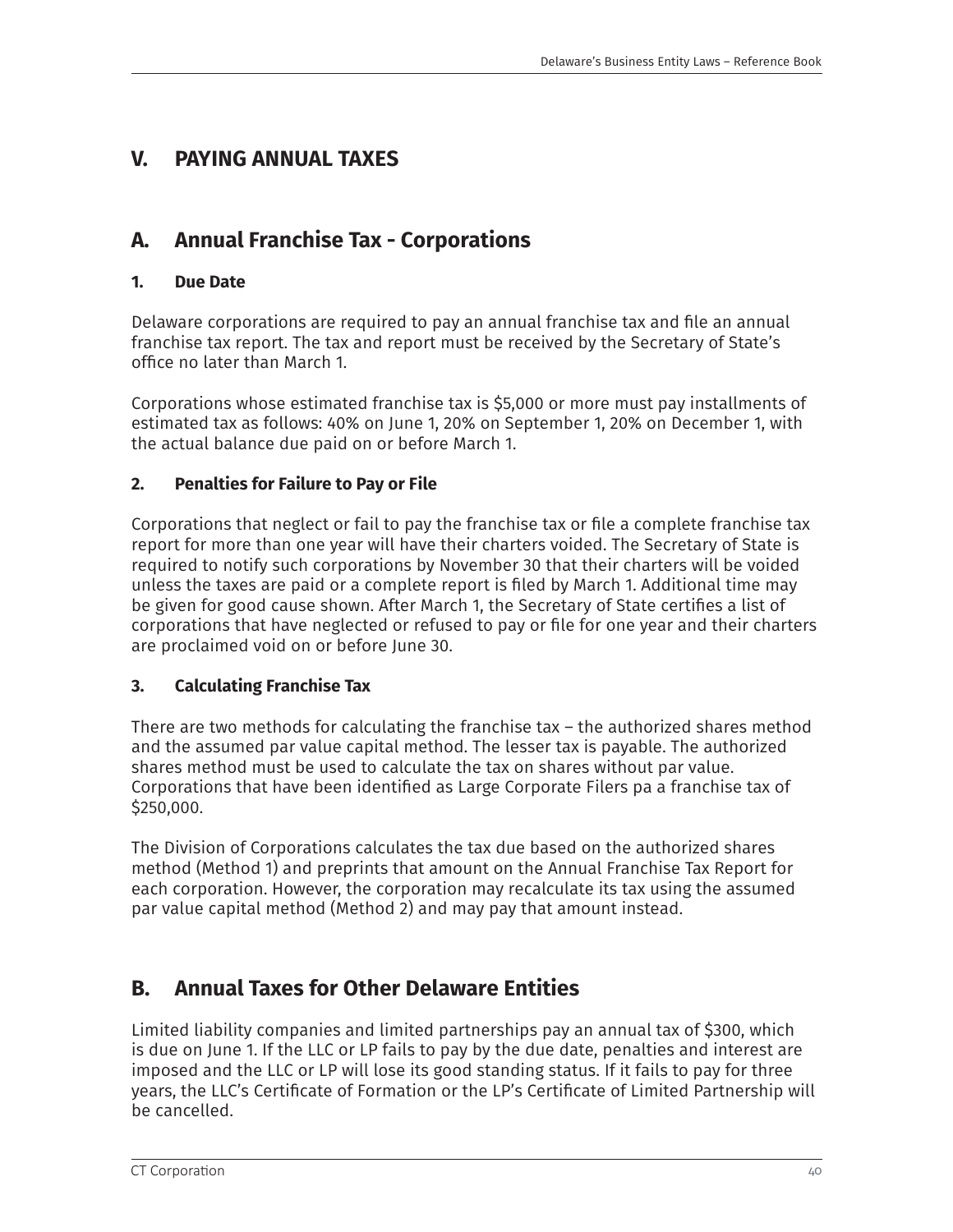A limited liability partnership is subject to an annual report requirement. The annual report must be filed by June 1. The fee is \$200 per partner. Failure to pay by the due date will result in the revocation of the Statement of Qualification.